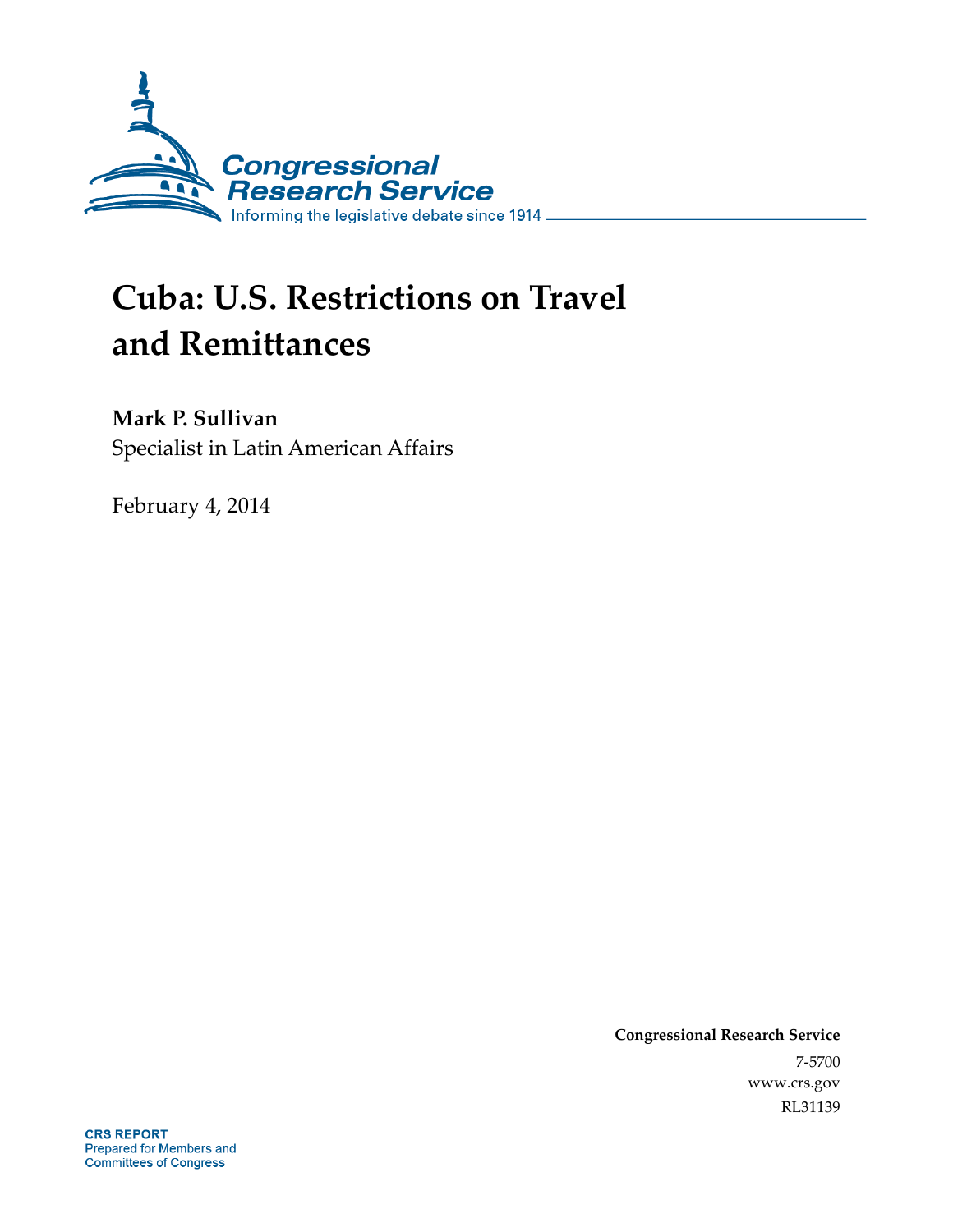# **Summary**

Restrictions on travel to Cuba have been a key and often contentious component in U.S. efforts to isolate Cuba's communist government since the early 1960s. Under the George W. Bush Administration, restrictions on travel and on private remittances to Cuba were tightened. In March 2003, the Administration eliminated travel for people-to-people educational exchanges unrelated to academic coursework. In June 2004, the Administration further restricted family and educational travel, eliminated the category of fully-hosted travel, and restricted remittances so that they could only be sent to the remitter's immediate family. Initially there was mixed reaction to the Administration's June 2004 tightening of Cuba travel and remittance restrictions, but opposition to the policy grew, especially within the Cuban American community regarding the restrictions on family travel and remittances.

### **Obama Administration Policy**

Under the Obama Administration, Congress took action in March 2009 by including two provisions in the FY2009 omnibus appropriations measure (P.L. 111-8) that eased restrictions on family travel and travel related to marketing and sale of agricultural and medical goods to Cuba. Subsequently, in April 2009, President Obama announced that his Administration would go further and allow unlimited family travel and remittances. Regulations implementing these changes were issued in September 2009. The new regulations also included the authorization of general licenses for travel transactions for telecommunications-related sales and for attendance at professional meetings related to commercial telecommunications.

In January 2011, the Obama Administration announced policy changes further easing restrictions on travel and remittances. The measures (1) increase purposeful travel to Cuba related to religious, educational, and people-to-people exchanges; (2) allow any U.S. person to send remittances to non-family members in Cuba and make it easier for religious institutions to send remittances for religious activities; and (3) permit all U.S. international airports to apply to provide services to licensed charter flights. These new measures, with the exception of the expansion of eligible airports, are similar to policies that were undertaken by the Clinton Administration in 1999, but subsequently curtailed by the Bush Administration in 2003-2004.

#### **Legislative Initiatives**

There were several attempts in the  $112<sup>th</sup>$  Congress aimed at rolling back the Obama Administration's actions easing restrictions on travel and remittances, but none of these were approved. Several legislative initiatives were also introduced that would have further eased or lifted such restrictions altogether, but no action was taken on these measures.

In the 113<sup>th</sup> Congress, both the House and Senate versions of the FY2014 Financial Services and General Government appropriations measure, H.R. 2786 and S. 1371, had provisions that would have tightened and eased travel restrictions, respectively, but none of these provisions were included in the FY2014 omnibus appropriations measure, H.R. 3547 (P.L. 113-76), signed into law January 17, 2014. The House Appropriations Committee version of the bill, H.R. 2786 (H.Rept. 113-172), would have prohibited FY2014 funding used "to approve, license, facilitate, authorize, or otherwise allow" people-to-people travel to Cuba. In contrast, the Senate version of the measure, S. 1371(S.Rept. 113-80), would have expanded the current general license for professional research and meetings in Cuba to allow U.S. groups to sponsor and organize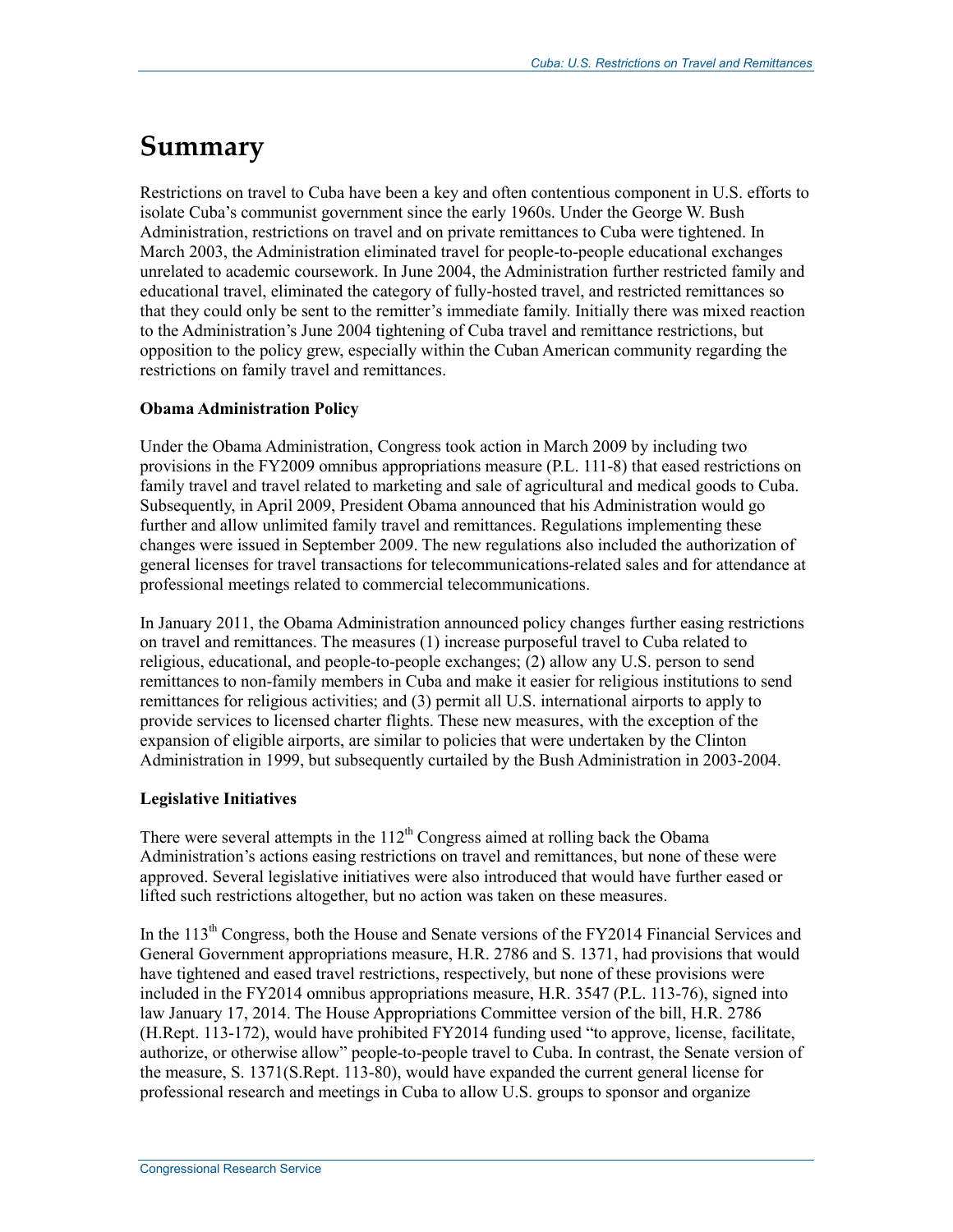conferences in Cuba, but only if specifically related to disaster prevention, emergency preparedness, and natural resource protection.

As in past Congresses, several legislative initiatives again have been introduced that would lift all travel restrictions: H.R. 871 (Rangel) would lift travel restrictions; H.R. 873 (Rangel) would lift travel restrictions and restrictions on U.S. agricultural exports; and H.R. 214 (Serrano), H.R. 872 (Rangel), and H.R. 1917 would lift the overall embargo, including travel restrictions.

For further information, see CRS Report R43024, *Cuba: U.S. Policy and Issues for the 113<sup>th</sup> Congress*, by Mark P. Sullivan.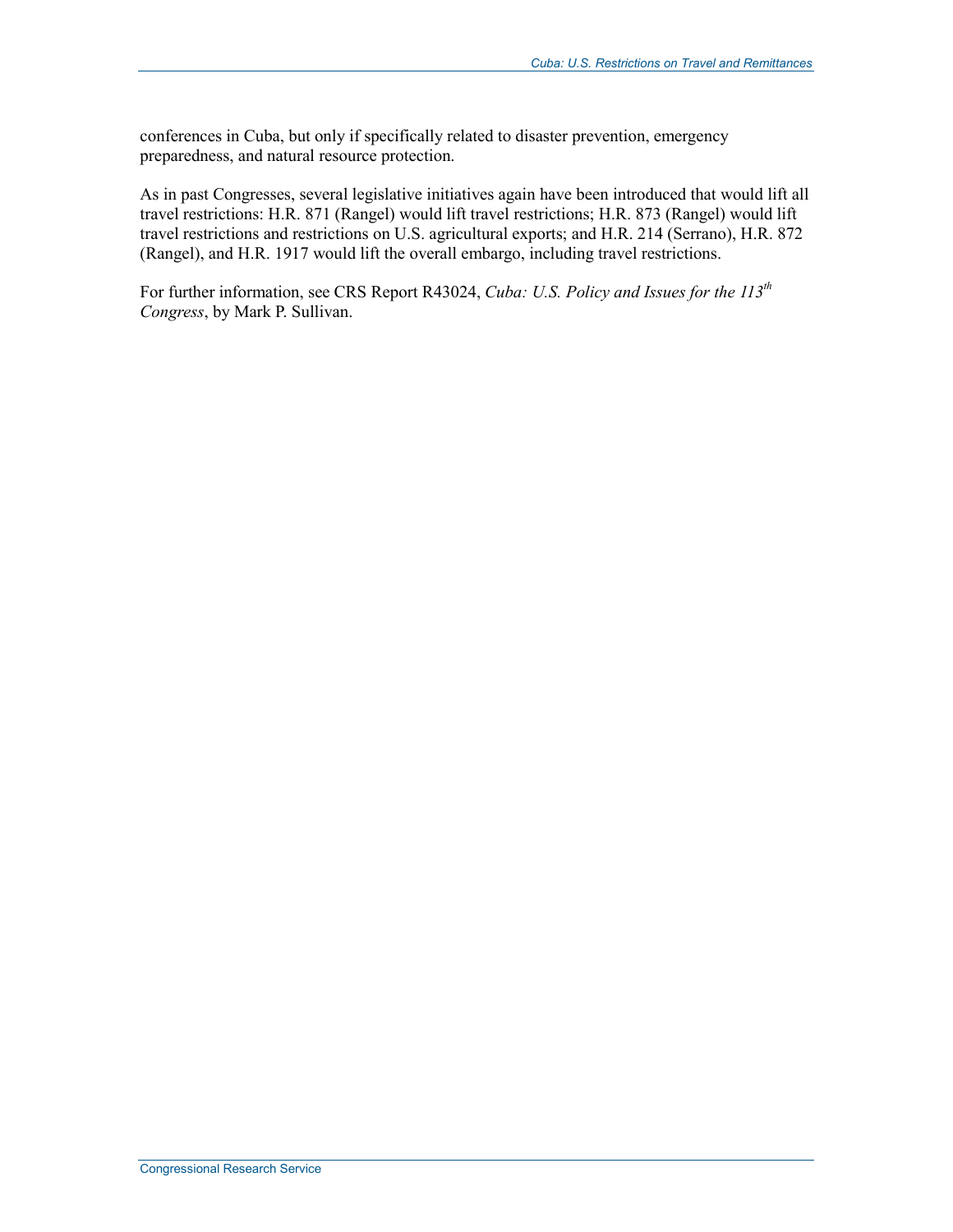# **Contents**

# **Appendixes**

|--|--|

# **Contacts**

|--|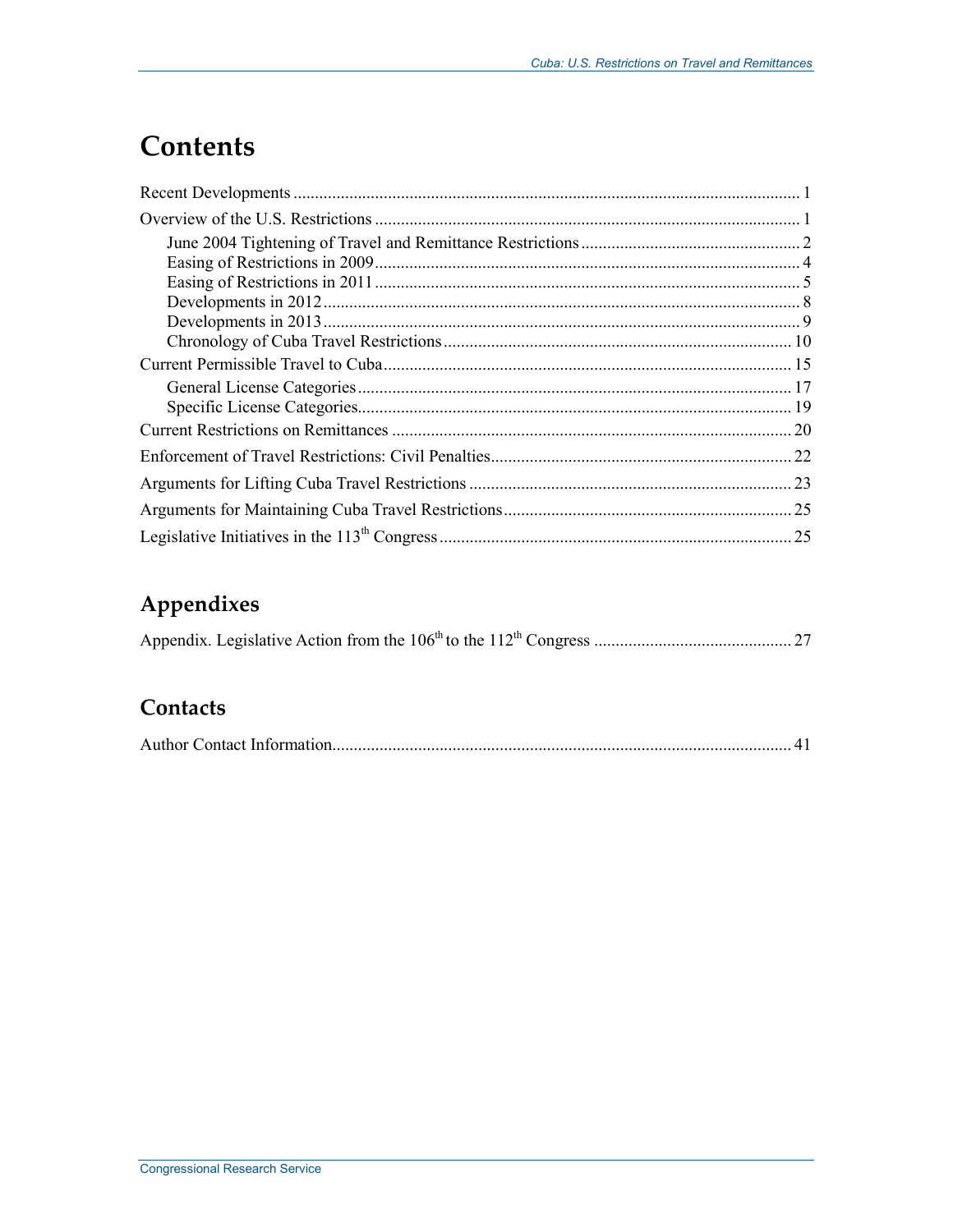# **Recent Developments**

On January 17, 2014, President Obama signed into law the Consolidated Appropriations Act, 2014, H.R. 3547 (P.L. 113-76), which includes, as Division E, Financial Services and General Government Appropriations for FY2014. The measure does not include any provisions from the House or Senate Appropriations Committee versions of the FY2014 Financial Services and General Government Appropriations bills, H.R. 2786 (H.Rept. 113-172) and S. 1371 (S.Rept. 113-80), that would have tightened and eased restrictions on travel to Cuba respectively. H.R. 2786 had a provision in Section 124 that would have prohibited funding for any additional authorization of people-to-people exchanges during the fiscal year as well as a provision in Section 125 that would have required a Treasury Department report on specific information related to family travel to Cuba. S. 1371 had a provision in Section 628 that would have authorized a new general license for professional travel related to disaster prevention, emergency preparedness, and natural resource protection. (See "Legislative Initiatives in the 113th Congress" below.)

# **Overview of the U.S. Restrictions**

Since the United States imposed a comprehensive trade embargo against Cuba in the early 1960s, there have been numerous policy changes to restrictions on travel to Cuba. The embargo regulations do not ban travel itself, but place restrictions on any financial transactions related to travel to Cuba, which effectively result in a travel ban. Accordingly, from 1963 until 1977, travel to Cuba was effectively banned under the Cuban Assets Control Regulations (CACR) issued by the Treasury Department's Office of Foreign Assets Control (OFAC) to implement the embargo. In 1977, the Carter Administration made changes to the regulations that essentially lifted the travel ban. In 1982, the Reagan Administration made other changes to the CACR that once again restricted travel to Cuba, but allowed for travel-related transactions by certain categories of travelers. Under the Clinton Administration, there were several changes to the Treasury Department regulations, with some at first tightening the restrictions, and others later loosening the restrictions.

Under the George W. Bush Administration, the travel regulations were tightened significantly, with additional restrictions on family visits, educational travel, and travel for those involved in amateur and semi-professional international sports federation competitions. In addition, the categories of fully-hosted travel and people-to-people educational exchanges unrelated to academic coursework were eliminated as permissible travel to Cuba. The Bush Administration also cracked down on those traveling to Cuba illegally, further restricted religious travel by changing licensing guidelines for such travel, and suspended the licenses of several travel service providers in Florida for license violations.

Under the Obama Administration, Congress took action in March 2009 (P.L. 111-8) to ease restrictions on travel by Cuban Americans to visit their family in Cuba and on travel related to the marketing and sale of agricultural and medical goods to Cuba. In April 2009, President Obama went even further by announcing that all restrictions on family travel and on remittances to family members in Cuba would be lifted, and on September 3, 2009, the Treasury Department issued regulations implementing these policy changes. In January 2011, President Obama took further action to ease restrictions on travel and remittances to Cuba by providing new general licenses for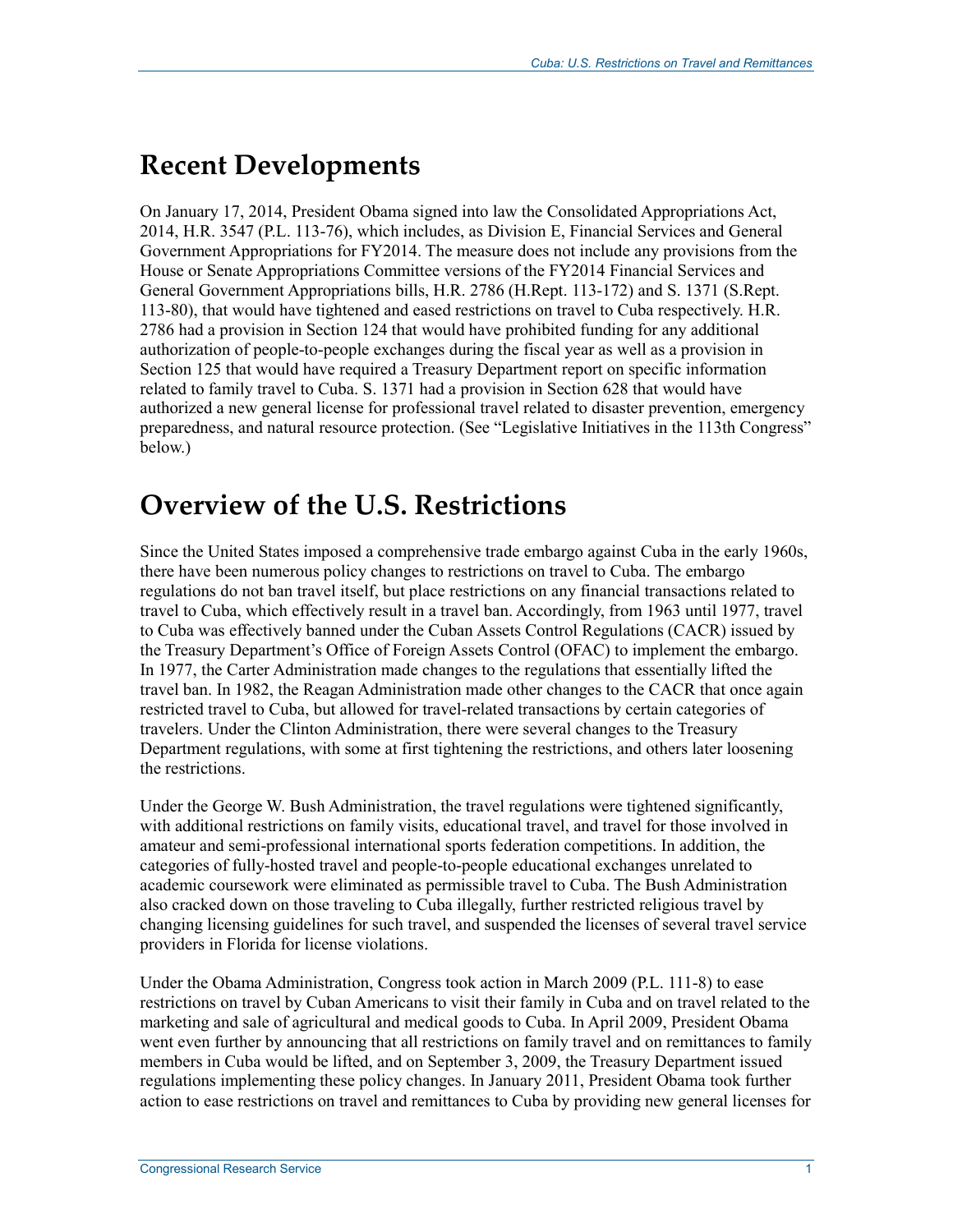travel involving educational and religious activities and restoring a specific license authorizing travel for people-to-people exchanges. The Administration also restored a general license for any U.S. person to send remittances to Cuba (up to \$500 per quarter) and created a general license for remittances to religious organizations. Finally, the Administration also expanded the U.S. airports eligible to provide services to flights to and from Cuba. In most respects, with the exception of the expansion of eligible airports, these new measures appear to be similar to policies that were undertaken by the Clinton Administration in 1999 but were subsequently curtailed by the Bush Administration in 2003 and 2004.

The President has the authority to ease restrictions on travel to Cuba. For example, the President could choose to authorize travel to Cuba under a general license for all eligible categories of travel. Lifting all the restrictions on travel, however, would require legislative action. This is because of the codification of the embargo in Section 102(h) of the Cuban Liberty and Democratic Solidarity Act of 1996 (P.L. 104-114); that act conditions the lifting of the embargo, including the travel restrictions, on the fulfillment of certain democratic conditions in Cuba. Although the Administration retains flexibility through licensing authority to ease travel restrictions, the President may not lift all restrictions on travel as set forth in the CACR. Moreover, a provision in the Trade Sanctions Reform and Export Enhancement Act of 2000 (§910(b) of P.L. 106-387, Title IX) prevents the Administration from licensing travel for tourist activities, and defines such activities as any activity not expressly authorized in the 12 broad categories of travel set forth in the CACR regulations. This legislative provision essentially circumscribes the authority of the executive branch to issue travel licenses for activities beyond the broad categories of travel allowed, and would have to be amended, superseded by new legislation, or repealed in order to expand categories of travel to Cuba or lift travel restrictions altogether.

# **June 2004 Tightening of Travel and Remittance Restrictions**

There was mixed reaction to the Bush Administration's June 2004 tightening of Cuba travel and remittance restrictions, including within the Cuban American community. President Bush maintained that such restrictions would "prevent the regime from exploiting hard currency of tourists and remittances to Cubans to prop up their repressive regime."<sup>1</sup> Supporters of the tightened restrictions argued that both educational and family travel to Cuba had become fronts for tourist travel. Tightening up on such travel, they argued, would deny the regime dollars that help maintain its repressive control. (According to the Commission for Assistance for a Free Cuba, some 125,000 family visits to Cuba in 2003 resulted in about \$96 million in hard currency for the government.)<sup>2</sup> Another argument made by some supporters of the tightened restrictions was that the limiting of family travel to once every three years would help ensure that such travel was limited to family emergencies. Along these lines, some argued that limiting family travel would make travelers more sensitive to political repression on the island and highlights that Cuban Americans are political refugees, not economic immigrants. Some supporters of the additional remittance restrictions argued that the Bush Administration demonstrated a continuation of the compassionate policy of supporting the Cuban people by not cutting the level of remittances allowed, \$300 per quarter. They emphasized that the Administration only took

<sup>&</sup>lt;sup>1</sup> President George W. Bush, "Remarks After Meeting with the Commission for Assistance for a Free Cuba," U.S. Department of State, May 6, 2004.

<sup>&</sup>lt;sup>2</sup> Commission for Assistance to a Free Cuba, Report to the President, May 2004, p. 37.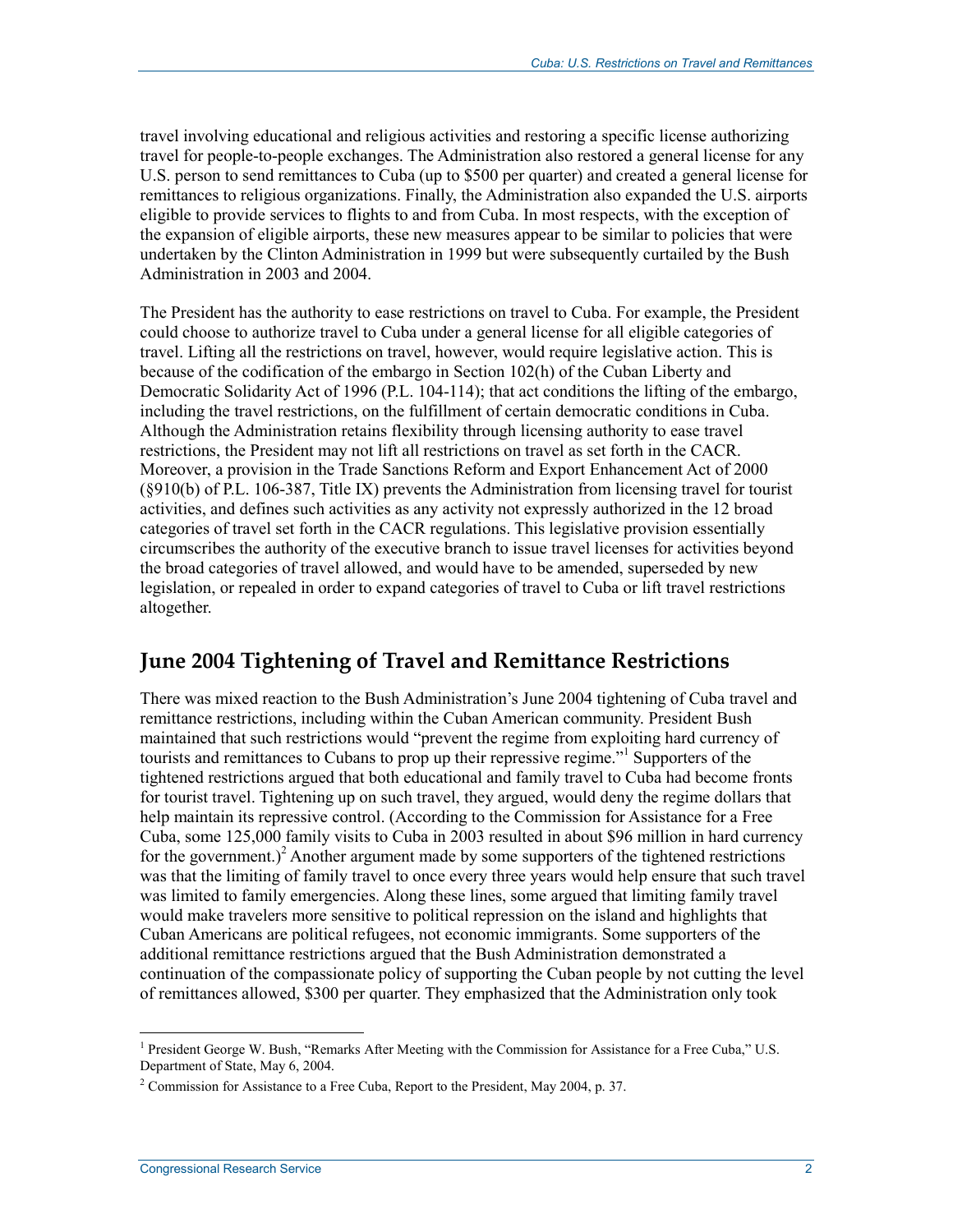action to ensure that the remittances would be restricted to immediate family members and not benefit certain members of the Cuban government and Cuban Communist Party.

Opponents of the tightened travel and remittance restrictions made a number of policy arguments. They maintained that the restrictions were anti-family and violated the basic principle of family reunification. Some in the Cuban American community argued that the policy of restricting family visits was inhumane and only resulted in more suffering for Cuban families. They especially opposed the additional restrictions that did not allow travel to visit cousins, aunts, uncles, and more-distant relatives. Another argument opposing restrictions on travel and private remittances was that the steps would have no effect on reducing repression in Cuba or weakening the government's instruments of repression. Opponents of the tightened restrictions maintained that the new restrictions were opposed by several prominent Cuban dissidents, including Oswaldo Payá of the Varela Project and Elizardo Sanchez of the Cuban Commission for Human Rights and National Reconciliation. Miriam Leiva, one of the founders of the Ladies in White human rights group, maintained that the policy punished dissidents and their families; she compared the U.S. restrictions to the situation faced by Cubans, who cannot travel without permission from the Cuban government.<sup>3</sup> Former political prisoner Oscar Espinosa Chepe, released from prison in December 2004, called the U.S. policy "absurd," maintaining that "what we need is to create space for dialogue."<sup>4</sup>

There were also concerns that the new restrictions were drafted without considering the full consequences of their implementation. For example, the elimination of the category of fullyhosted travel raised concerns about the status some 70 U.S. students receiving full scholarships at the Latin American School of Medicine in Havana. The school has more than 3,000 students from 23 countries and consists of a six-month pre-med program and a six-year medical school program. Members of the Congressional Black Caucus, who were instrumental in the establishment of the scholarship program for U.S. students, expressed concern that the students could have been forced to abandon their medical education because of the new OFAC regulations. As a result of these concerns, OFAC ultimately licensed the medical students to continue their studies and engage in travel-related transactions.

In the aftermath of the Bush Administration's tightening of travel restrictions, there was increased opposition to the policy and several groups were established opposing the Administration's actions. A group known as ENCASA, the Emergency Network of Cuban American Scholars and Artists for Change in Cuba Policy, launched a media campaign in 2006 opposing the travel restrictions.<sup>5</sup> In June 2006, another group of some 450 scholars known as the Emergency Coalition to Defend Educational Travel (ECDET) filed suit in U.S. federal court in Washington against the Treasury Department, maintaining that travel restrictions violated academic freedom.<sup>6</sup> (On November 4, 2008, the U.S. Court of Appeals for the District of Columbia found that the travel restrictions do not violate the right to academic freedom.)<sup>7</sup>

<sup>&</sup>lt;sup>3</sup> Miriam Leiva, "Whose Country Is It, Anyway?" May 24, 2004, http://Salon.com; and "Why Deal with North Korea and Not Cuba," *Miami Herald*, March 1, 2008.

<sup>4</sup> David Adams, "Dissidents Say It's Time to Open Talks," *St Petersburg Times*, December 18, 2006.

<sup>5</sup> Oscar Corral, "Scholars, Artists Rip Embargo," *Miami Herald*, April 26, 2006.

<sup>&</sup>lt;sup>6</sup> "Cuba's Campus Attrition," *CQ Weekly*, July 24, 2006; also see ECDET's website available at http://www.ecdet.org/.

<sup>7</sup> Jack Chang, "Court Upholds Limits on Student Trips to Cuba," *Miami Herald*, November 5, 2008.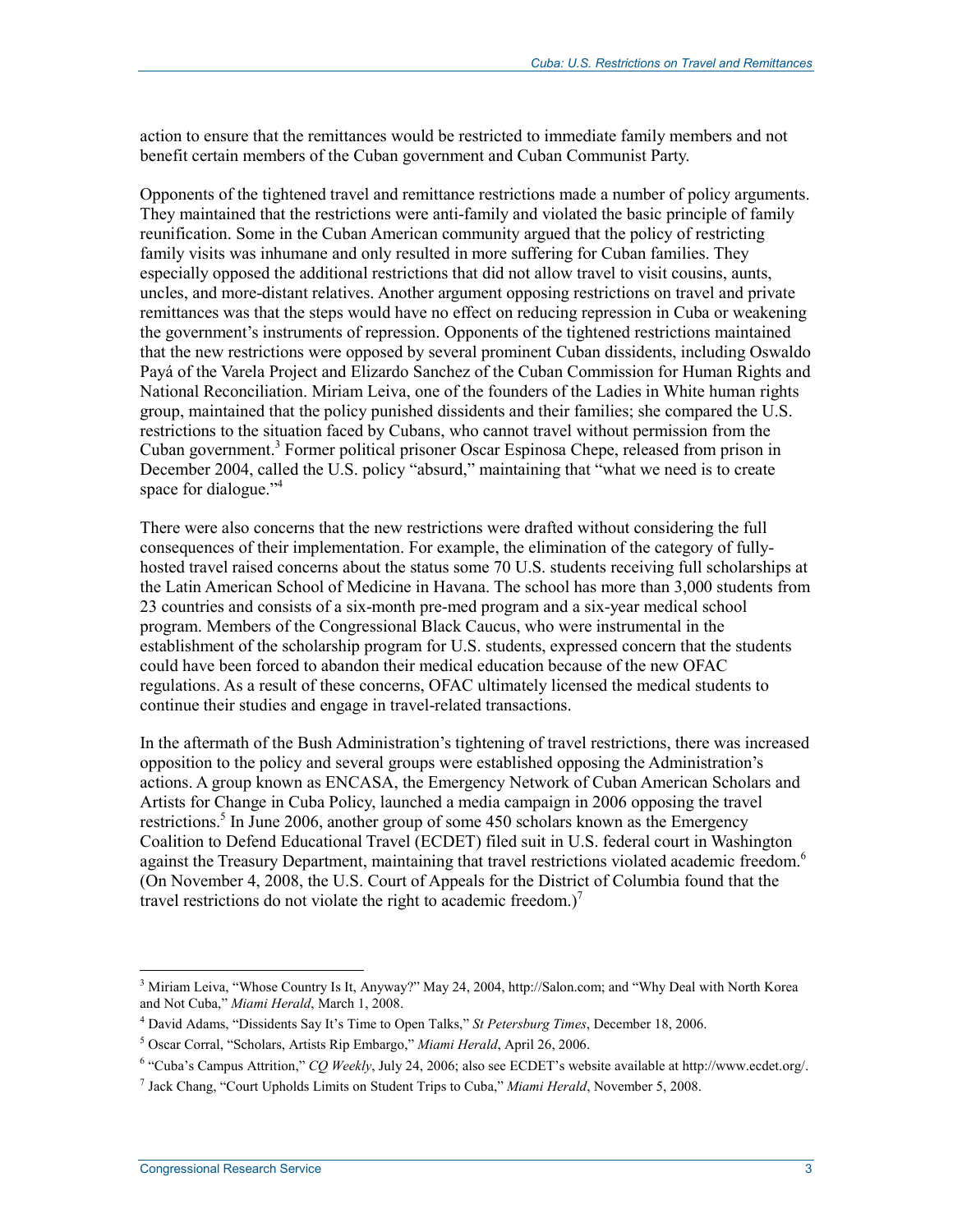With regard to family travel, a group in Miami, the Association of Christian Women in Defense of the Cuban Family, organized several protests against the tightened family travel restrictions.<sup>8</sup> In March 2008, Cuban Americans living in Vermont filed a complaint in U.S. federal court in Burlington, VT, that U.S. restrictions on family travel to Cuba violate their civil rights. Affiliates of the American Civil Liberties Union of Florida, Massachusetts, and Vermont subsequently filed a brief in support of the complaint. Human Rights Watch maintained that the U.S. travel policies inflicted harm on Cuban families and undermined the freedom of movement of hundreds of thousands of Cuban Americans.<sup>9</sup> In a 2005 report, Human Rights Watch cited numerous cases of family hardships after the tightened family travel restrictions went into effect, including the inability to visit children, sick or dying parents, or to attend funerals.<sup>10</sup>

A 2007 Florida International University poll examining attitudes of the Cuban American community in South Florida showed that about 64% of respondents wanted to return to the less restrictive policies on travel and remittances that were in place in 2003. Moreover, 55.2% of respondents supported allowing unrestricted travel overall, not just family travel.<sup>11</sup>

# **Easing of Restrictions in 2009**

The tightening of family travel restrictions became an issue during the 2008 presidential campaign with candidate Barack Obama pledging to lift restrictions for family travel and remittances to Cuba.

With the election of Obama, the  $111<sup>th</sup>$  Congress moved to ease family travel restrictions in March 2009 by approving two provisions that eased sanctions on travel to Cuba in FY2009 omnibus appropriations legislation (P.L. 111-8). Unlike the Bush Administration, the Obama Administration did not threaten to veto such legislation easing Cuba sanctions. This marked the first congressional action easing Cuba sanctions in almost a decade.

In the first provision, as implemented by the Treasury Department, family travel was again allowed once every 12 months under a general license to visit a close relative for an unlimited length of stay, and the limit for daily expenditure allowed by family travelers became the same as for other authorized travelers to Cuba (the State Department maximum per diem rate for Havana). The definition of "close relative" was expanded to mean any individual related to the traveler by blood, marriage, or adoption who is no more than three generations removed from that person.

The second provision in the omnibus measure required a general license for travel related to the marketing and sale of agricultural and medical goods to Cuba. The Treasury Department's Office of Foreign Assets Control ultimately issued regulations implementing this omnibus provision on September 3, 2009. The regulations require a written report at least 14 days before departure identifying both the traveler and the producer or distributor and describing the purpose and scope of such travel. Another written report is required within 14 days of return from Cuba describing the activities conducted, the persons met, and the expenses incurred. The regulations also require

 8 Laura Morales, "Protesters Call for Family-Friendly Cuban Travel," *Miami Herald*, August 27, 2006.

<sup>9</sup> Human Rights Watch, *World Report 2008*, January 2008.

<sup>10</sup> Human Rights Watch, Families Torn Apart, *The High Cost of U.S. and Cuban Travel Restrictions*, October 2005.

<sup>&</sup>lt;sup>11</sup> "2007 FIU Cuba Poll," Institute for Public Opinion Research and Cuban Research Institute, Florida International University.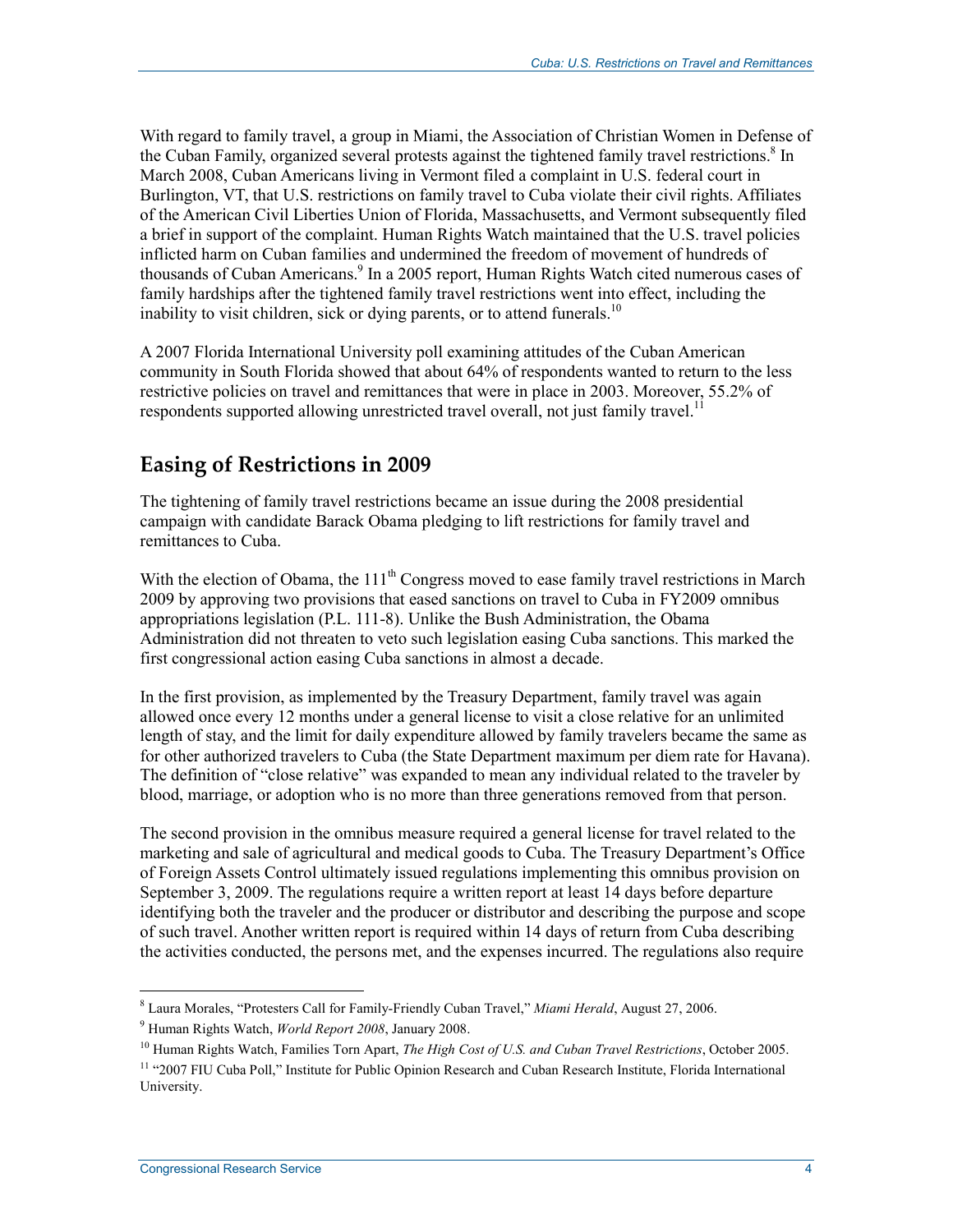that such travelers under this provision be regularly employed by a producer or distributor of the agricultural commodities or medical products or an entity duly appointed to represent such a producer or distributor. The activity schedules for such travelers cannot include free time, travel, or recreation in excess of that consistent with a full work schedule.

Going even further, the Obama Administration announced several significant measures to ease U.S. sanctions on Cuba in April 2009. Fulfilling a campaign pledge, President Obama announced that all restrictions on family travel and on remittances to family members in Cuba would be lifted. This significantly superseded the action taken by Congress in March that had essentially reverted family travel restrictions to as they had been before they were tightened in 2004. Under the new policy announced by the Administration in April, there are no limitations on the frequency or duration of family visits (which would still be covered under a general license) and the 44-pound limitation on accompanied baggage was removed. Family travelers are allowed to spend the same as allowed for other travelers, up to the State Department's maximum per diem rate for Havana (which varies, but as of February 2014 was set at \$188).<sup>12</sup> With regard to family remittances, the previous limitation of no more than \$300 per quarter was removed with no restriction on the amount or frequency of the remittances. Authorized travelers were again authorized to carry up to  $$3,000$  in remittances.<sup>13</sup> Regulations for the above policy changes were issued by the Treasury and Commerce Departments on September 3, 2009.

## **Easing of Restrictions in 2011**

On January 14, 2011, the Obama Administration announced a series of policy changes further easing restrictions on travel and remittances to Cuba that had been rumored in the second half of 2010. The changes are designed to make it easier to engage in educational, religious, and other types of people-to-people travel and allow all Americans to send remittances to Cuba. The changes are similar to policy that was in place from 1999 under the Clinton Administration through mid-2004 under the Bush Administration. President Obama directed the Secretaries of State, Treasury, and Homeland Security to amend regulations and policies "in order to continue efforts reach out to the Cuban people in support of their desire to freely determine their country's future."<sup>14</sup> The Administration maintains that the policy changes will increase people-to-people contact, help strengthen Cuban civil society, and make Cuban people less dependent on the Cuban state.<sup>15</sup> The changes occurred at the same time that the Cuban government began laying off thousands of state workers and increasing private enterprise through an expansion of the authorized categories for self-employment.

According to the White House announcement, the policy changes would be enacted through modifications to existing regulations. This occurred on January 28, 2011, when the Departments of the Treasury and Homeland Security published changes to the regulations in the *Federal Register*. 16

<sup>1</sup> <sup>12</sup> See U.S. Department of State, Foreign Per Diem Rates by Location, available at http://aoprals.state.gov/web920/ per\_diem.asp

<sup>&</sup>lt;sup>13</sup> White House, "Fact Sheet: Reaching Out to the Cuban People," April 13, 2009.

<sup>&</sup>lt;sup>14</sup> White House, Office of the Press Secretary, "Reaching Out to the Cuban People," January 14, 2011, available at http://www.whitehouse.gov/the-press-office/2011/01/14/reaching-out-cuban-people

<sup>15</sup> Mary Beth Sheridan, "Obama Loosens Travel Restrictions to Cuba," *Washington Post*, January 15, 2011.

<sup>16</sup> U.S. Department of the Treasury, "Cuban Assets Control Regulations," Vol. 76, No. 19 *Federal Register* 5072-5078, (continued...)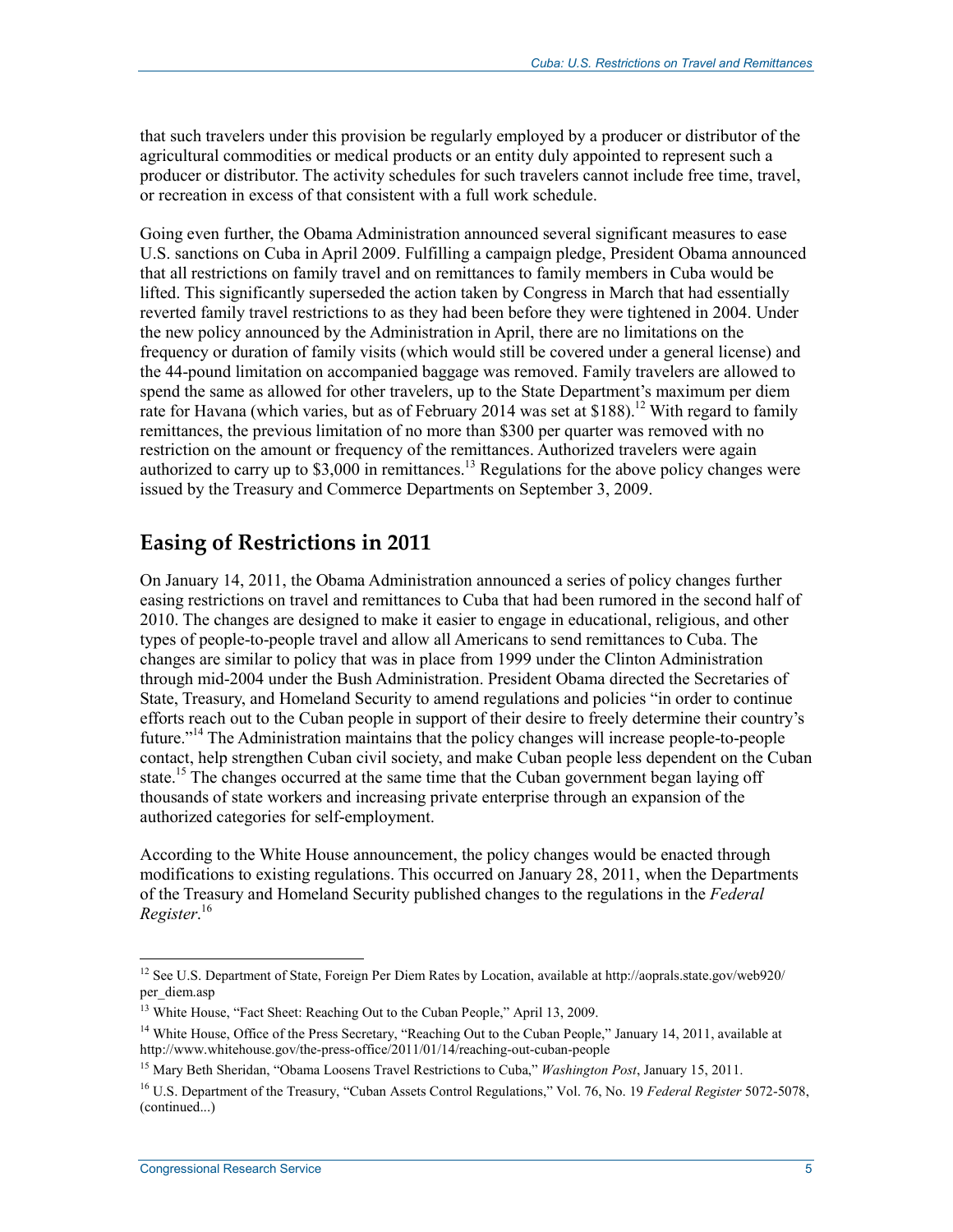The measures (1) increase purposeful travel to Cuba related to religious, educational, and journalistic activities (general licenses are now authorized for certain types of educational and religious travel; people-to-people travel exchanges are authorized via a specific license); (2) allow any U.S. person to send remittances to non-family members in Cuba and make it easier for religious institutions to send remittances for religious activities (general licenses are now authorized for both); and (3) allow all U.S. international airports to apply to provide services to licensed charter flights to and from Cuba. In most respects, these new measures appear to be similar to policies that were undertaken by the Clinton Administration in 1999, but were subsequently curtailed by the Bush Administration in 2003 and 2004. An exception is the expansion of airports to service licensed flights to and from Cuba. While the new travel regulations immediately went into effect for those categories of travel falling under a general license category, OFAC delayed processing applications for new travel categories requiring a specific license (such as people-to-people exchanges) until it updated and issued guidelines.<sup>17</sup> These ultimately were issued in April 2011: *Comprehensive Guidelines for License Applications to Engage in Travel-related Transactions Involving Cuba*. 18

- **Purposeful Travel**. With regard to purposeful travel, the policy changes allowed religious organizations to sponsor religious travel to Cuba under a general license as opposed to the previous requirement for a specific license for such travel. Restrictions on educational travel were eased in several ways: educational travel for academic credit is now allowed under a general license (instead of a specific license as previously required); students are now allowed to participate through academic institutions other than their own; and instructor support is allowed from adjunct and part-time staff. Academic institutions are allowed to apply for specific licenses to sponsor or cosponsor academic seminars, conferences, and workshops related to Cuba and allow faculty, staff, and students to attend. People-to-people exchanges, under the auspices of an organization that sponsors and organizes such programs, are now allowed under a specific license (such activities previously had been allowed from 1999-2003).
- **Remittances.** The policy changes restored a general license category available for any U.S. person to send up to \$500 in remittances per quarter to non-family members in Cuba (but not to senior Cuban government officials or senior members of the Cuban Communist Party) to support private economic activity, among other purposes. A general license also was created for remittances to religious institutions in Cuba in support of religious activities.
- **U.S. Airports**. The policy changes expanded the number of eligible airports in the United States authorized to serve licensed charter flights to

<sup>(...</sup>continued)

January 28, 2011; Department of Homeland Security, "Airports of Entry or Departure for Flights to and from Cuba," Vol. 76, No. 19 *Federal Register* 5058-5061, January 28, 2011.

<sup>&</sup>lt;sup>17</sup> CRS correspondence with the Treasury Department, March 17, 2011.

<sup>&</sup>lt;sup>18</sup> The guidelines were subsequently revised again in May 2012. See U.S. Department of the Treasury, Office of Foreign Assets Control, *Comprehensive Guidelines for License Applications to Engage in Travel-related Transactions Involving Cuba*, May 10, 2012, available at http://www.treasury.gov/resource-center/sanctions/Programs/Documents/ cuba\_tr\_app.pdf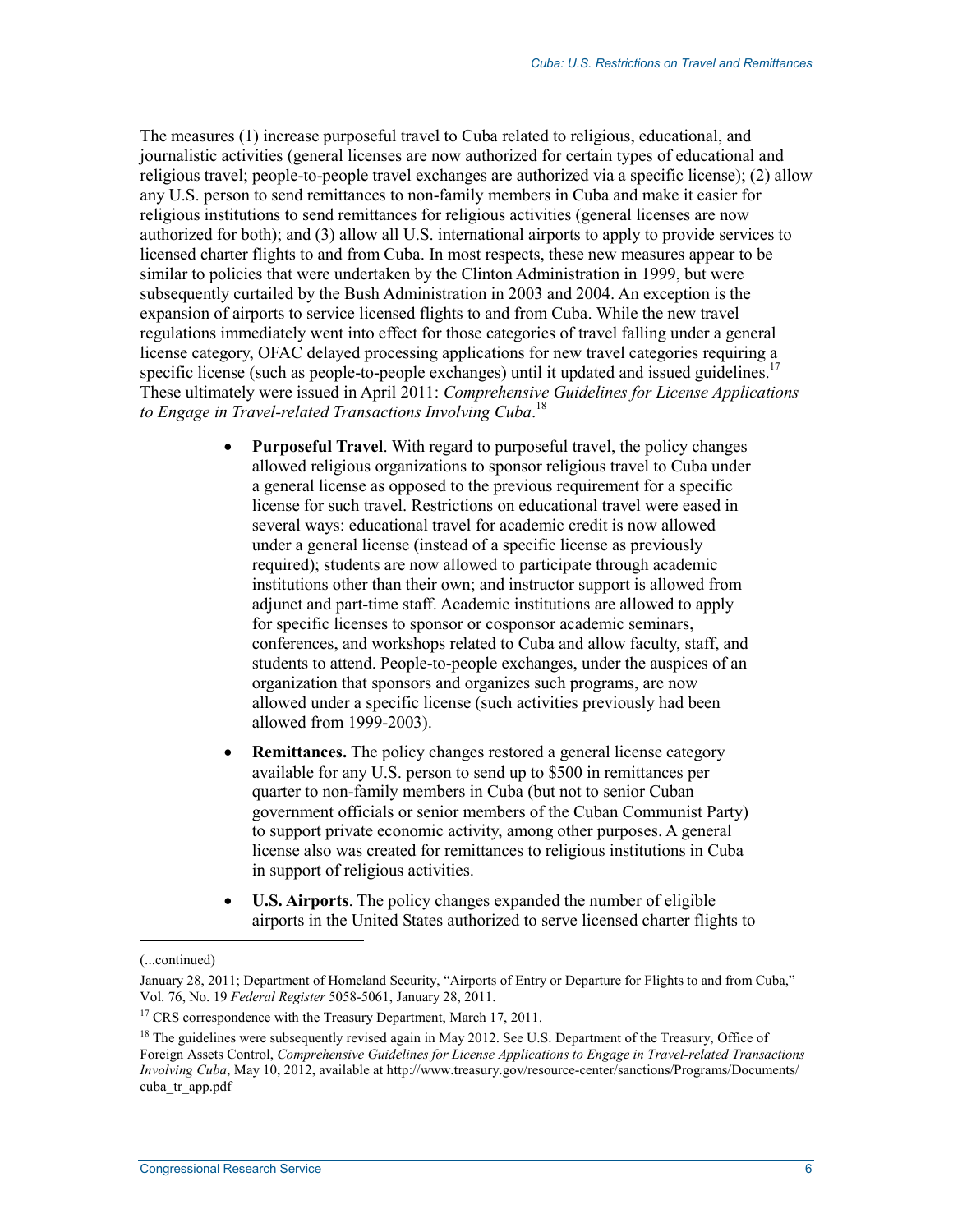and from Cuba. The Clinton Administration had expanded airports eligible to service license charter flights beyond that of Miami International Airport to international airports in Los Angeles and New York (JFK) in 1999, but the January 2011 policy change allows all U.S. international airports to apply to provide services for chartered flights to and from Cuba under certain conditions. The airport would need to have adequate customs and immigration capabilities, and a licensed travel service provider would need to have expressed an interest in providing service to and from Cuba from the airport. (Currently there are 19 U.S. airports authorized by U.S. Customs and Border Protection to serve licensed flights to and from Cuba, although not all provide such service. In addition, to JFK, Miami, and Los Angeles, the other authorized airports are Atlanta, Austin (Texas), Baltimore-Washington (BWI), Chicago O'Hare, Dallas-Fort Worth, Fort Lauderdale-Hollywood, Houston, Key West, New Orleans, Oakland (California), Orlando, Palm Beach, Pittsburgh, San Juan (Puerto Rico), Southwest Florida International Airport (Fort Myers), and Tampa.<sup>19</sup> Being on the authorization list, however, does not necessarily mean that airlines will offer flights from these airports. It is a matter of economic feasibility for the air charter companies. As of early 2014, air charter companies were only operating flights from Florida, largely from Miami, but also from Tampa and Fort Lauderdale.<sup>20</sup>)

By early July 2011, OFAC confirmed that it had approved the first licenses for U.S. people-topeople organizations to bring U.S. visitors to Cuba, and the first such trips began in August  $2011<sup>21</sup>$  On July 25, 2011, however, prior to the trips beginning, OFAC issued an advisory maintaining that misstatements in the media had suggested that U.S. policy now allows for virtually unrestricted group travel to Cuba, and reaffirmed that travel conducted by people-topeople travel groups licensed for travel to Cuba must "certify that all participants will have a fulltime schedule of educational exchange activities that will result in meaningful interaction between the travelers and individuals in Cuba." The advisory stated that authorized activities by people-to-people groups are not "tourist activities," and pointed out that the Trade Sanctions Reform and Export Enhancement Act of 2000 prohibits OFAC from licensing transactions for tourist activities. $22$ 

Policy groups in favor of increased U.S. engagement with Cuba largely praised the Administration's action as a significant step forward in reforming U.S.-Cuban relations and as an important means to expand the flow of information and ideas to Cuba and to increase the income of Cubans working in the expanding private sector. Perhaps more surprisingly, the Miami-based

<sup>&</sup>lt;sup>19</sup> U.S. Department of Homeland Security, Customs and Border Protection, "Technical Amendment to Cuba Airport List: Addition of Recently Approved Airport," *Federal Register*, April 20, 2012, pp. 23598-23599.

<sup>20</sup> Mimi Whitefield, "Cuba Charter Business Consolidates in Florida," *Miami Herald*, January 5, 2014.

<sup>21</sup> Peter Orsi, "U.S. Licensing Travel Operators to Start Up Legal Cuba Trips, Treasury Department Says," *Associated Press*, July 1, 2011; Mimi Whitefield, "People-to-People Tours to Cuba Take Off Thursday," *Miami Herald*, August 10, 2011; and Jeff Franks, "Purposeful Cuba Trips Resume," *Chicago Tribune*, August 18, 2011. Also see the following online resource: *Organizations Sponsoring People-to-People Travel to Cuba*, Latin America Working Group Education Fund, available at http://www.lawg.org/storage/documents/people2people.pdf

 $22$  U.S. Department of the Treasury, OFAC, "Cuba Travel Advisory," July 25, 2011, available at http://www.treasury.gov/resource-center/sanctions/Programs/Documents/cuba\_trav\_adv.pdf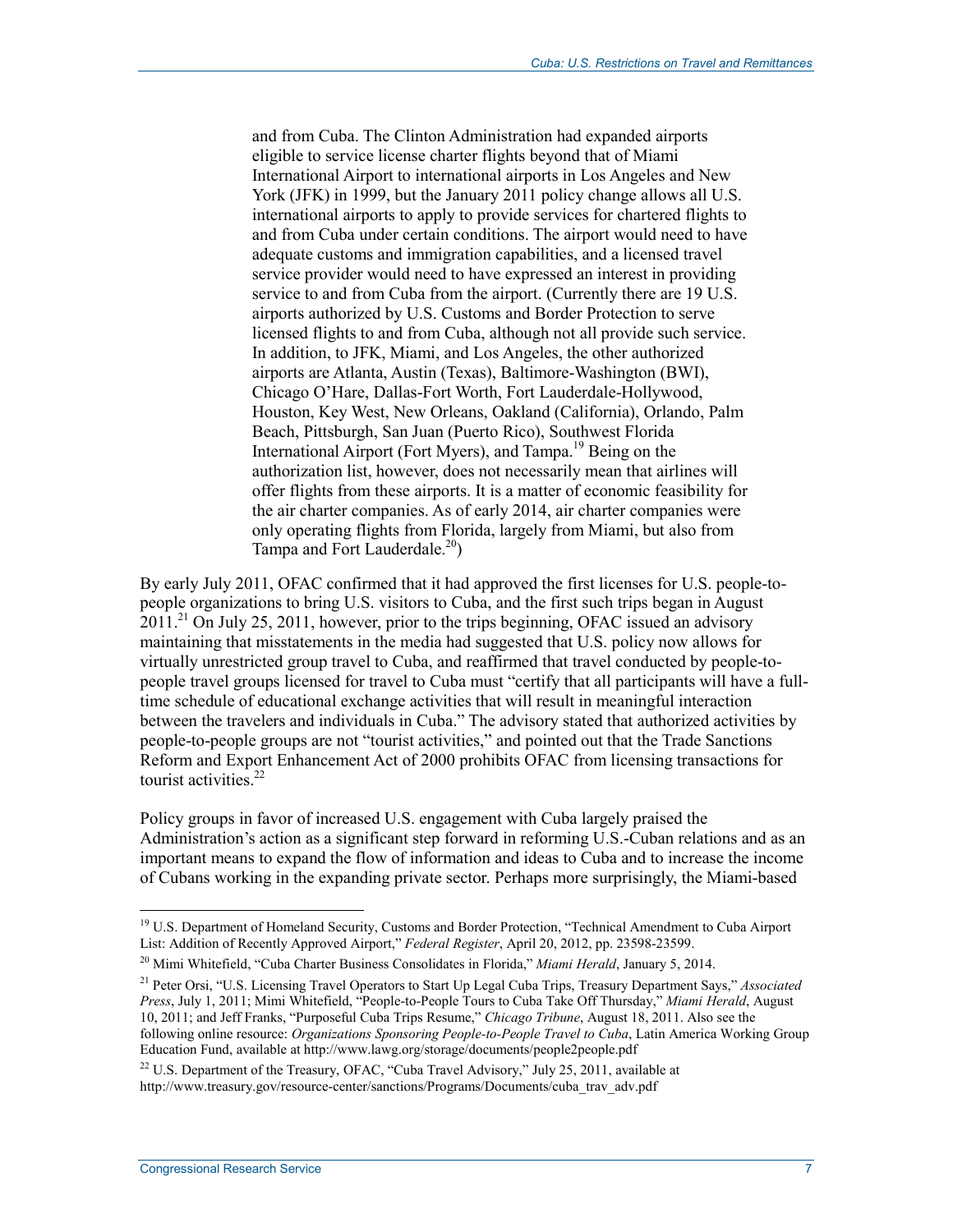Cuban American National Foundation (CANF) strongly supported the Administration's policy changes. According to CANF President Francisco "Pepe" Hernández: "A greater ability to send remittances in conjunction with increased contact and communication with those on the island will help to break the chains of dependency that the Castro regime has used to oppress those inside Cuba."<sup>23</sup>

In contrast, policy groups opposed to easing U.S. sanctions criticized the Administration, maintaining that the policy changes would help prop up Cuba's repressive government when it was most vulnerable because of the difficult economic situation. Opponents of the policy changes argued that sending dollars via increased travel by Americans and increased remittances would help the Cuban government maintain in place its repressive policies. They also argued that easing the restrictions on travel and remittances would not bring about respect for human rights in Cuba.

The Cuban government characterized the U.S. policy changes as positive, but maintained that they were limited in scope and did not alter policy toward Cuba. A statement by Cuba's Ministry of Foreign Affairs maintained that the policy changes did not restore the right to travel to Cuba for all American citizens, and that the United States should lift the blockade (embargo) and the prohibition on travel to Cuba if it is interested in expanding and facilitating contacts between Cubans and Americans.<sup>24</sup>

In the first session of the  $112<sup>th</sup>$  Congress, there were several attempts aimed at rolling back the Obama Administration's actions easing restrictions on travel and remittances, including a provision originating in the House Appropriation Committee's version of the FY2012 Financial Services and General Government appropriations measure, H.R. 2434. The White House had threatened to veto the bill if it contained the provision, and stood firm when congressional leaders were considering including the provision in a "megabus" FY2012 appropriations bill, H.R. 2055. Ultimately congressional leaders agreed not to include the provision in the appropriations measure (P.L. 112-74). (See "Legislative Initiatives in the 112th Congress" below.)

# **Developments in 2012**

In 2012, some Members of Congress expressed concerns about people-to-people travel that appeared to be focusing on tourist activities rather than on purposeful travel. In response, the Treasury Department issued an announcement in March 2012 warning about misleading advertising regarding some people-to-people trips that could lead to OFAC investigating the organization conducting the trips. The announcement maintained that licenses could be revoked and that organizations may be issued a civil penalty up to  $$65,000$  per violation.<sup>25</sup> OFAC followed up this announcement in May 2012 by revising its people-to-people license guidelines. The revised guidelines reflect similar language to the March announcement and also require an organization applying for a people-to-people license to describe how the travel "would enhance contact with the Cuban people, and/or support civil society in Cuba, and/or promote the Cuban

<sup>1</sup> <sup>23</sup> Cuban American National Foundation, Press Release, "Cuban American National Foundation Supports New Cuba Policy Measures," January 14, 2011.

<sup>&</sup>lt;sup>24</sup> Republic of Cuba, Ministry of Foreign Affairs, "Statement by the Ministry of Foreign Affairs," January 14, 2011.

<sup>&</sup>lt;sup>25</sup> U.S. Department of the Treasury, OFAC, "Advertising Educational Exchange Travel to Cuba for People-to-People Contact," March 9, 2012, available at http://www.treasury.gov/resource-center/sanctions/Programs/Pages/ cuba\_ppl\_notice.aspx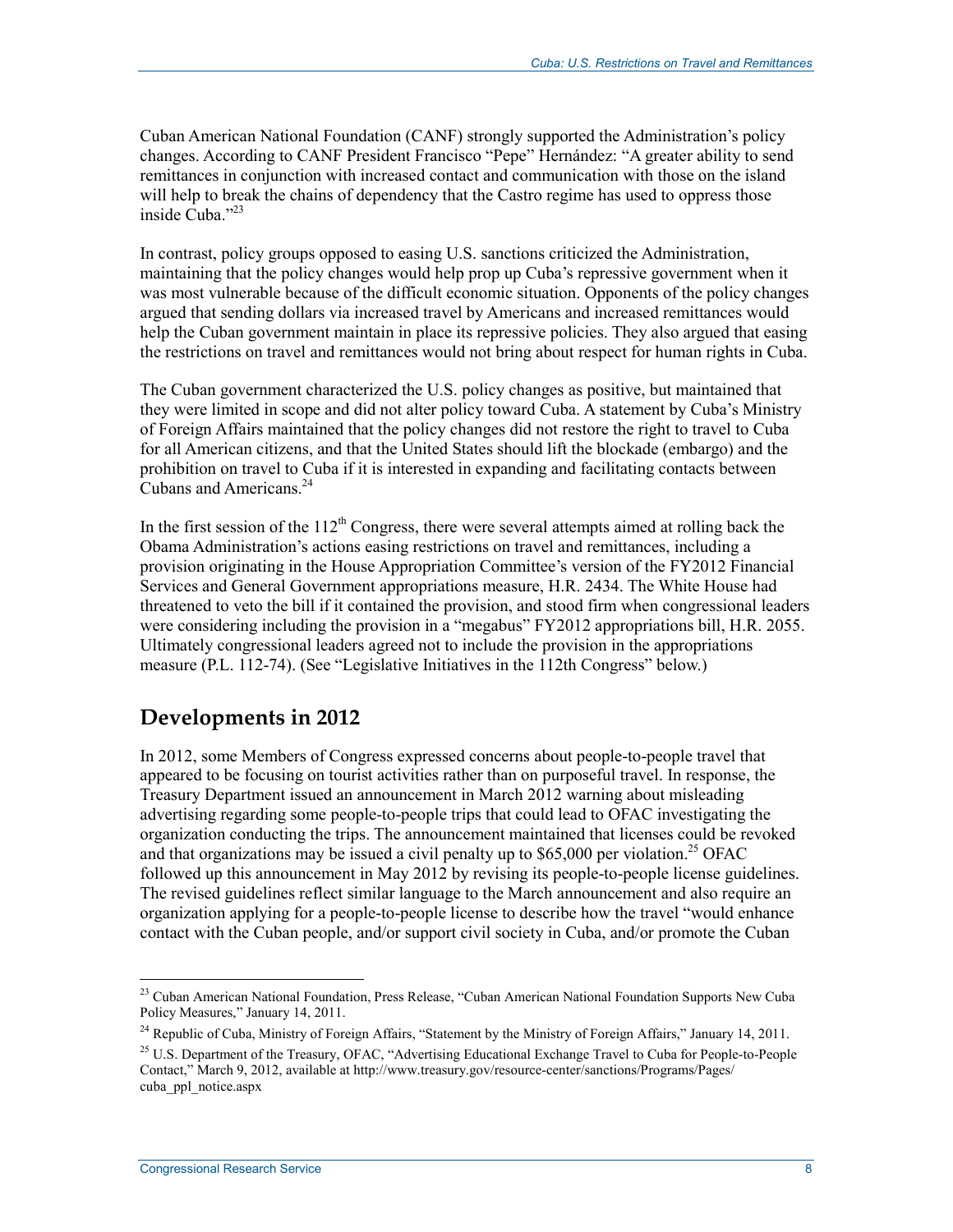people's independence from Cuban authorities."<sup>26</sup> (For more details, see "Chronology of Cuba Travel Restrictions" below.)

On April 27, 2012, a suspicious fire destroyed the Coral Gables, FL, office of Airline Brokers, a travel agency specializing in flights to Cuba. The Coral Gables fire department subsequently determined the fire to be caused by arson. The Federal Bureau of Investigation and the Bureau of Alcohol, Tobacco, Firearms, and Explosives became involved in the investigation of the fire.<sup>27</sup>

In June 7, 2012, congressional testimony, Assistant Secretary of State for Western Hemisphere Affairs Roberta Jacobson set forth a clear-cut description of U.S. policy toward Cuba in which she expressed strong U.S. support for democracy and human rights activists in Cuba and defended the Obama's Administration policy on travel and remittances. The Assistant Secretary asserted that "the Obama Administration's priority is to empower Cubans to freely determine their own future." She maintained that "the most effective tool we have for doing that is building connections between the Cuban and American people, in order to give Cubans the support and tools they need to move forward independent of their government." The Assistant Secretary maintained that "the Administration's travel, remittance and people-to-people policies are helping Cubans by providing alternative sources of information, taking advantage of emerging opportunities for self-employment and private property, and strengthening civil society."28

In September 2012, various press reports cited a slowdown in the Treasury Department's approval or reapproval of licenses for people-to-people travel since the agency had issued new guidelines in May (described above). Companies conducting such programs complained that the delay in the licenses was forcing them to cancel trips and even to lay off staff.<sup>29</sup> By early October 2012, however, companies conducting the people-to-people travel maintained that they were once again receiving license approvals.

## **Developments in 2013**

In early April 2013, some Members of Congress strongly criticized singers Beyoncé Knowles-Carter and her husband Shawn Carter, better known as Jay-Z, for traveling to Cuba. Members were concerned that the trip, as described in the press, was primarily for tourism, which would be contrary to U.S. law and regulations. The Treasury Department stated that the two singers were participating in an authorized people-to-people exchange trip organized by a group licensed by OFAC to conduct such trips (pursuant to 31 CFR 515.565(b)(2) of the Cuban Assets Control Regulations). Some Members also criticized the singers for not meeting with those who have been oppressed by the Cuban government.

<sup>&</sup>lt;u>.</u>  $^{26}$  U.S. Department of the Treasury, OFAC, "Comprehensive Guidelines for License Applications to Engage in Travel-Related Transactions Involving Cuba," Revised May 10, 2012, available at http://www.treasury.gov/resource-center/ sanctions/Programs/Documents/cuba\_tr\_app.pdf

<sup>&</sup>lt;sup>27</sup> Federal Bureau of Investigation, Miami Division, "FBI Release Photographs of a Vehicle of Interest in Connection with Coral Gables Fire," Press Release, June 7, 2012.

<sup>&</sup>lt;sup>28</sup> Testimony of Roberta S. Jacobson, Assistant Secretary of State for Western Hemisphere Affairs, Senate Foreign Relations Committee, Subcommittee on Western Hemisphere, Peace Corps, and Global Narcotics, at a hearing entitled "The Path to Freedom: Countering Repression and Strengthening Civil Society," June 7, 2012, available at http://www.state.gov/p/wha/rls/rm/2012/191935.htm

<sup>&</sup>lt;sup>29</sup> Damien Cave, "Licensing Rules Slow Tours to Cuba," *New York Times*, September 16, 2012; Paul Haven, "U.S. Travel Outfits Say Rules for Legal Travel to Cuba Getting Tighter," *Associated Press*, September 13, 2012.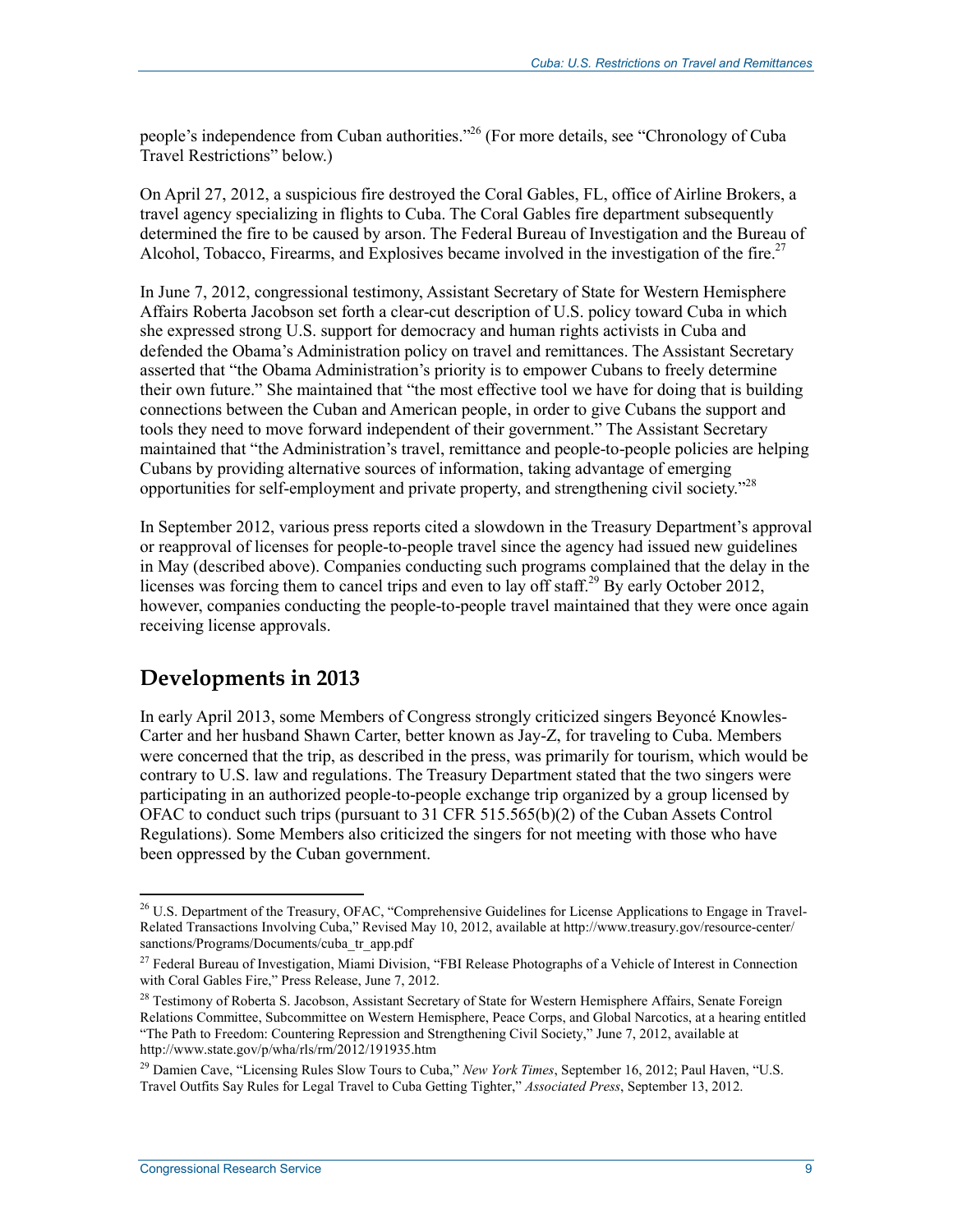On April 30, 2013, 59 House Democrats sent a letter to President Obama lauding the President for his 2009 action lifting restrictions on family travel and remittances, and for his 2011 action easing restrictions on some categories of travel, including people-to-people travel. The Members also called for the President to further use his "executive authority to allow all current categories of permissible travel, including people-to-people travel," to be carried out under a general license (instead of having to apply to Treasury Department for a specific license). Such an action, according to the Members, would increase opportunities for engagement and help Cubans create more jobs and opportunities to expand their independence from the Cuban government.

In July 2013, the House and Senate Appropriations Committees reported out their versions of the FY2014 Financial Services and General Government appropriations measure, H.R. 2786 and S. 1371, with different provisions regarding U.S. policy on travel to Cuba. The House version would have tightened restrictions on travel by prohibiting funding for any additional authorization of people-to-people exchanges during the fiscal year, while the Senate version would have eased restrictions on travel by authorizing a new general license for professional travel related to disaster prevention, emergency preparedness, and natural resource protection. Ultimately, none of these provisions were included in the FY2014 omnibus appropriations measure, H.R. 3547 (P.L. 113-76), signed into law January 17, 2014. (For more details, see "Legislative Initiatives in the 113th Congress" below.)

# **Chronology of Cuba Travel Restrictions**

**1960**—In the first trade restrictions on Cuba after the rise to power of Fidel Castro, President Eisenhower placed most U.S. exports to Cuba under validated license controls, except for nonsubsidized food, medicines, and medical supplies. The action did not include restrictions on travel.

**1962/1963**—In February 1962, President Kennedy imposed a trade embargo on Cuba because of the Castro government's ties to the Soviet Union. Pursuant to the President's directive, the Department of the Treasury's Office of Foreign Assets Control (OFAC) issued the Cuban Import Regulations. On July 9, 1963, OFAC issued a more comprehensive set of prohibitions, the Cuban Assets Control Regulations, which effectively banned travel by prohibiting any transactions with Cuba.

**1977**—In March, the Carter Administration announced the lifting of restrictions on U.S. travel to Cuba that had been in place since the early 1960s. The Carter Administration lifted the travel ban by issuing a general license for travel-related transactions for those visiting Cuba. Direct flights were also allowed.

**1982**—In April, the Reagan Administration reimposed restrictions on travel to Cuba, although it allowed for certain categories of travel, including travel by U.S. government officials, employees of news or filmmaking organizations, persons engaging in professional research, or persons visiting their close relatives. It did not allow for ordinary tourist or business travel that had been allowed since the Carter Administration's 1977 action.

**1984**—On June 28, the Supreme Court, in a 5-4 decision in the case of *Regan v. Wald*, rejected a challenge to the ban on travel to Cuba and asserted the executive branch's right to impose travel restrictions for national security reasons.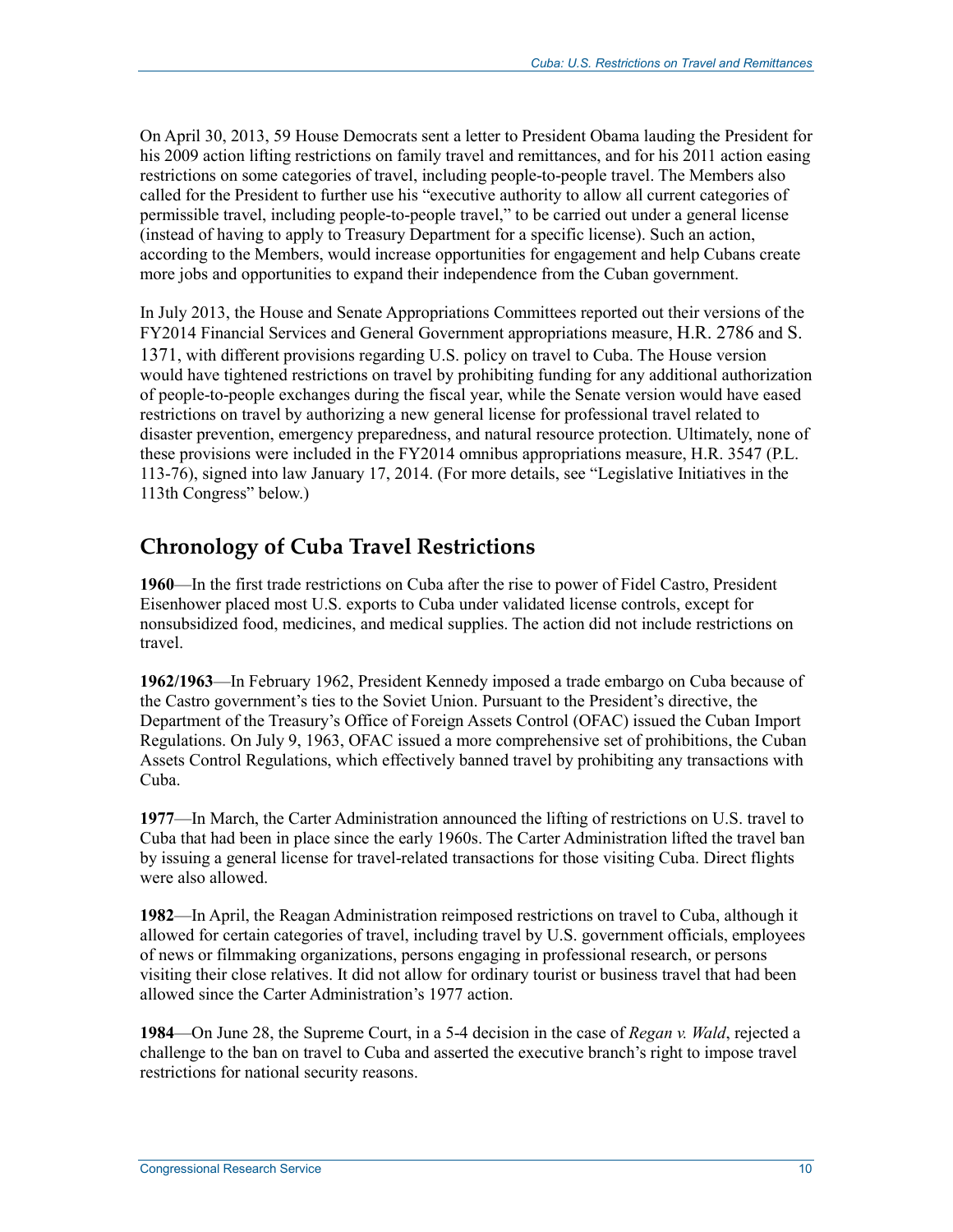**1993**—The Clinton Administration, in June 1993, slightly amended restrictions on U.S. travel to Cuba. Two additional categories of travel were allowed: travel to Cuba "for clearly defined educational or religious activities"; and travel "for activities of recognized human rights organizations." In both categories, travelers were required to apply for a specific license from OFAC.

**1994**—In August, President Clinton announced several measures against the Cuban government in response to an escalation in the number of Cubans fleeing to the United States. Among these measures, the Administration tightened travel restrictions by prohibiting family visits under a general license, and allowing specific licenses for family visits only "when extreme hardship is demonstrated in cases involving extreme humanitarian need" such as terminal illness or severe medical emergency. Such visits required a specific license from OFAC. In addition, professional researchers were required to apply for a specific license, whereas since 1982 they had been able to travel freely under a general license. (*Federal Register*, August 30, 1994, pp. 44884-44886.)

**1995**—In October, President Clinton announced measures to ease some U.S. restrictions on travel and other activities with Cuba, with the overall objective of promoting democracy and the free flow of ideas. The new measures included authorizing general licenses for transactions relating to travel to Cuba for Cuban Americans making yearly visits to close relatives in "circumstances that demonstrate extreme humanitarian need." This reversed the August 1994 action that required specific licenses. However, those traveling for this purpose more than once in a 12-month period would need to apply to OFAC for a specific license. In addition, the new measures allowed for specific licenses for free-lance journalists traveling to Cuba. (*Federal Register*, October 20, 1995, pp. 54194-54198.)

**1996**—On February 26, following the shootdown of two U.S. civilian planes two days earlier by Cuban fighter jets, President Clinton took several measures against Cuba, including the indefinite suspension of charter flights between Cuba and the United States. Qualified licensed travelers could go to Cuba, provided their flights were routed through third countries.

**1998**—On March 20, following Pope John Paul II's January trip to Cuba, President Clinton announced several changes in U.S. policy toward Cuba, including the resumption of licensing for direct charter flights to Cuba. On July 2, OFAC issued licenses to nine air charter companies to provide direct passenger flights from Miami International Airport to Havana's José Martí International Airport.

**1999**—On January 5, President Clinton announced several measures to support the Cuban people that were intended to augment changes implemented in March 1998. Among the measures introduced was the expansion of direct passenger charter flights from additional U.S. cities other than Miami. In August, the State Department announced that direct flights to Cuba would be allowed from New York and Los Angeles. In addition, President Clinton also announced in January 1999 that measures would be taken to increase people-to-people exchanges. As a result, on May 13, 1999, OFAC issued a number of changes to the Cuba embargo regulations that effectively loosened restrictions on certain categories of travelers to Cuba. Travel for professional research became possible under a general license, and travel for a wide range of educational, religious, sports competition, and other activities became possible with specific licenses authorized by OFAC on a case-by-case basis. In addition, those traveling to Cuba to visit a close family member under either a general or specific license only needed to "demonstrate humanitarian need," as opposed to "extreme humanitarian need" that had been required since 1995. (*Federal Register*, May 13, 1999, pp. 25808-25820.)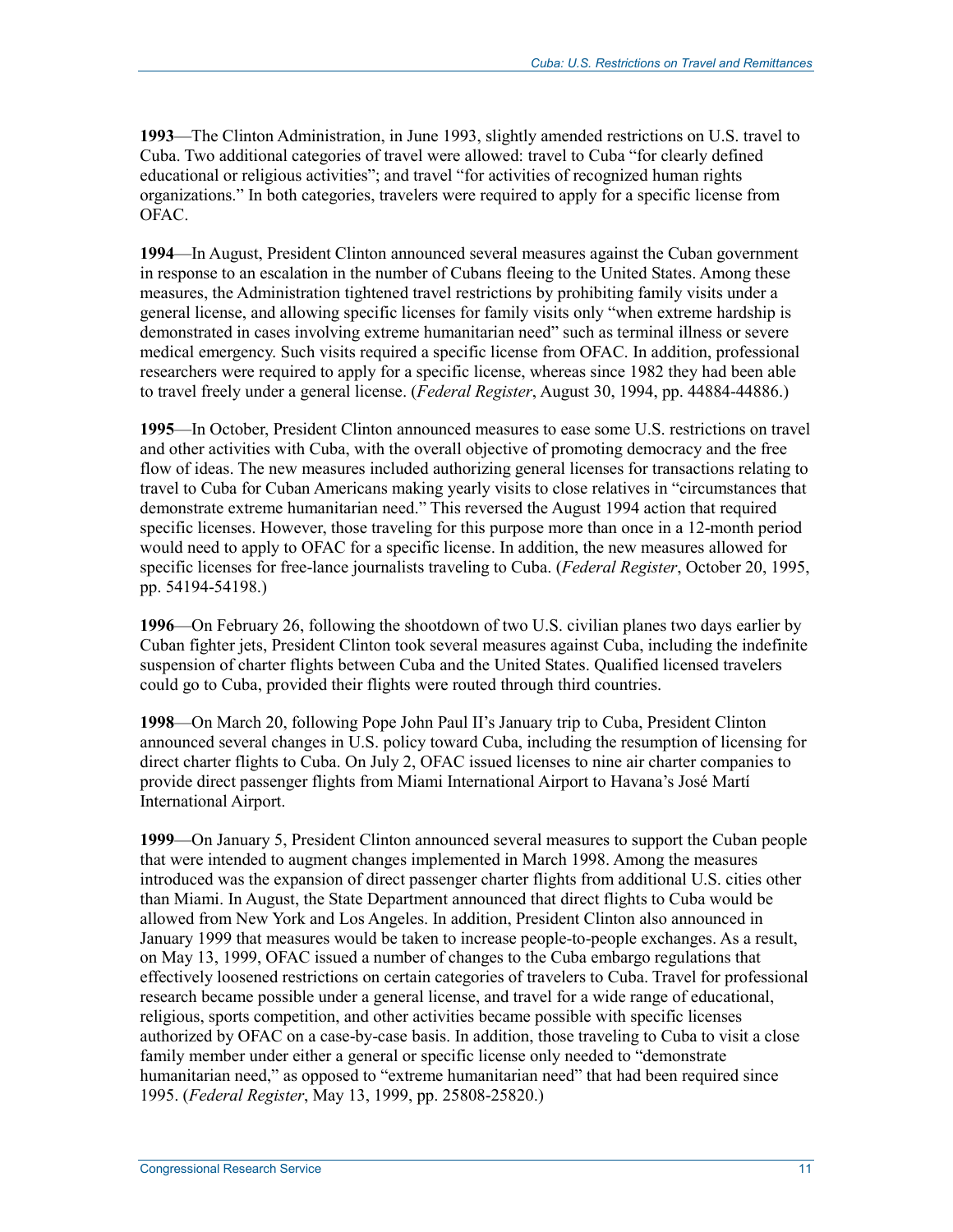**2000**—In October, Congress approved and the President signed the Trade Sanctions Reform and Export Enhancement Act of 2000 (Title IX of P.L. 106-387), which included a provision that prohibited travel-related transactions for "tourist activities," which as set forth in Section 910(b)(2) of the act are defined as any activity not authorized or referenced in the existing travel regulations (31 CFR 515.560, paragraphs (1) through (12)). The congressional action appeared to circumscribe the authority of the OFAC to issue specific travel licenses on a case-by-case basis that do not fit neatly within the categories of travel already allowed by the regulations.

**2001**—On July 12, OFAC published regulations pursuant to the provisions of the Trade Sanctions and Export Enhancement Act of 2000 (Title IX of P.L. 106-387) that prohibited travel-related transactions for "tourist activities." (*Federal Register*, July 12, 2001, pp. 36683-36688.) On July 13, 2001, President Bush announced that he had asked the Treasury Department to enhance and expand the capabilities of OFAC to prevent, among other things, "unlicensed and excessive travel"

**2003**—On January 29, OFAC published proposed enforcement guidelines (as an appendix to 31 CFR Part 501) for all its economic sanctions programs and additional guidelines (as an appendix to 31 CFR Part 515) for the Cuba sanctions program. The general guidelines provided a procedural framework for OFAC's enforcement of economic sanctions, while the Cuba-specific guidelines consist of penalties for different embargo violations. (*Federal Register*, January 29, 2003, pp. 4422-4429.)

On March 24, 2003, OFAC announced that the Cuba travel regulations were being amended to ease travel to Cuba for those visiting close relatives. (*Federal Register*, March 24, 2003, pp. 14141-14148.) Travel was permitted to visit relatives to within three degrees of relationship of the traveler and was not restricted to travel in circumstances of humanitarian need. The new regulations also increased the amount a traveler may carry, up to \$3,000 (compared to \$300 previously), although the limit of \$300 per quarter destined for each household remained. Finally, the regulations were tightened for certain types of educational travel. People-to-people educational exchanges unrelated to academic coursework were no longer allowed. Some groups lauded the restriction of these educational exchanges because they believed they had become an opportunity for unrestricted travel; others criticized the Bush Administration's decision to restrict the second largest category of travel to Cuba in which ordinary people were able to travel and exchange with their counterparts on the island.

On October 10, 2003, President Bush instructed the Department of Homeland Security, as part of a broader initiative on Cuba, to increase inspections of travelers and shipments to and from Cuba in order to more strictly enforce the trade and travel embargo.

**2004**—On February 26, President Bush ordered the Department of Homeland Security to expand its policing of the waters between Florida and Cuba with the objective of stopping pleasure boating traffic. (*Federal Register*, March 1, 2004, pp. 9315-9517.)

On June 16, 2004, OFAC published changes to the CACR implementing the President's directives to implement certain recommendations of the Commission for Assistance to a Free Cuba. The new regulations tightened travel restrictions in several ways. Fully-hosted travel was eliminated as a legal category of permissible travel. Family visits were restricted to one trip every three years under a specific license to visit only immediate family (grandparents, grandchildren, parents, siblings, spouses, and children) for a period not to exceed 14 days. The daily amount of money that family visitors could spend while in Cuba was reduced from the State Department per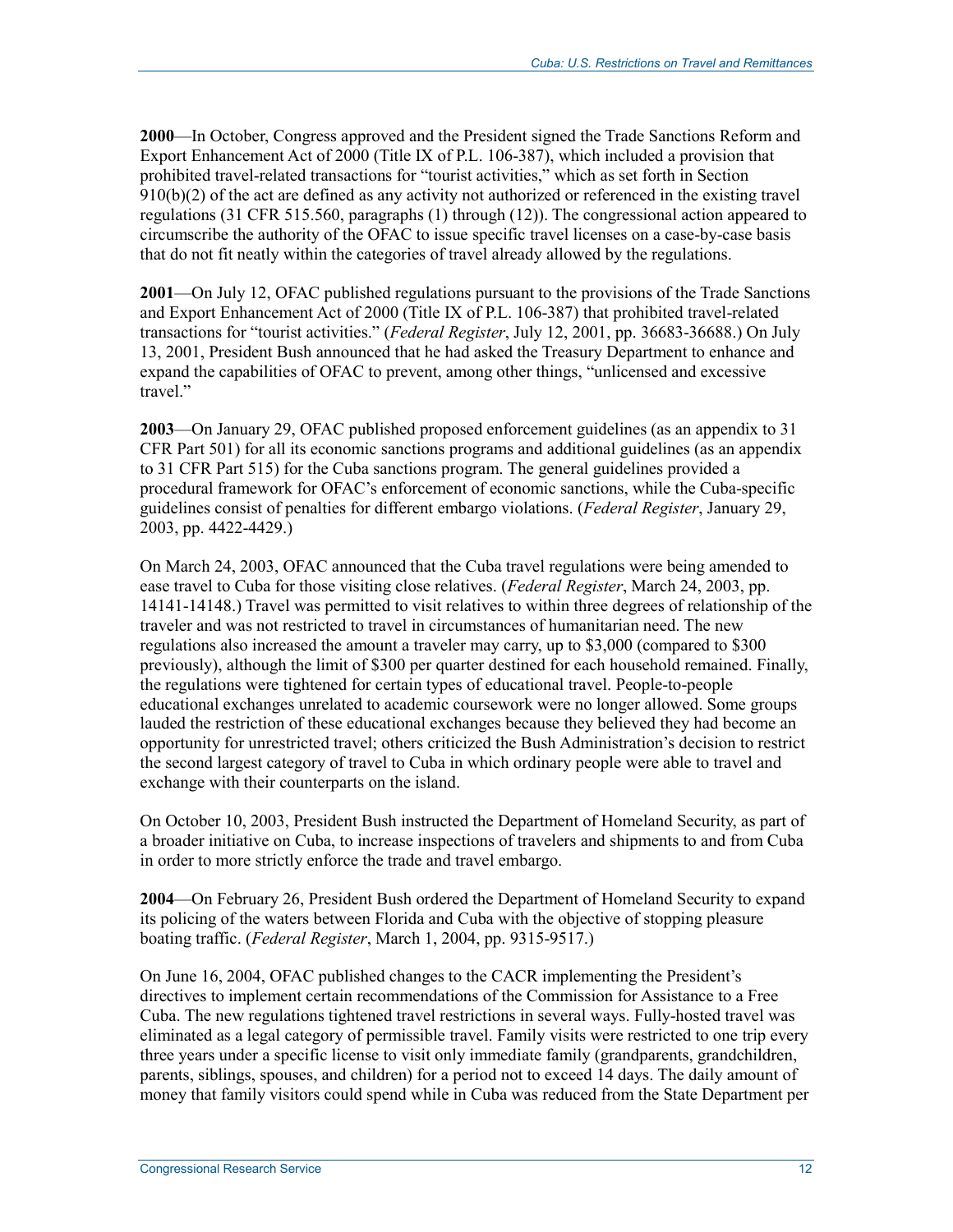diem rate for Havana (then \$179) to \$50. Specific licenses for visiting non-Cuban nationals in Cuba (such as a student) were limited to when the family member visited was in "exigent circumstances." The general license for amateur or semi-professional athletic teams to travel to Cuba to engage in sports competitions was eliminated; such travel now required a specific license. (*Federal Register*, June 16, 2004, pp. 33768-33774)

Specific licenses for educational activities were further restricted in several ways: the institutional licenses were restricted to undergraduate and graduate institutions, while the category of educational exchanges sponsored by secondary schools was eliminated; the duration of institutional licenses was shortened from two to one year; three types of licensed educational activities—structural education programs in Cuba offered as part of a course at the licensed institution; formal courses of study offered at a Cuban academic institution; and teaching at a Cuban academic institution—were required to be no shorter than 10 weeks.

The new regulations also further restricted sending cash remittances to Cuba. Quarterly remittances of \$300 could still be sent, but were restricted to members of the remitter's immediate family and could not be remitted to certain government officials and certain members of the Cuban Communist Party. The regulations were also changed to reduce the amount of remittances that authorized travelers may carry to Cuba, from \$3,000 to \$300. This reversed OFAC's March 2003 changes to the regulations that had increased the amount that authorized travelers could carry to \$3,000.

On June 22, 2004, the Department of Commerce's Bureau of Industry and Security (BIS) published regulations related to the recommendations of the Commission for Assistance to a Free Cuba. The new regulations placed new limits on gift parcels sent to Cuba and personal baggage of travelers going to Cuba. Gift parcels could no longer contain items such as seeds, clothing, personal hygiene items, veterinary medicines and supplies, fishing equipment and supplies, and soap-making equipment. Baggage was limited to 44 pounds. (*Federal Register*, pp. 34565-34567)

On July 8, 2004, the U.S. Coast Guard published regulations requiring U.S. vessels less than 100 meters to have a Coast Guard permit to enter Cuban territorial waters. (*Federal Register*, pp. 41367-41374)

**2005**—On March 31, OFAC made changes to its guidelines for license applications related to religious travel. According to the guidelines, specific licenses issued under CFR 515.566(b) for religious organizations only authorized up to 25 individuals to travel to Cuba no more than once per calendar quarter. The specific licenses under this section would not be valid for more than one year. (OFAC, *Comprehensive Guidelines for License Applications to Engage in Travel-related Transactions Involving Cuba*, Revised September 2004, p. 40, the relevant paragraph was updated March 31, 2005).

**2009**—On March 11, President Obama signed into law the Omnibus Appropriations Act, 2009 (P.L. 111-8), with two provisions easing restrictions on travel to Cuba.

Section 620 of Division D amended the Trade Sanctions Reform and Export Enhancement Act of 2000 (TSRA) to require the Secretary of the Treasury to issue regulations for travel to, from, or within Cuba under a general license for the marketing and sale of agricultural and medical goods, meaning that there would be no requirement to obtain special permission from OFAC. Such travel had required a specific license from OFAC, issued on a case-by-case basis. OFAC maintained that it would issue regulations in the coming weeks, although a letter from Secretary of the Treasury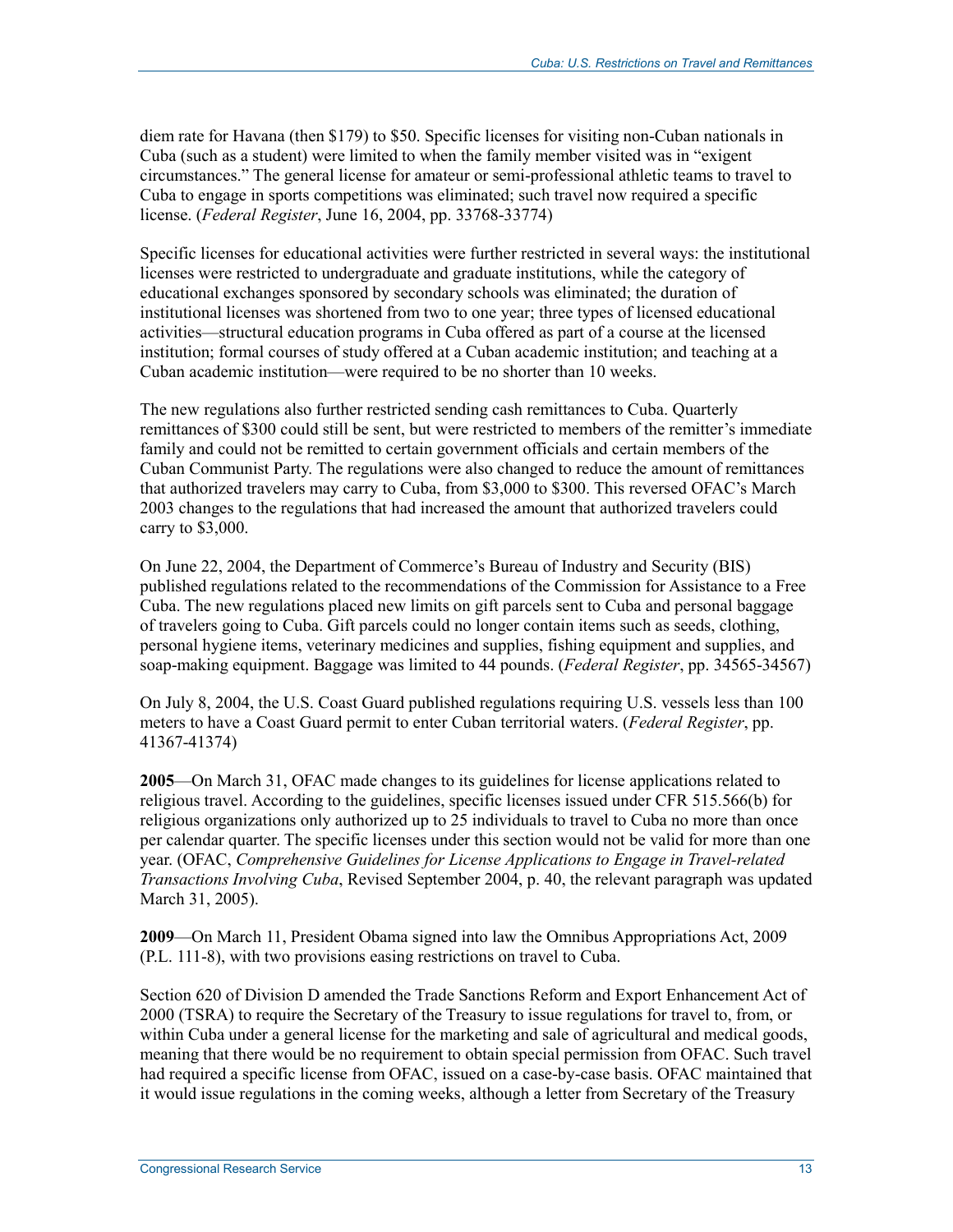Timothy Geithner published in the *Congressional Record* stated that the new regulations "would provide that the representatives of only a narrow class of businesses would be eligible, under a new general license, to travel to market and sell agricultural and medical goods." The Secretary also maintained that "any business using the general license would be required to provide both advance written notice outlining the purpose and scope of the planned travel and, upon return, a report outlining the activities conducted, including the persons with whom they met, the expenses incurred, and business conducted in Cuba." (*Congressional Record*, March 10, 2009, p. S2933.)

Section 621 of Division D prohibited funds from being used to administer, implement, or enforce family travel restrictions that were imposed by the Bush Administration in June 2004. OFAC implemented this provision by reinstating a general license for family travel as it existed prior to the Bush Administration's tightening of restrictions in June 2004. As implemented by OFAC, travel was allowed once every 12 months to visit a close relative for an unlimited length of stay, and the limit for daily expenditure allowed by family travelers became the same as for other authorized travelers to Cuba (State Department maximum per diem rate for Havana in effect when the travel takes place.) The new general license also expanded the definition of "close relative" to mean any individual related to the traveler by blood, marriage, or adoption who was no more than three generations removed from that person.

On April 13, 2009, President Obama directed that all restrictions on family travel and on remittances to family members in Cuba be lifted. The Administration also announced measures to expand the scope of eligible humanitarian donations through gift parcels and to increase telecommunications links with Cuba. (See the White House fact sheet available at http://www.whitehouse.gov/the\_press\_office/Fact-Sheet-Reaching-out-to-the-Cuban-people/.)

On September 3, 2009, OFAC issued amendments to the Cuban Assets Control Regulations implementing President Obama's policy changes with regard to family travel, remittances, and greater telecommunications links with Cuba. The amendments also included new categories of travel under general licenses, including travel for the marketing and sale of agricultural and medical goods (implementing the legislative provision approved in March 2009 described above) and travel for telecommunications providers and those attending professional meetings for commercial telecommunications transactions. (*Federal Register*, September 8, 2009, pp. 46000- 46007.) On the same day, the Department of Commerce's Bureau of Industry and Security issued amendments to the Export Administration Regulations that expanded the value and list of eligible item that may be included in gift parcels to Cuba and removed the previous weight limit of 44 pounds for accompanied baggage to Cuba. (*Federal Register*, September 8, 2009, pp. 45985- 45990.)

**2011**—On January 14, the White House announced that President Obama had directed the Secretaries of State, Treasury, and Homeland Security to make changes to regulations and policies to (1) increase purposeful travel to Cuba related to religious, educational, and journalistic activities; (2) allow any U.S. person to send remittances to non-family members in Cuba and make it easier for religious institutions to send remittances for religious activities; and (3) allow all U.S. international airports to provide services to licensed charter flights to and from Cuba. (See the White House statement at http://www.whitehouse.gov/the-press-office/2011/01/14/ reaching-out-cuban-people.)

On January 28, 2011, OFAC issued changes to the CACR implementing the revised policy announced by the President on January 14 and designed to increase purposeful travel and ease restrictions on remittances to non-family members in Cuba and to religious institutions for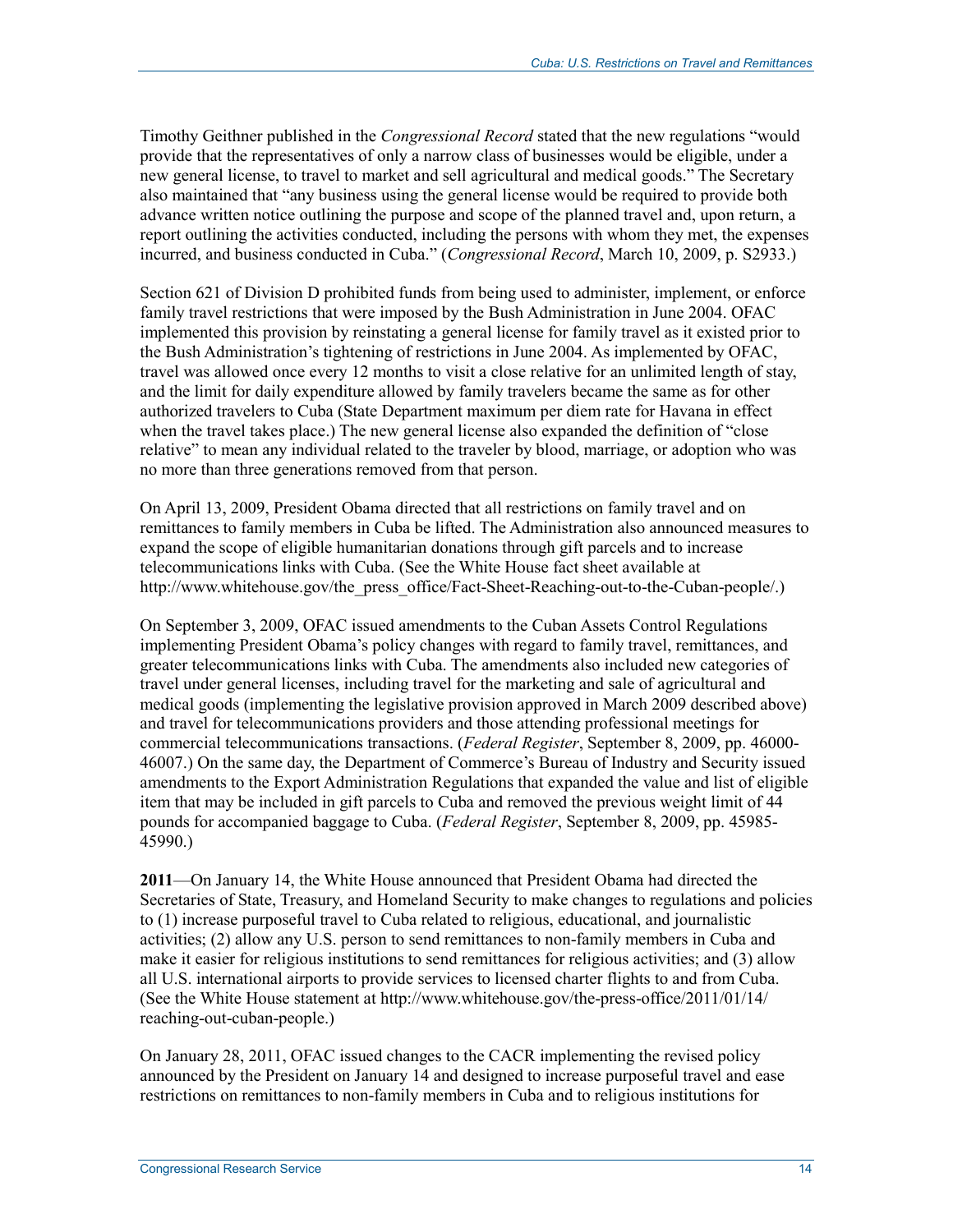religious activities (Federal Register, January 28, 2011, pp. 5072-5078). On the same day, the Department of Homeland Security (DHS), U.S. Customs and Border Protection (CBP), issued changes to DHS regulations to allow additional international airports in the United States to request approval of CBP to process authorized flights between the United States and Cuba (Federal Register, January 28, 2011, pp. 5058-5061).

On April 21, 2011, OFAC issued revised guidelines for travel license applications reflecting the policy changes set forth in January 2011. (U.S. Department of the Treasury, OFAC, Comprehensive Guidelines for License Applications to Engage in Travel-related Transactions Involving Cuba, Revised April 19, 2011.)

On July 25, 2011, OFAC issued an advisory reaffirming that travel conducted by people-topeople travel groups licensed for travel to Cuba must "certify that all participants will have a fulltime schedule of educational exchange activities that will result in meaningful interaction between the travelers and individuals in Cuba." (U.S. Department of the Treasury, OFAC, "Cuba Travel Advisory," July 25, 2011)

**2012**—On March 9, 2012, OFAC published an announcement regarding advertising for peopleto-people travel, noting that all advertisements must state the name of the licensed organization conducting the travel and that the organization must use the name under which their OFAC travel was licensed unless the group requests and receives a license amendment from OFAC to use an alternative name. The announcement also stated that advertising that appeared to suggest that the people-to-people trips were focused on activities that travelers may undertake off hours (after their daily full-time schedule of people-to-people activities) may give an incorrect impression and prompt OFAC to contact the licensed organization and conduct an investigation. It maintained that people-to-people organizations that failed to meet requirements of their licenses may have their licenses revoked or be issued a civil penalty up to \$65,000 per violation. (U.S. Department of the Treasury, OFAC, "Advertising Educational Exchange Travel to Cuba for People-to-People Contact," March 9, 2012, available at http://www.treasury.gov/resource-center/sanctions/ Programs/Pages/cuba\_ppl\_notice.aspx.)

On May 10, 2012, OFAC tightened restrictions on people-to-people travel by making changes to its license guidelines. The revised guidelines reflect similar language to the March 2012 announcement described above regarding advertising. The revised guidelines also require an organization applying for a people-to-people license to describe how the travel "would enhance contact with the Cuban people, and/or support civil society in Cuba, and/or promote the Cuban people's independence from Cuban authorities." Just as in 2011, the guidelines require applicants to certify that the predominant portion of activities engaged in will not be with prohibited Cuban government or Cuban Communist Party officials (as defined in 31 CFR 515.337 and 31 CFR 515.338), but the changes in May 2012 require that the sample itinerary for the proposed travel needs to specify how meetings with such officials advance purposeful travel by enhancing contact with the Cuban people, supporting civil society, or promoting independence from Cuban authorities (U.S. Department of the Treasury, OFAC, *Comprehensive Guidelines for License Applications to Engage in Travel-Related Transactions Involving Cuba*, Revised May 10, 2012).

# **Current Permissible Travel to Cuba**

At present, certain categories of travelers may travel to Cuba under a *general* license, which means that there is no need to obtain special permission from OFAC. Nevertheless, those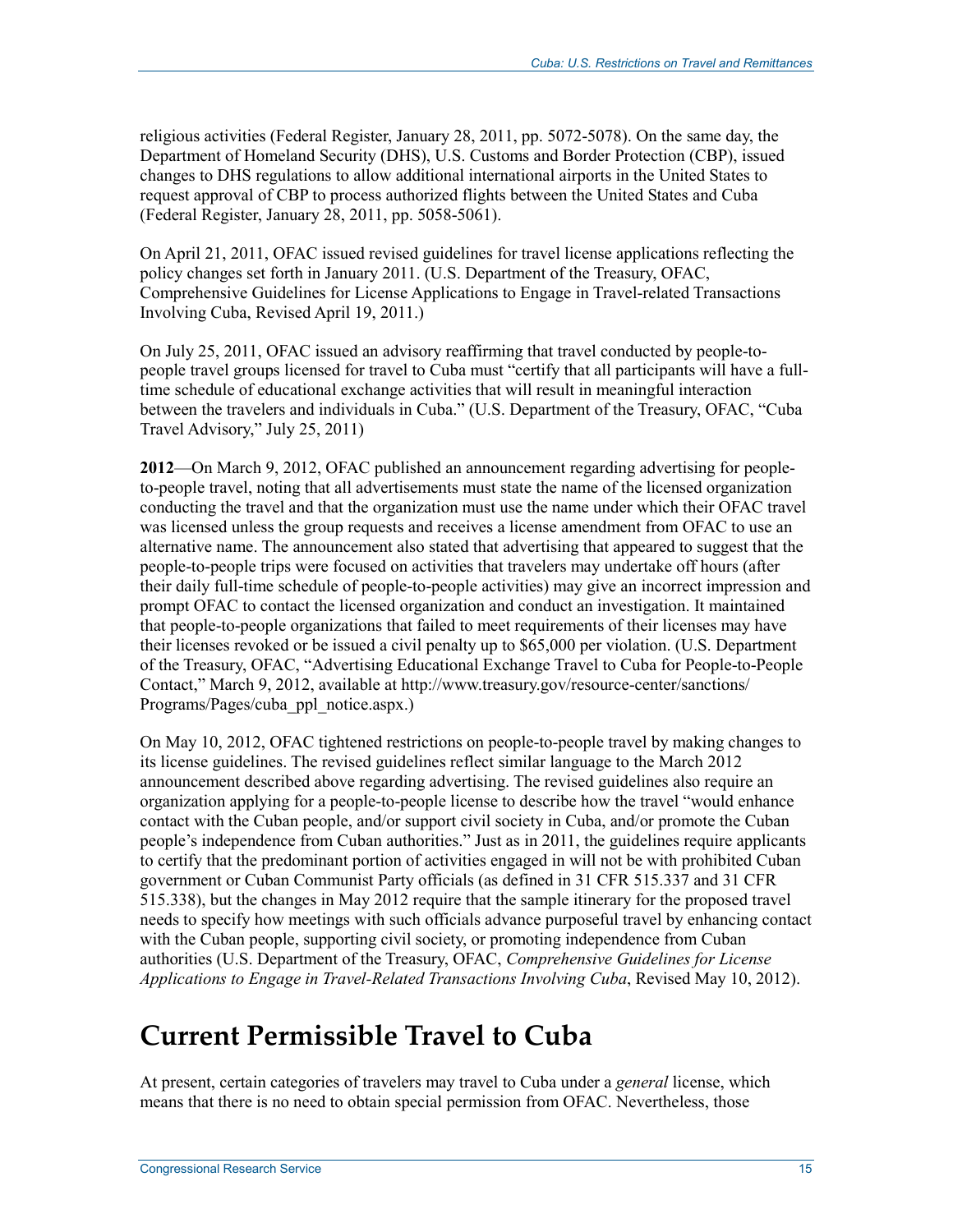individuals traveling under a general license must be able to document that their travel qualifies under a general license, and must keep records for a period of five years after the travel transactions take place. Those eligible for travel under a general license include those visiting close relatives in Cuba; full-time journalists; full-time professionals conducting professional research (of a noncommercial, academic nature) or attending conferences sponsored by international professional organizations or associations; faculty, staff, and students of accredited U.S. graduate and undergraduate degree-making institutions engaged in one of several categories of educational activities in Cuba; members and staff of religious organizations engaged in a fulltime program of in religious activities; and travel related to licensed sales of agricultural, medical, and telecommunications products.

In addition, a wide variety of travelers engaging in educational, religious, and humanitarian activities and people-to-people exchanges may be eligible for *specific* licenses. Applications for *specific* licenses are reviewed and granted by OFAC on a case-by-case basis. Some specific licenses may authorize multiple trips to Cuba over an extended period of time. Applicants for specific license have to wait for OFAC to issue the license prior to engaging in travel-related transactions.

The travel regulations can be found at 31 CFR 515.560, which references other sections of the Cuban Assets Control Regulations (CACR) for travel-related transaction licensing criteria. In addition, OFAC publishes *Comprehensive Guidelines for License Applications to Engage in Travel-related Transactions Involving Cuba*, which were most recently revised in May 2012, and a *List of Authorized Providers of Air, Travel and Remittance Forwarding Services to Cuba*, most recently revised in June  $2013$ .<sup>30</sup>

While the U.S. government does not collect data on the overall number of Americans traveling to Cuba, $31$  the Department of Transportation (DOT) collects statistics on the number of passengers on direct flights from the United States to Cuba. According to DOT statistics, there were almost 195,000 passengers on direct flights from the United States to Cuba in 2009, while the number rose to almost 242,000 in 2010, over 348,000 in 2011, and almost 357,000 in 2012.<sup>32</sup> These

<sup>&</sup>lt;u>.</u> <sup>30</sup> See OFAC's web page on Cuba Sanctions, available at http://www.treasury.gov/resource-center/sanctions/Programs/ pages/cuba.aspx. OFAC's *Comprehensive Guidelines for License Applications to Engage in Travel-Related Transactions Involving Cuba*, revised May 10, 2012, is available at http://www.treasury.gov/resource-center/sanctions/ Programs/Documents/cuba\_tr\_app.pdf; and OFAC's *List of Authorized Providers of Air, Travel and Remittance Forwarding Services to Cuba*, revised June 28, 2013, is available at http://www.treasury.gov/resource-center/sanctions/ Programs/Documents/cuba\_tsp.pdf.

 $31$  According to a 2007 Government Accountability Office (GAO) report, there are no reliable estimates of total U.S. travel to Cuba because U.S. and Cuban government data are incomplete and cover different populations. See U.S. GAO, Economic Sanctions: Agencies Face Competing Priorities in Enforcing the U.S. Embargo on Cuba, GAO-08-80, November 30, 2007, pp. 31-33. Nevertheless, in May 2004, the inter-agency Commission for Assistance to a Free Cuba estimated that some 160,000-200,000 legal and illegal travelers visited Cuba from the United States annually over the past decade. The Commission maintained that the largest category of legal travel to Cuba consisted of Cuban Americans visiting their families, accounting for 125,000 out of 160,000 total U.S. visitors to Cuba in 2003. See Commission for Assistance to Free Cuba, Report to the President, May 2004, pp. 28 and 36. A July 2007 U.S. International Trade Commission (ITC) report estimated that about 171,000 Americans traveled to Cuba in 2005, and concluded that lifting travel restrictions would result in U.S. travel increasing to between 550,000 and 1 million. U.S. ITC, *U.S. Agricultural Sales to Cuba: Certain Economic Effects of U.S. Restrictions*, USITC Publication 3932, July 2007, pp. xi and 3-14 to 3-17.

<sup>&</sup>lt;sup>32</sup> Air carrier statistics are derived from a "TranStats" database maintained by the U.S. Department of Transportation, Research and Innovative Technology Administration, Bureau of Transportation Statistics, available at http://www.transtats.bts.gov/homepage.asp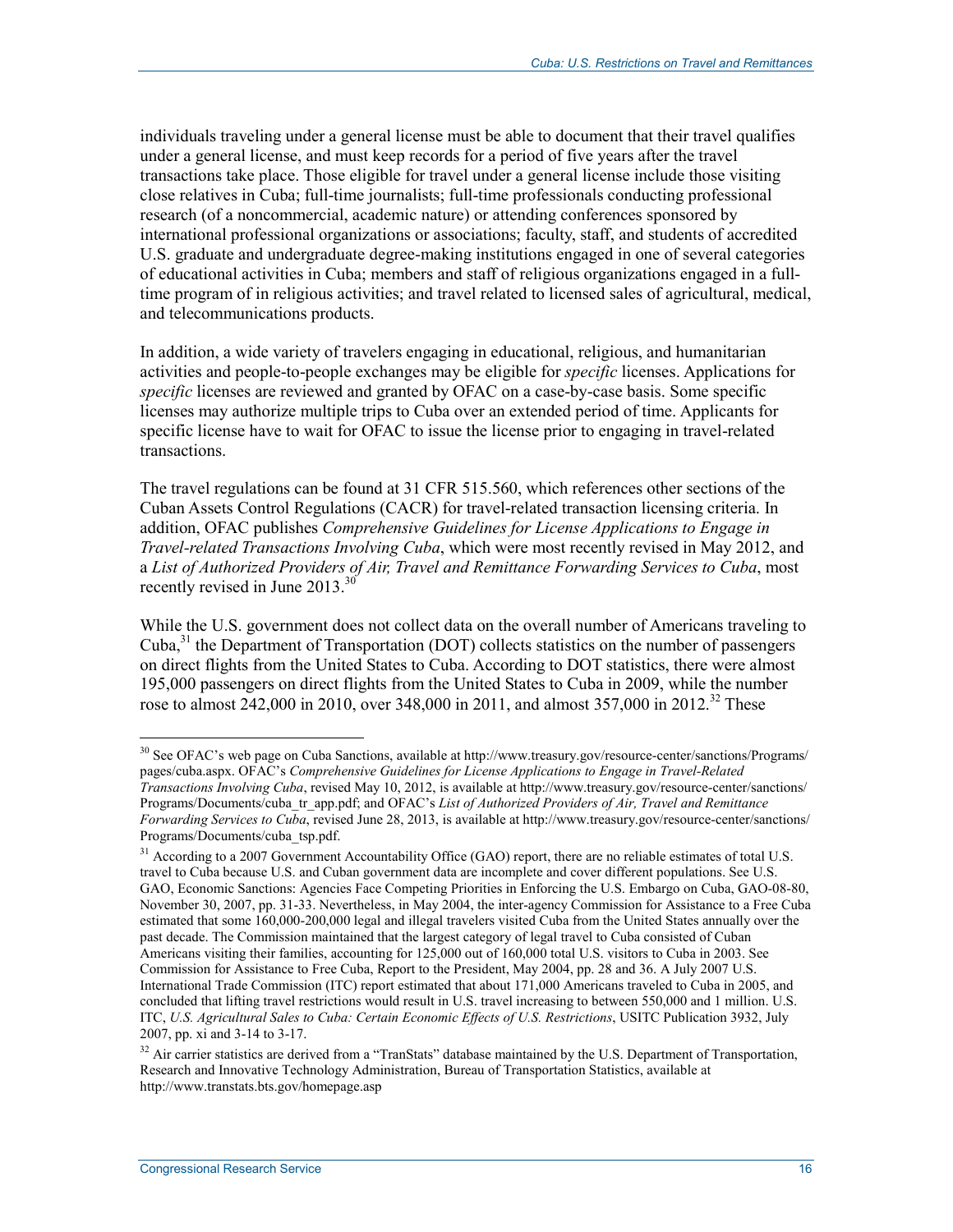statistics, however, do not reflect Americans that travel to Cuba through other countries, such as Canada, Mexico, or other Latin American and Caribbean nations.

Various press estimates maintain that the overall number of Americans traveling to Cuba in 2011 was some 400,000, with the majority consisting of Cuban Americans visiting family. That number reportedly rose to some 450,000 in 2012, again with the majority consisting of Cuban Americans visiting family.<sup>33</sup>

The Cuban government publishes statistics on travelers to Cuba from the United States, not including Cuban Americans who are excluded from such statistics since Cuba considers them nationals. According to Cuba's statistics, there were just over 98,000 visitors from the United States in 2012, compared to almost 74,000 in 2011 and 63,000 in 2010.<sup>34</sup>

The Florida-based Havana Consulting Group LLC, a business consultancy, reports significantly higher amounts of total U.S. travelers to Cuba. The group cites the same Cuban government statistics noted above to account for non-Cuban American visitors from the United States. However, it also cites a much higher number of Cuban Americans traveling to Cuba than generally cited in the press. For example, the consultancy estimated that a total of almost 574,000 people traveled to Cuban from the United States in 2012, including just over 98,000 in non-Cuban Americans and almost 476,000 Cuban Americans.35 The group maintains that in 2013, through December 15, the total number of visitors from the United States was just over 569,000, with almost  $472,000$  Cuban Americans.<sup>36</sup>

## **General License Categories**

- **Family Visits.** Persons subject to the jurisdiction of the United States and persons traveling with them who share a common dwelling as a family visiting a close relative who is a national of Cuba or who is a U.S. government employee assigned to the U.S. Interests Section in Havana without limits on the duration or frequency of visits (31 CFR 515.561(a)). A close relative is defined as any individual related to the traveler by blood, marriage, or adoption who is no more than three generations removed from the traveler or from a common ancestor with the traveler (31 CFR 515.339).
- **Official Government Business.** Officials of the U.S. government, foreign governments, and certain intergovernmental organizations traveling on official business (31 CFR 515.562).

<sup>33</sup> For example, see Nick Miroff, "U.S. Trade to Cuba Grows as Restrictions Are Eased," *NPR, All Things Considered,* February 6, 2012; David Harrison, "Cuban Refugees Shouldn't Return, Lawmaker Says," *CQ Today*, May 31, 2012; Marc Frank, "U.S. Congressional Delegation Leave Cuba Empty-Handed," *Reuters News,* February 20, 2013; and Marc Frank, "Americans Traveling to Cuba in Record Numbers," *Reuters News*, October 18, 2013.

<sup>34</sup> Oficina Nacional de Estadísticas (ONE), República de Cuba, "Anuario Estadístico de Cuba, 2012" Edición 2013;

<sup>&</sup>lt;sup>35</sup> Emilio Morales and Joseph L. Scarpaci, "Miami Leads in Sending Flights to Cuba," The Havana Consulting Group LLC, July 24, 2013.

<sup>36</sup> Emilio Morales, "Año 2013: Record de Remesas y Viajeros a Cuba," The Havana Consulting Group, LLC, December 20, 2013.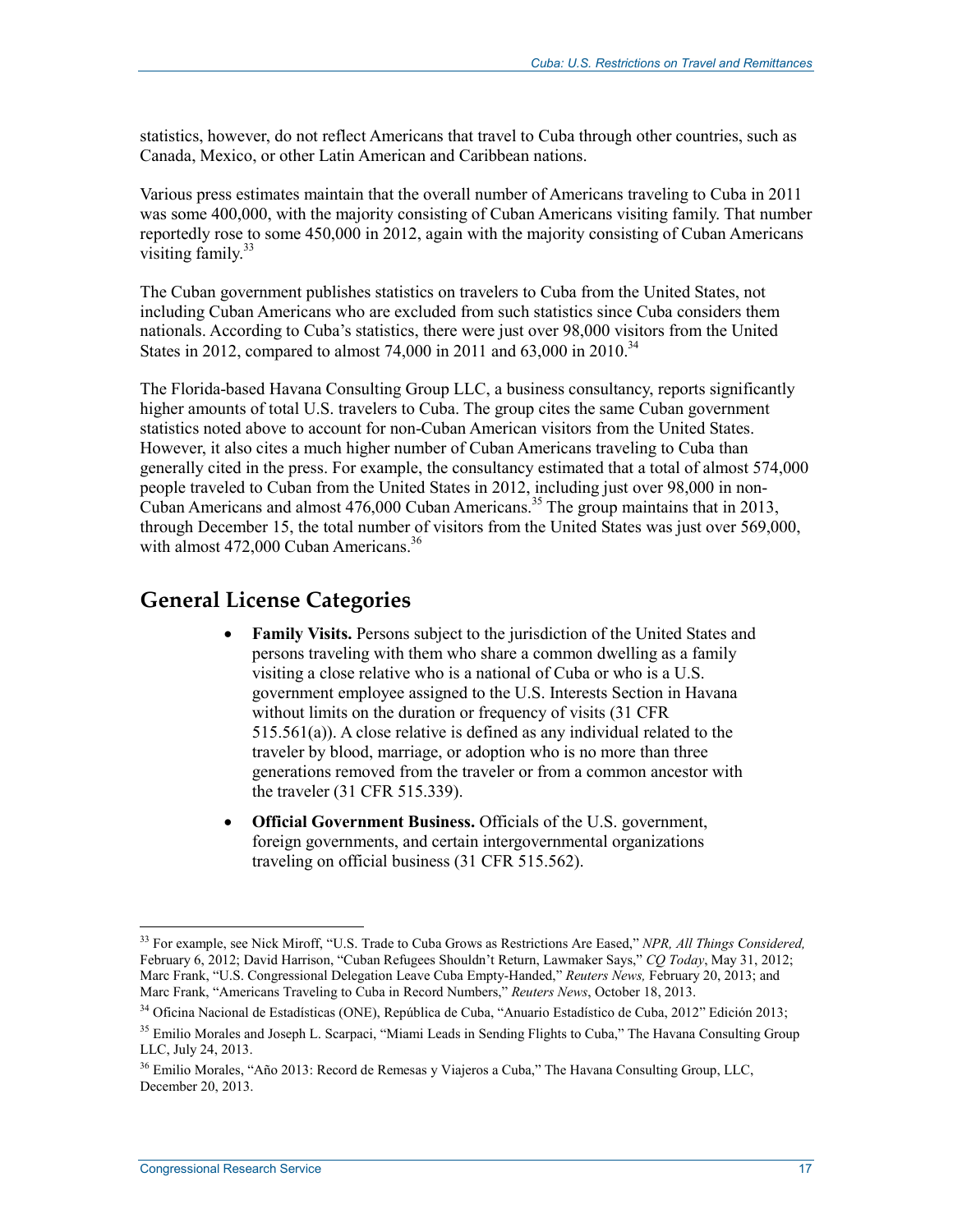- **Journalistic Activity.** Persons regularly employed as journalists by a news reporting organization or by persons regularly employed as supporting broadcast or technical personnel (31 CFR 515.563(a)).
- **Professional Research and Meetings.** Full-time professionals conducting professional research in their areas (provided that the research is of a noncommercial, academic nature; that the research comprises a full work schedule in Cuba; and that the research has a substantial likelihood of public dissemination) or attending professional meetings or conferences in Cuba organized by an international professional organization, institution, or association that regularly sponsors meetings or conferences in other countries (31 CFR  $515.564(a)(1)$  and  $515.564(a)(2)$ ). A new category for professional meetings for commercial telecommunications transactions was added in September 2009 (31 CFR 515.564(a)(3)).
- **Educational Activities.** Accredited U.S. graduate and undergraduate degree-making institutions, including faculty, staff, and students involved in (1) participation in a structured educational program in Cuba as part of a course offered for credit by the sponsoring U.S. academic institution; (2) noncommercial academic research in Cuba specifically related to Cuba for the purpose of obtaining a graduate degree; (3) participation in a formal course of study at a Cuban academic institution, provided the formal course of study in Cuba will be accepted for credit toward the student's graduate or undergraduate degree; (4) teaching at a Cuban academic institution by an individual regularly employed in a teaching capacity at the sponsoring U.S. academic institution, provided that the teaching activities are related to an academic program at the Cuban institution and that the duration of the teaching will be no short than 10 weeks; or (5) sponsorship of a Cuban scholar to teach or engage in other scholarly activity at the sponsoring U.S. academic institution (31 CFR 515.565(a)).
- **Religious Activities.** Religious organizations located in the United States, including members and staff of such organizations engaged in a full-time program of religious activities (31 CFR 515.566(a)).
- **Travel Related to Sales of Agricultural Commodities, Medicine, or Medical Devices.** Employees of a producer or distributor of agricultural or medical commodities or an entity representing such a firm. The regulation also sets forth a requirement for written reports, before and after the trip, to be submitted to OFAC describing the purpose and scope of the travel and the business activities conducted (31 CFR 515.533(e)).
- **Travel Related to Sales of Telecommunication Items.** Employees of a U.S. telecommunications services provider or an entity representing such a provider. The regulation also requires written reports to be submitted to OFAC before and after the trip, describing the purpose and scope of the travel and the business activities conducted (31 CFR 515.533(f)).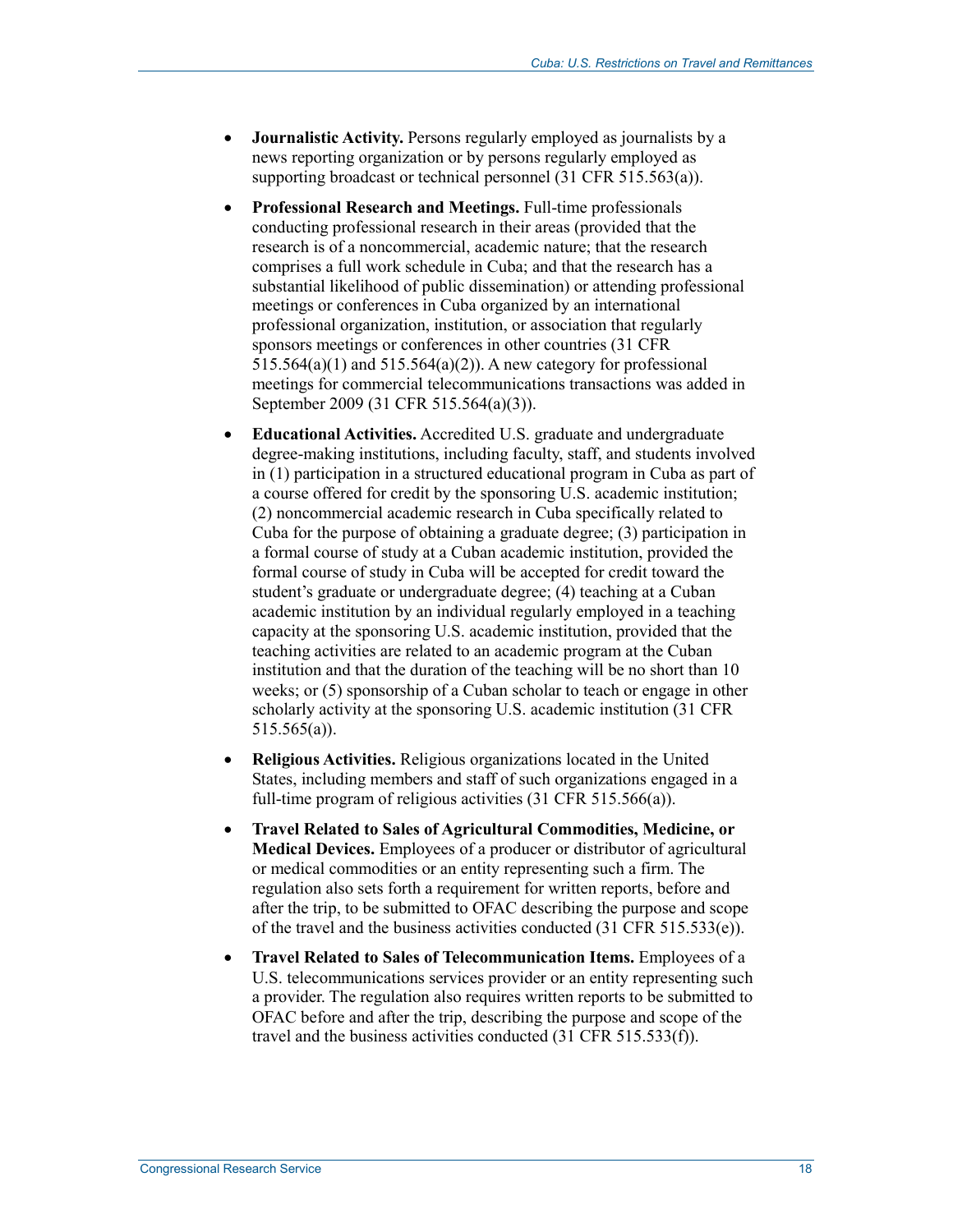# **Specific License Categories**

- **Family Visits.** Persons subject to the United States and persons travelling with them who share a common dwelling as a family visiting a close relative who is neither a national of Cuba nor a U.S. government employee assigned to the U.S. Interests Section in Havana. (31 CFR 515.561(b)).
- **Free-lance Journalists**. Travel directly incident to journalistic activities for a free-lance project upon submission of an adequate written application with required documentation (31 CFR 515.563(b)).
- **Professional research and professional meetings.** Travel directly incident to professional research and professional meetings that do not qualify for a general license (31 CFR 515.564(b)).
- **Academic Educational Activities.** Travel for individuals to engage in academic educational activities (noncommercial academic research; participation in a formal course of study at a Cuban academic institution; or teaching at a Cuban academic institution) that are not authorized by a general license for educational activities (31 CFR 515.565(b)(1)).
- **People-to People Exchanges.** Travel for organizations authorizing educational exchanges not involving academic study pursuant to a degree program when those exchanges take place under the auspices of an organization that sponsors and organizes such programs to promote people-to-people contact (31 CFR 515.565(b)(2)).
- **Academic Seminars, Conference, and Workshops.** Accredited U.S. graduate or undergraduate degree-granting academic institutions to sponsor or co-sponsor academic seminars, conference, and workshops related to Cuba or global issues involving Cuba, including attendance at such events by faculty, staff, and students of the licensed institution (31 CFR 515.565(b)(3)).
- **Religious Activities.** Travel for religious activities by individuals or organizations that do not qualify for a general license (31 CFR 515.566(b)).
- **Public Performances, Clinics, Workshops, Athletic and Other Competitions and Exhibitions.** Travel for organizations and individuals participating in a public performance, clinic, workshop, athletic or other competition, or exhibition in Cuba. The event must be open for attendance and, in relevant situations, participation by the Cuban public. All U.S. profits after costs must be donated to an independent nongovernmental organization in Cuba or a U.S.-based charity with the objective, to the extent possible, of promoting people-to-people contact or otherwise benefiting the Cuban people. Such donations are not required for certain amateur or semi-professional athletic competitions held under the auspices of international sports federations. (31 CFR 515.567).
- **Support for the Cuban People.** Those traveling for activities in support of the Cuban people, such as activities of recognized human rights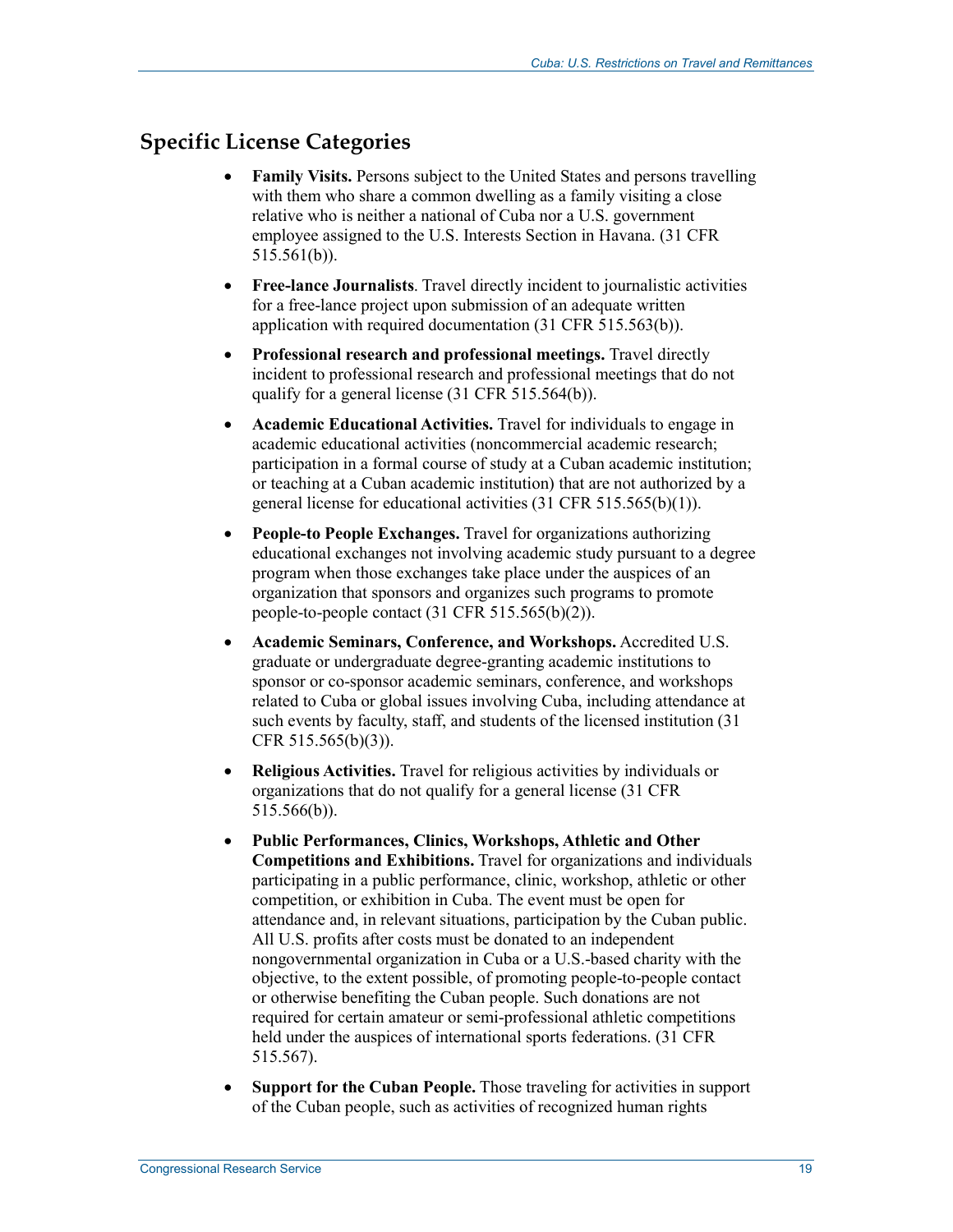organizations, activities designed to promote a rapid, peaceful transition to democracy, and activities intended to strengthen civil society (31 CFR 515.574).

- **Humanitarian Projects.** Those involved in humanitarian projects in Cuba, such as medical and health-related projects, construction projects, intended to benefit legitimately independent civil society groups, environmental projects, projects involving non-formal educational training, within Cuba or off island, on topics including civil education, journalism, advocacy and organizing, adult literacy and vocational skills, community-based grass roots projects, projects suitable to the development of small-scale enterprise, projects related to agricultural and rural development that promote independent activity, and projects involving the donation of goods to meet basic human needs (31 CFR 515.575).
- **Activities of Private Foundations or Research or Educational Institutes.** Those involved in activities of private foundations or research or education institutes that have an established interest in international relations to collect information related to Cuba for noncommercial purposes (31 CFR 515.576).
- **Exportation, Importation, or Transmission of Information or Informational Materials.** Those involved in the importation, exportation, or transmission of informational materials, defined as publications, films posters, phonograph records, photographs, microfilms, microfiche, tapes, compact disks, CD ROMS, artworks, news wire feeds, and other informational and informational articles (31CFR 515.545(b)).
- **Exportation of Licensable Products**. Those involved in activities related to marketing, sales negotiation, accompanied delivery, or servicing of exports to Cuba authorized by the Department of Commerce and who are not already authorized under general licenses for activities related to marketing and sales of agricultural and medical products or telecommunications services (31CFR 515.533(g)).

# **Current Restrictions on Remittances**

According to a 2007 Government Accountability Office (GAO) report, no reliable data exist for cash remitted directly or indirectly from the United States to Cuba, although the report maintained that data from several sources showed that worldwide remittances to Cuba amounted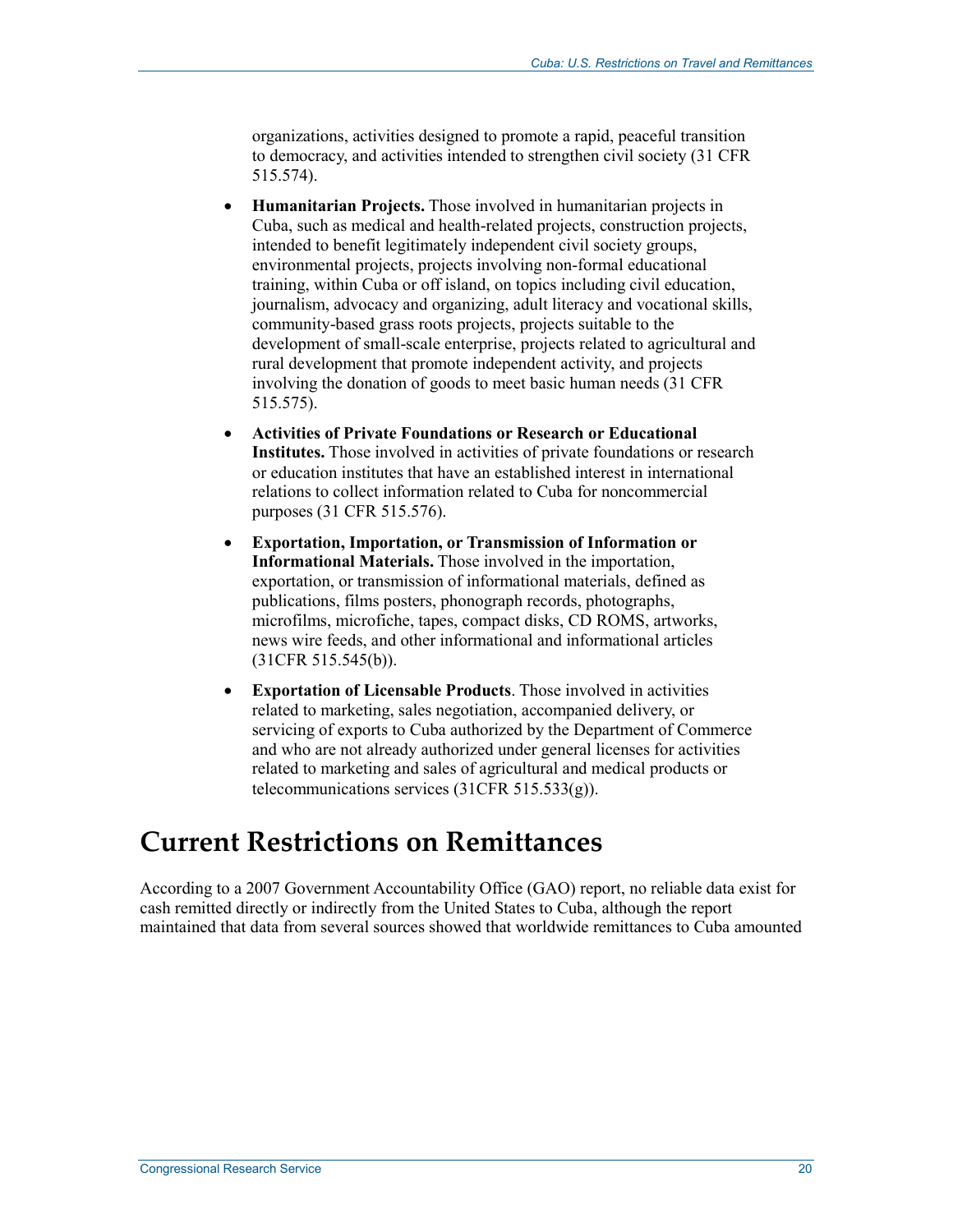to between \$900 million and \$1 billion.<sup>37</sup> More recently in 2013, the State Department reported that remittances were estimated to be between  $$1.4-S2$  billion a year.<sup>38</sup>

Another estimate by the Havana Consulting Group LLC reports significantly higher amounts of cash remittances that have increased from \$1.3 billion in 2007 to \$2.6 billion in 2012. The group argues that remittances to Cuba have been boosted significantly by several factors, including the Obama Administration's lifting of restrictions on family travel and remittances, economic policy changes in Cuba (such allowing more private sector activities), and reduced wire-transfer costs.<sup>39</sup> For 2013, the Havana Consulting Group maintains that remittances to Cuba grew further to \$2.77 billion in 2013, an increase of almost  $7\%$ .<sup>40</sup>

U.S. restrictions on such remittances are regulated by the Cuban Assets Control Regulations (CACR) and, just like restrictions on travel, have changed over time.

- **Family Remittances.** As noted above, President Obama announced in April 2009 that restrictions on remittances to family members in Cuba would be lifted. In September 2009, OFAC issued amendments to the CACR implementing the Administration policy changes on remittances. The current regulations authorize a general license for family remittances and remove the limitation on the amount and frequency of family remittances that persons 18 years of age or older may provide to close relatives in Cuba (31 CFR 515.570(a)). As with the travel-related transactions, a close relative is defined as any individual related to the remitter by blood, marriage, or adoption who is no more than three generations removed from the remitter or from a common ancestor with the remitter. The regulations still prohibit remittances to certain officials of the Cuban government and Cuban Communist party. The regulations also authorize two one-time \$1,000 emigration-related remittances (31 CFR 515.570(e)), raised from \$500 previously. Depository institutions no longer need a specific license for sending remittances to Cuba, although both depository institutions and other licensed remittance forwarders are required to collect information showing compliance with remittance provisions (31 CFR 515.572(a)(3)).
- **Non-Family Remittances.** In January 2011, the Obama Administration restored a general license category for any U.S. person to send remittances of up to \$500 per quarter to non-family members in Cuba, including, but not limited to, remittances to support the development of private businesses. These remittances, however, cannot be provided to

<u>.</u>

<sup>37</sup> U.S. Government Accountability Office, *Economic Sanctions: Agencies Face Competing Priorities in Enforcing the U.S. Embargo on Cuba,* GAO-08-80, November 30, 2007, p. 34. In 2004, the Commission for Assistance to a Free Cuba estimated that U.S. cash remittances to Cuba amounted to an estimated \$400 million-\$800 million per year, although the report also noted that some estimates were as high as \$1 billion annually. See Commission for Assistance to a Free Cuba, Report to the President, May 2004, p. 34.

<sup>&</sup>lt;sup>38</sup> U.S. Department of States, "U.S. Relations with Cuba," Fact Sheet, August 30, 2013.

 $39$  Emilio Morales and Joseph L. Scarpaci, "Remittances Drive the Cuban Economy," June 11, 2013, and "Opening Up on Both Shorelines Helps Increase Remittances Sent to Cuba in 2011 by About 20%," March 12, 2012, The Havana Consulting Group LLC.

 $^{40}$  Emilio Morales, "Año 2013: Record de Remesas y Viajeros a Cuba," The Havana Consulting Group, LLC, December 20, 2013.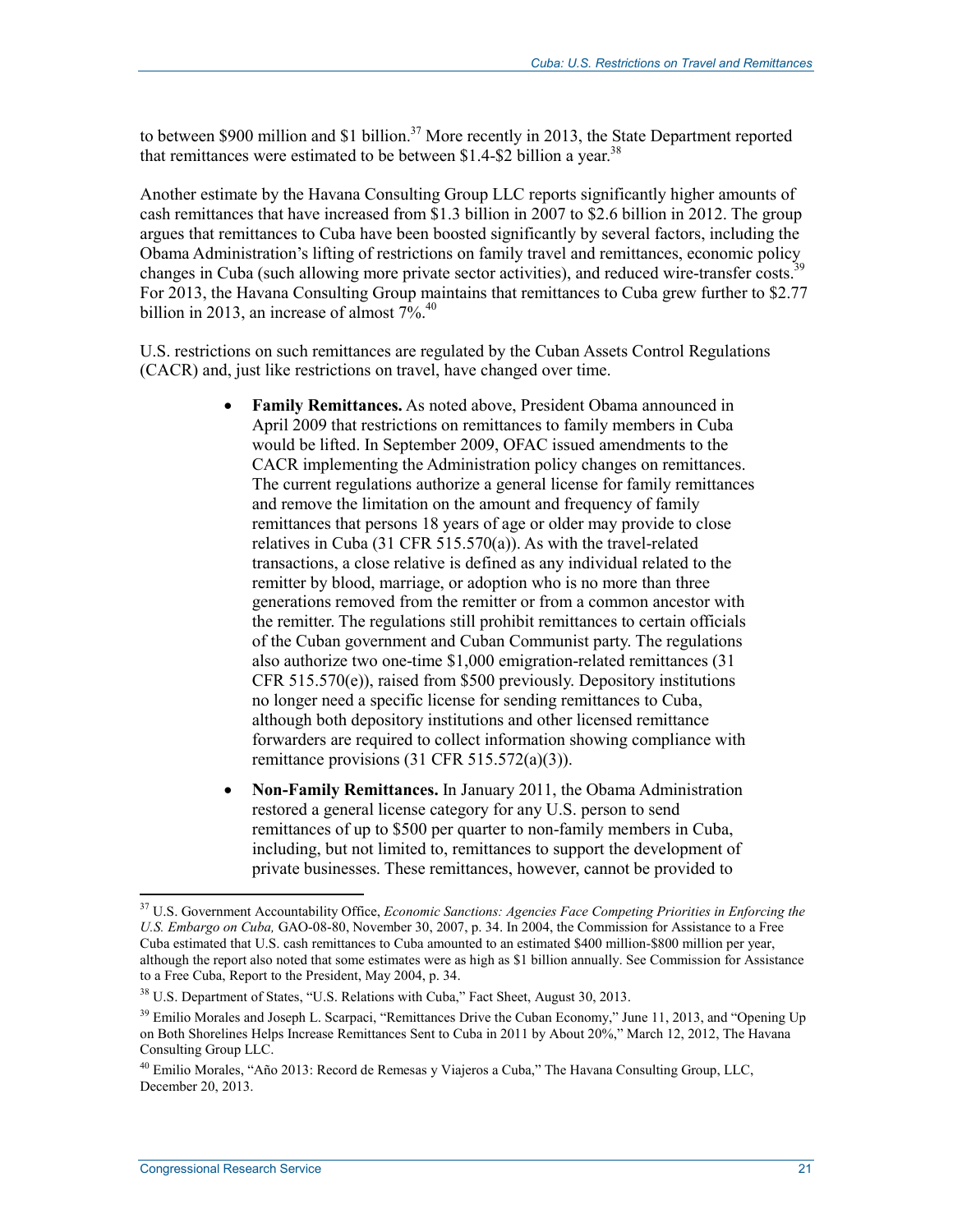senior Cuban government officials or senior members of the Cuban Communist Party (31 CFR 515.570(b)).

- **Remittances to Religious Organizations.** In January 2011, the Administration created a general license for remittances to religious institutions in Cuba in support of religious activities (31 CFR  $515.570(c)$ ). Prior to this, such remittances were authorized by a specific license.
- **Remittances to U.S. Students in Cuba.** In January 2011, the Administration created a general license authorizing remittances to close relatives who are students in Cuba pursuant to a general or specific license authorizing certain educational activities (31 CFR 515.570(d)).
- **Remittances to Independent Non-governmental Entities and Individuals in Cuba.** Any person subject to U.S. jurisdiction may apply for a specific license to provide remittances to independent nongovernmental entities in Cuba, including but not limited to prodemocracy groups and civil society groups, or members of such entities, or to individuals or independent non-governmental entities to support the development of private businesses, including small farms. The types of activities for which transfers will be considered include, but are not limited to, assistance for an independent farmers' cooperative in purchasing goods or support to an independent group in operating a nursing home for the elderly  $(31 \text{ CFR } 515.570(g)(1))$ .
- **Carrying of Remittances to Cuba.** The amount of total authorized remittances that may be carried to Cuba (for all types of remittances) is \$3,000 (31 CFR 515.560(c)(4)(i)).

# **Enforcement of Travel Restrictions: Civil Penalties**

Beginning in April 2003, OFAC began making available a regular listing of civil penalties enforcement information for its sanctions programs, including violations of the Cuba travel regulations.<sup>41</sup> According to a Treasury Department spokesman, the information was being made available to make the process more transparent to the public. Under the Trading with the Enemy Act, the Secretary of the Treasury may impose civil fines up to \$65,000 per violation of the Cuban Assets Control Regulations.<sup>42</sup> According to OFAC, typical individual penalties have been much lower. Penalties against companies are generally much larger.

Since April 2003, enforcement actions for the Cuba travel regulations have included penalties against the following companies: Metso Minerals, Zim American Israeli Shipping Company, Playboy Enterprises, Omega World Travel, Mr. Travel, Havanatur & Travel Service, American Airlines, Cuba Paquetes, MRP Group Inc., Air Jamaica, Trek Tours (Rhode Island), Premiere Travel of Ohio, Hialeah Gardens Immigration Agency, Only Believe Ministries (Ohio), the

<sup>&</sup>lt;sup>41</sup> See OFAC's website for information on civil enforcement, available at http://www.treasury.gov/resource-center/ sanctions/CivPen/Pages/civpen-index2.aspx.

<sup>&</sup>lt;sup>42</sup> U.S. Department of the Treasury, Office of Foreign Assets Control, "Economic Sanctions Enforcement Guidelines," 74 *Federal Register* 57593-57608, November 9, 2009.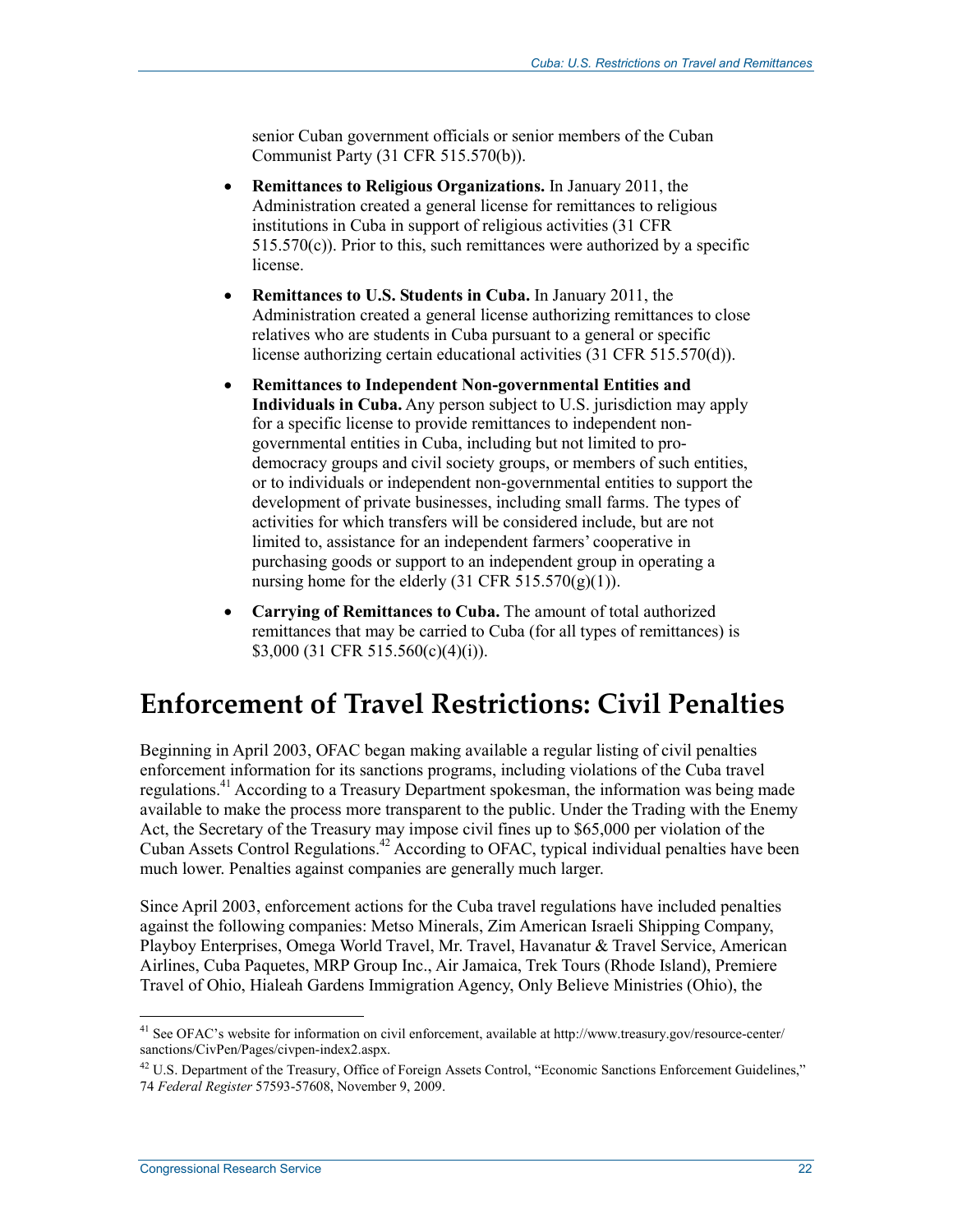Salvation Army (Texas Division), Beau Rivage Resorts Inc. (Mississippi), E & J Gallo Winery (California), the Four Oaks Foundation (New York), Pioneer Valley Travel (Massachusetts), the International Bicycle Fund (Washington State), Augsburg College (Minnesota), the U.S./Cuba Labor Exchange (Michigan), Coda International Tours Inc. (Florida), Travelocity.com (Texas), American Express Company (Mexico), Lakes Community Credit Union (Michigan), Sonida International (New York), Journey Corporation Travel Management (New York), RMO Inc. (Colorado), Tours International America (California), Aerovacations Inc. (California), Agoda Company (Thailand), Center for Cross Cultural Study Inc. (Massachusetts), Priceline.com (Connecticut), Magic USA Tours (Florida), Philips Electronics of North America Corporation (New York), First Incentive Travel (Florida), American Express Travel Related Services Company (New York), and World Fuel Services Corporation (Florida). Many other companies have received penalties for violating other aspects of the Cuba embargo regulations, including some that have been assessed multi-million dollar penalties.<sup>43</sup>

In July 2013, American Express Travel Related Services Inc. (TRS) agreed to pay \$5.2 million for violations of the travel regulations from December 2005 to November 2011 when it issued more than 14,000 tickets for travel between Cuba and countries other than the United States. OFAC maintained that TRS expressed "reckless disregard for the CACR" because of similar apparent violations in 1995 and 1996, the lack of oversight by its U.S. management of TRS' foreign offices, and the failure to implement effective mechanisms for detecting Cuba travel bookings until late 2010 after having informed OFAC in 1995 and 1996 that it would do so.<sup>44</sup> Cuba's Ministry of Foreign Affairs criticized the action as reflecting the "U.S. obsession of preventing American citizens from freely traveling to Cuba, at all costs.<sup>745</sup>

In addition to civil penalties against companies, OFAC has also sanctioned individuals for violating the travel sanctions. According to OFAC's listing of civil enforcement actions on its website, from 2004-2005, over 800 individuals had civil penalties assessed or reached informal settlements for alleged violations of various restrictions under the Cuban Assets Control Regulations. The individuals either were assessed a penalty or reached an informal settlement for violations of the Cuba regulations (not just travel-related restrictions) with almost \$1.1 million in penalties. Since 2006, however, after backlogged cases were resolved, the number of individuals penalized by OFAC fell considerably. Less than 100 individuals have been penalized since 2006, with 21 in 2006, 17 in 2007, 32 in 2008, 3 in 2009, and 1 in 2010; since 2011, OFAC has not reported any individuals being penalized for violations of the CACR.

# **Arguments for Lifting Cuba Travel Restrictions**

Those who argue in favor of lifting restrictions on travel to Cuba contend that the travel ban hinders U.S. efforts to influence political and economic conditions in Cuba. They maintain that the best way to realize change in Cuba is to lift restrictions, allowing a flood of U.S. citizens to travel and engage in conversations with average Cubans. They point to the influence of person-to-

 $43$  For example, ING Bank, N.V. of the Netherlands reached a \$619 million settlement with OFAC in June 2012 for violating U.S. sanction regimes against Cuba, Iran, Burma, Sudan and Libya. The Cuban sanctions violations accounted for the majority of the bank's settlement. See: U.S. Department of the Treasury, Office of Foreign Assets Control, "Enforcement Information for June 12, 2012."

<sup>44</sup> U.S. Department of the Treasury, Office of Foreign Assets Control, "Enforcement Information for July 22, 2013."

<sup>45 &</sup>quot;Cuba Denounces Reinforcement of U.S. Blockade," *BBC Monitoring Americas*, July 31, 2013.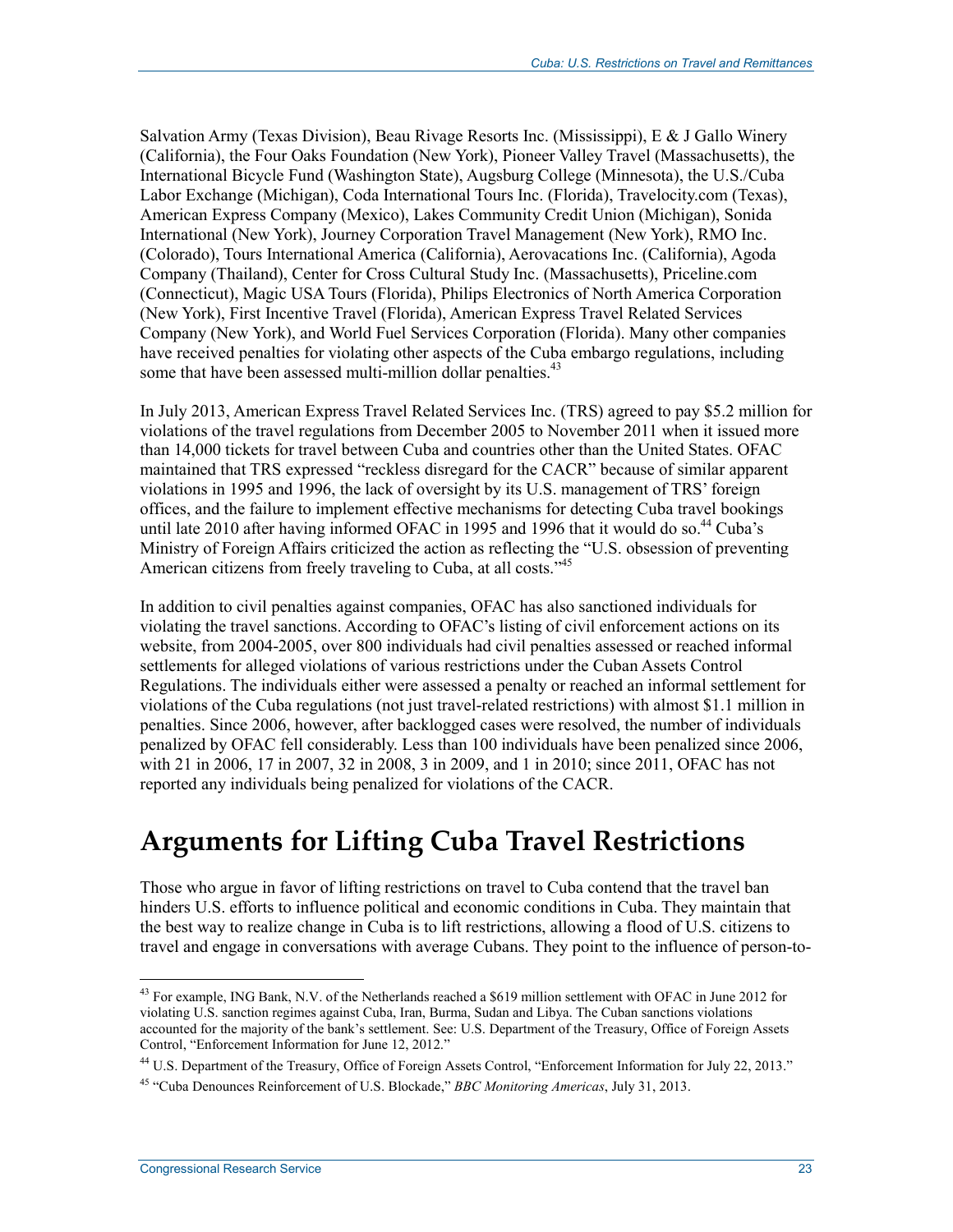person contact in Russia and Eastern European nations, which they argue ultimately helped lead to the fall of communism in the Soviet bloc. They maintain that restricting travel by ordinary Americans prevents interaction and information exchanges with ordinary Cubans, exchanges that can help break down the Cuban government's tight control and manipulation of news; that the current travel ban actually supports the Cuban government in its efforts to restrict information provided to the Cuban people; and that it in effect supports the Cuban government's totalitarian control over the Cuban nation.

A second argument made by those who want to lift travel restrictions is that the ban abridges the rights of ordinary Americans to travel. They contend that such restrictions on the right to travel subvert the first amendment right of free speech. They maintain that the U.S. government should not limit the categories of travelers who can visit Cuba or subject many prospective travelers to the requirement of applying for specific licenses, subject to denial, in order to engage in peopleto-people contact.

Those in favor of lifting the travel ban also argue that U.S. citizens can travel to other communist or authoritarian governments around the world, such as the People's Republic of China, Vietnam, Burma, and Iran. They point out that Americans could travel to the Soviet Union before its breakup. Supporters of changing travel policy toward Cuba argue that their proposals would still allow the President to prohibit such travel in times of war or armed hostilities, or if there were imminent danger to the health or safety of Americans. They argue that these conditions do not exist with regard to Cuba, and point to a May 1998 Defense Intelligence Agency report that concluded that "Cuba does not pose a significant military threat to the U.S. or to other countries in the region."<sup>46</sup>

Supporters of lifting the travel restrictions maintain that such a move could be done without lifting the underlying U.S. embargo on trade and financial transactions with Cuba. They point to the 1977-1982 period when the travel ban was essentially lifted, but the overall embargo remained in place.

Finally, some supporters of lifting the travel restrictions argue that the U.S. economy would benefit from increased demand for air and cruise travel, which reportedly would expand U.S. economic output, and from increased U.S. agricultural exports to Cuba. According to a 2002 report prepared for the Center for International Policy, a policy group that advocates lifting the embargo, U.S. economic output would expand by \$1.18 billion-\$1.61 billion, with the creation of between 16,888 and 23,020 jobs if travel restrictions were lifted.<sup>47</sup> The U.S. International Trade Commission (USITC) produced a study in 2007 (updated in 2009), examining the effects of lifting U.S. restrictions on travel to Cuba and restrictions on U.S. government financing for agricultural exports to Cuba on the level of U.S. agricultural sales to Cuba. The USITC 2009 update found that the U.S. share of Cuba's agricultural imports would have increased from 38% to between 49% and 64% absent the financing and travel restrictions.<sup>48</sup>

<sup>&</sup>lt;sup>46</sup> Defense Intelligence Agency. Report on Cuban Threat to U.S. National Security. May 6, 1998.

<sup>&</sup>lt;sup>47</sup> The Impact on the U.S. Economy of Lifting Restrictions on Travel to Cuba, The Brattle Group, Washington, DC. Prepared by Dorothy Robyn, James D. Reitzes, and Bryan Church. July 15, 2002.

<sup>48</sup> USITC, *U.S. Agricultural Sales to Cuba: Certain Economic Effects of U.S. Restrictions,* USITC Publication 3932, July 2007, available at http://www.usitc.gov/publications/332/pub3932.pdf; USITC, *U.S. Agricultural Sales to Cuba: Certain Economic Effects of U.S. Restrictions, An Update,* Office of Industries Working Paper, by Jonathan R. Coleman, No. ID-22, June 2009, available at http://www.usitc.gov/publications/332/working\_papers/ID-22.pdf.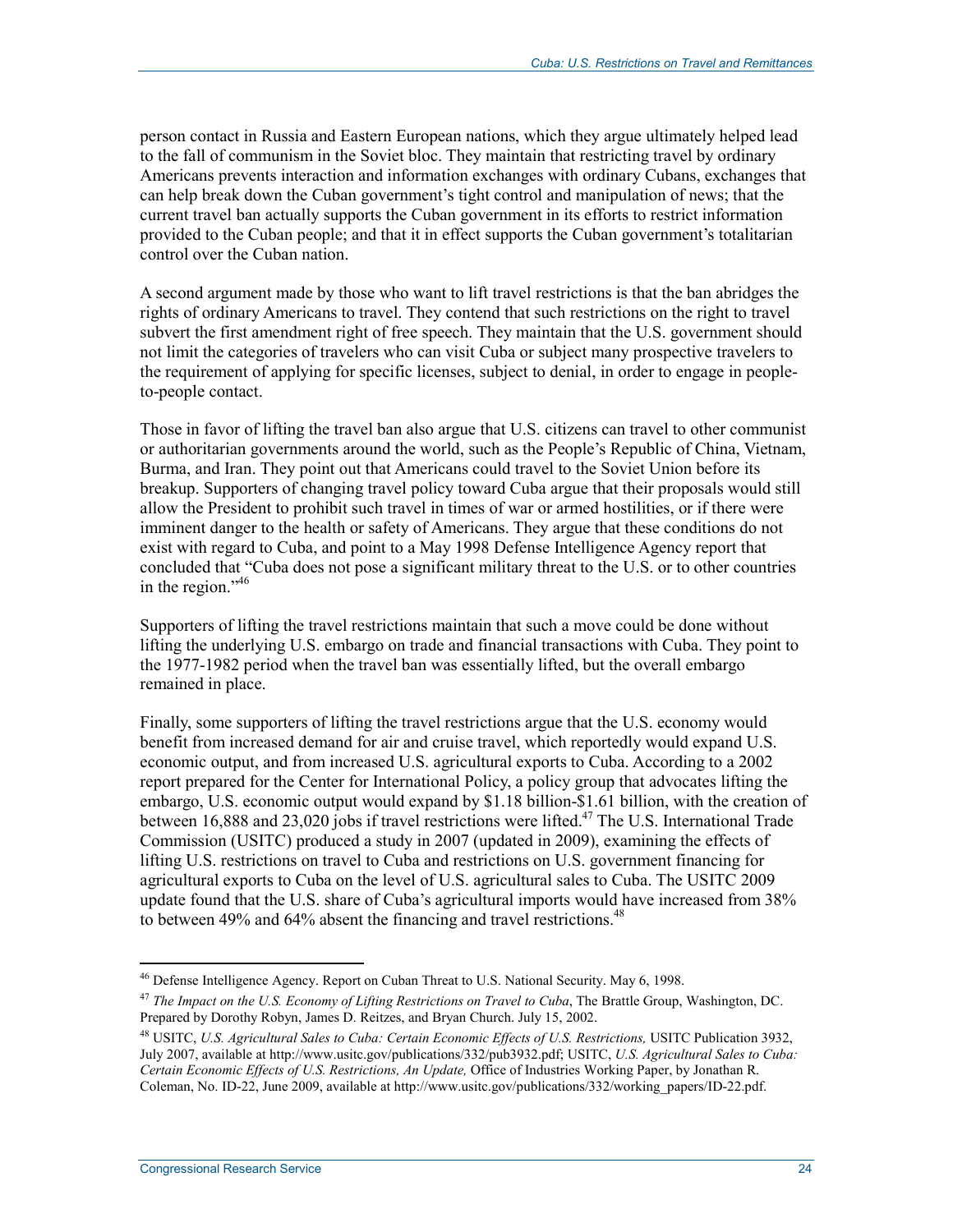# **Arguments for Maintaining Cuba Travel Restrictions**

Those favoring the continuation of restrictions on travel to Cuba point out that there are already significant provisions in U.S. law permitting Americans to travel there for legitimate reasons that support the Cuban people and not the Cuban government. They point out that thousands of Americans travel to Cuba legally under the various provisions of the Cuban embargo regulations, and that now Cuban Americans may visit close relatives without restrictions. Other categories of travel allowed include students, journalists, researchers, artists, musicians, and athletes.

A second argument made for maintaining restrictions on travel to Cuba is that lifting the travel ban entirely will open the floodgates to American tourist travel that will support Raúl Castro's rule by providing his government with millions in tourist receipts. Advocates of restricting travel oppose any loosening that could prolong the Castro regime by propping it up with increased income. In contrast to those supporting tourist travel, they believe that continued travel restrictions will help influence Cuba's policy. They argue that since the collapse of the Soviet Union and the loss of Soviet subsidies to Cuba, the travel and embargo regulations have contributed to the Cuban government's decision to cut the military's size and budget by half since 1989 and to introduce limited economic reforms. Lifting travel restrictions, they argue, would eliminate the U.S. leverage on Cuba to enact further reforms and to improve the human rights situation.

Those favoring the maintenance of travel restrictions argue that the reality of the human rights situation dispels the notion that American tourists would be engaging in exchanges with ordinary Cubans. They maintain that the thousands of European, Canadian, and other tourists who travel to Cuba each year largely stay in tourist hotels have no discernible effect on the human rights situation in Cuba.

Some opposed to lifting travel restrictions argue that there should not be tourist travel as long as Cuba provides refuge to violent criminals who have escaped U.S. justice. While the current number of U.S. fugitives from justice is uncertain, the State Department, in its *Country Reports on Terrorism 2007*, stated that there were more than 70 fugitives from U.S. justice living in Cuba, including convicted murderers and hijackers, most of whom entered Cuba in the 1970s.

Finally, many opponents of legislation to lift the Cuba travel restrictions argue that the authority to impose such restrictions is an important foreign policy tool for the President. They point out that the President has the authority to restrict travel when it is in the national security or foreign policy interests of the United States, and has utilized that policy tool when needed. They point to past instances of restricting travel to Libya, Vietnam, and North Korea. With regard to Cuba, they point to the 1984 Supreme Court decision in the case of *Regan v. Wald* that upheld restrictions on travel to Cuba imposed by the Reagan Administration.

# **Legislative Initiatives in the 113th Congress**

As reported by the Appropriations Committees in July 2013, the House and Senate versions of the FY2014 Financial Services and General Government appropriations measure, H.R. 2786 and S. 1371, had different provisions regarding U.S. policy regarding travel to Cuba. The House version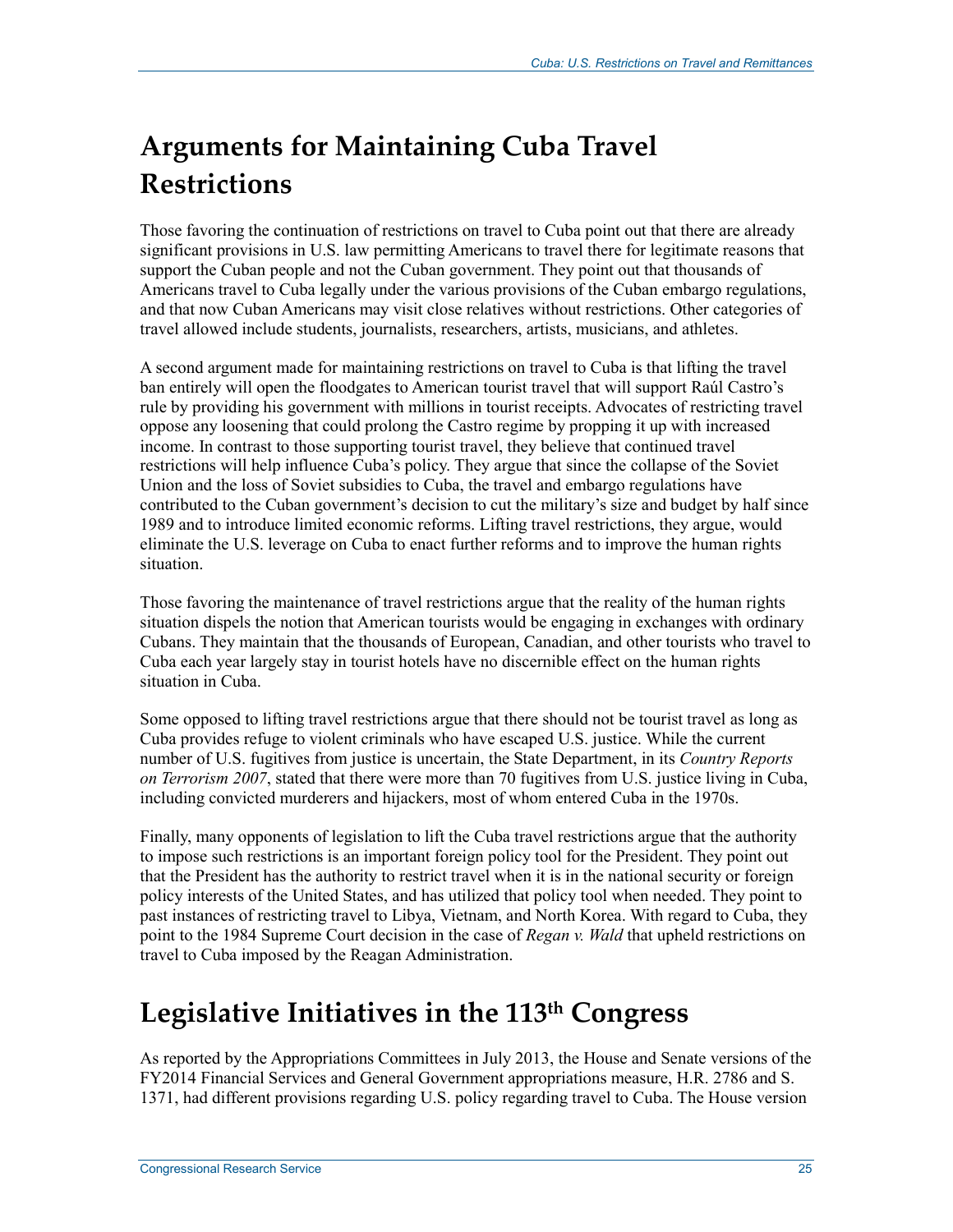would have tightened restrictions on travel by prohibiting funding for any additional authorization of people-to-people exchanges during the fiscal year, while the Senate version would have eased restrictions on travel by authorizing a new general license for professional travel related to disaster prevention, emergency preparedness, and natural resource protection. Ultimately, however, none of these provision were included in the FY2014 omnibus appropriations measure, H.R. 3547 (P.L. 113-76), signed into law January 17, 2014.

As reported out of the House Appropriations committee on July 23, 2013, H.R. 2786 (H.Rept. 113-172) had a provision in Section 124 that would have prohibited FY2014 funding used "to approve, license, facilitate, authorize, or otherwise allow" travel-related or other transactions related to nonacademic educational exchanges (i.e. people-to-people travel) to Cuba set forth in 31 CFR 515.565(b)(2) of the CACR. The committee report to the House bill contended that this category of travel violates the prohibition on travel related to tourist activities set forth in the Trade Sanctions Reform and Export Enhancement Act of 2000 (P.L. 106-387, Title IX). The report also maintained that the stated purpose of people-to-people travel – to promote the Cuban people's independence from Cuban authorities – "cannot be accomplished through itineraries that mainly feature interactions with representatives of a dictatorship that actively oppresses the Cuban people, nor can it be accomplished through itineraries that do not require meetings with pro-democracy activists or independent members of Cuban civil society."

The House bill had a second Cuba provision in Section 125 that would have require a Treasury Department report within 90 days of the bill's enactment with information for each fiscal year since FY2007 on the number of travelers visiting close relatives in Cuba; the average duration of these trips; the average amount of U.S. dollars spent per family traveler (including amount of remittances carried to Cuba); the number of return trips per year; and the total sum of U.S. dollars spent collectively by family travelers for each fiscal year.

As reported out of the Senate Appropriations Committee on July 25, 2013, S. 1371 (S.Rept. 113- 80) had a provision in Section 628 that would have provided for a new general license for travelrelated transactions for full-time professional research; attendance at professional meetings if the sponsoring organization is a U.S. organization; and the organization and management of professional meetings and conferences in Cuba if the sponsoring organization is a U.S. professional organization  $-i\mathbf{f}$  the travel is related to disaster prevention, emergency preparedness, and natural resource protection, including for fisheries, coral reefs, and migratory species. This provision would have expanded the current general licenses available for professional research and meetings in Cuba that allow full-time professionals to conduct professional research in their areas (with certain conditions), attend professional meetings or conferences in Cuba organized by an international professional organization, and attend professional meetings for commercial telecommunications transactions (31 CFR 515.564).

Several other initiatives again have been introduced that would lift all travel restrictions: H.R. 871 (Rangel) would lift travel restrictions; H.R. 873 (Rangel) would lift travel restrictions and restrictions on U.S. agricultural exports; and H.R. 214 (Serrano), H.R. 872 (Rangel), and H.R. 1917 (Rush) would lift the overall embargo, including travel restrictions.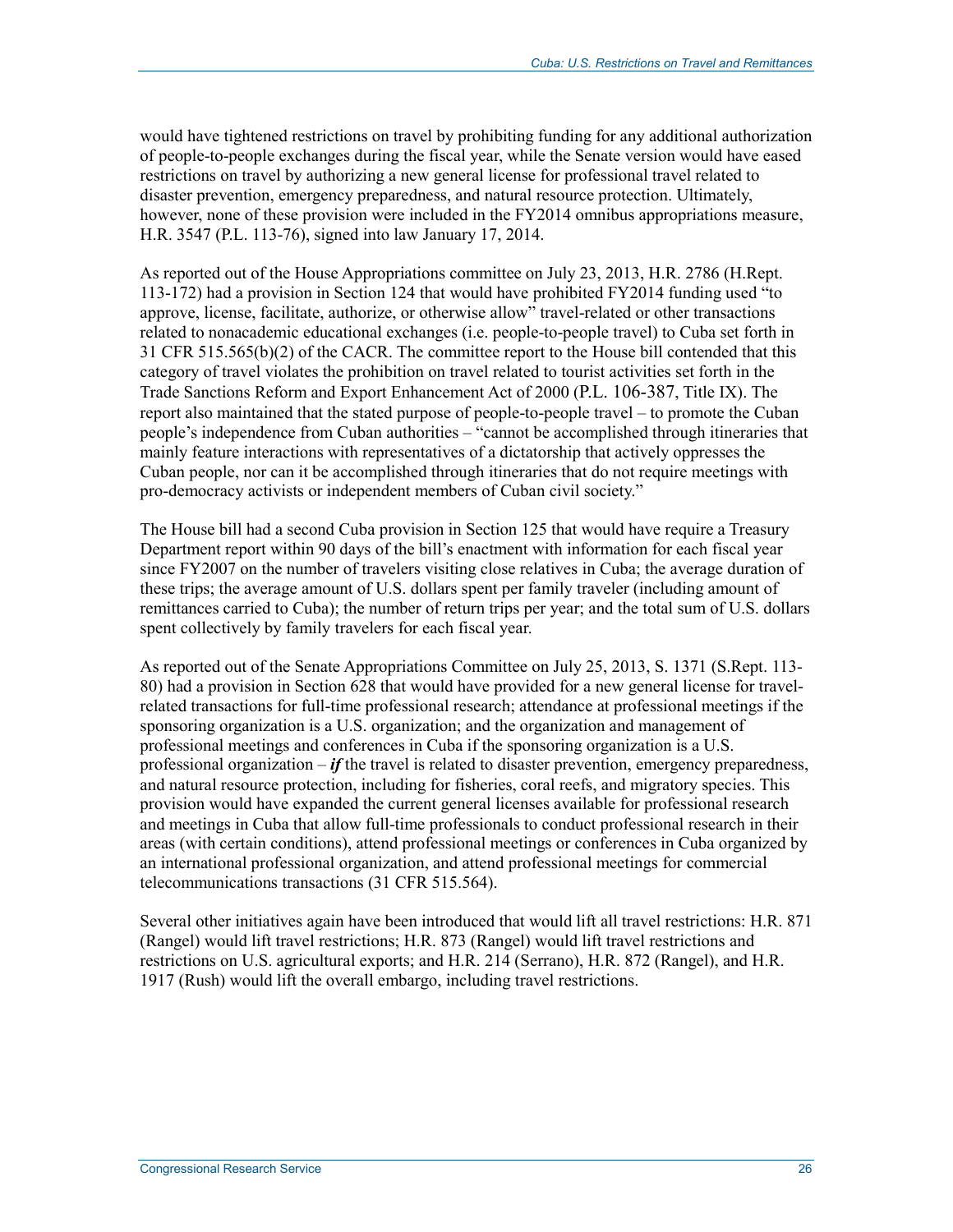# **Appendix. Legislative Action from the 106th to the 112th Congress**

# **Legislative Initiatives in the 112th Congress**

As noted above, there were several attempts in the first session of the  $112<sup>th</sup>$  Congress aimed at rolling back the Obama Administration's actions easing restrictions on travel and remittances, but none of these were approved. Several legislative initiatives were also introduced that would have further eased or lifted such restrictions altogether, but no action was taken on these measures.

### *FAA Reauthorization*

During consideration of the Federal Aviation Administration reauthorization bill, S. 223, in February 2011, an amendment was submitted, but never considered, **S.Amdt. 61** (Rubio), that would have prohibited an expansion of flights to locations in countries that are state sponsors of terrorism (which includes Cuba).

### *FY2012 Financial Services and General Government Appropriations*

The House Appropriations Committee reported its version of the FY2012 Financial Services and General Government Appropriations bill, **H.R. 2434**, on July 7, 2011, with a provision in Section 901 that would have rolled back the Obama Administration's actions easing restrictions on family travel and on remittances overall. (The Senate Appropriations Committee version of the measure, **S. 1573**, did not contain a similar provision.) The House provision had been offered as an amendment by Representative Mario Diaz-Balart that was agreed to by voice vote during the committee's June 24, 2011, markup of the measure. The provision would have repealed amendments to the Cuban Assets Control Regulations made since January 19, 2009, regarding family travel (31 CFR 515.561), carrying remittances (31 CFR 515.560(c)(4)(i)), and sending remittances to Cuba (31 CFR 515.570). According to the provision, such regulations would be restored and carried out as in effect on January 19, 2009, notwithstanding any guidelines, opinions, letters, presidential directives, or agency practices relating to such regulations that are issued or carried out after such date.

If the provision were to be enacted, family travel would be limited to once every three years for a period of up to 14 days and would require a specific license from the Treasury Department; licensed travelers would be allowed to carry just \$300 in remittances compared to the \$3,000 currently allowed; family remittances would be limited to \$300 per quarter; non-family remittances restored by the Obama Administration, up to \$500 per quarter, would not be allowed; and the general license for remittances to religious organizations would be eliminated, with such remittances permitted via specific license.

The White House's Statement of Administration Policy on H.R. 2434, issued July 13, 2011, stated that Administration opposed Section 901 because it would reverse the President's policy on family travel and remittances, and that the President's senior advisors would recommend a veto if the bill contained the provision. According to the statement, Section 901 "would undo the President's efforts to increase contact between divided Cuban families, undermine the enhancement of the Cuban people's economic independence and support for private sector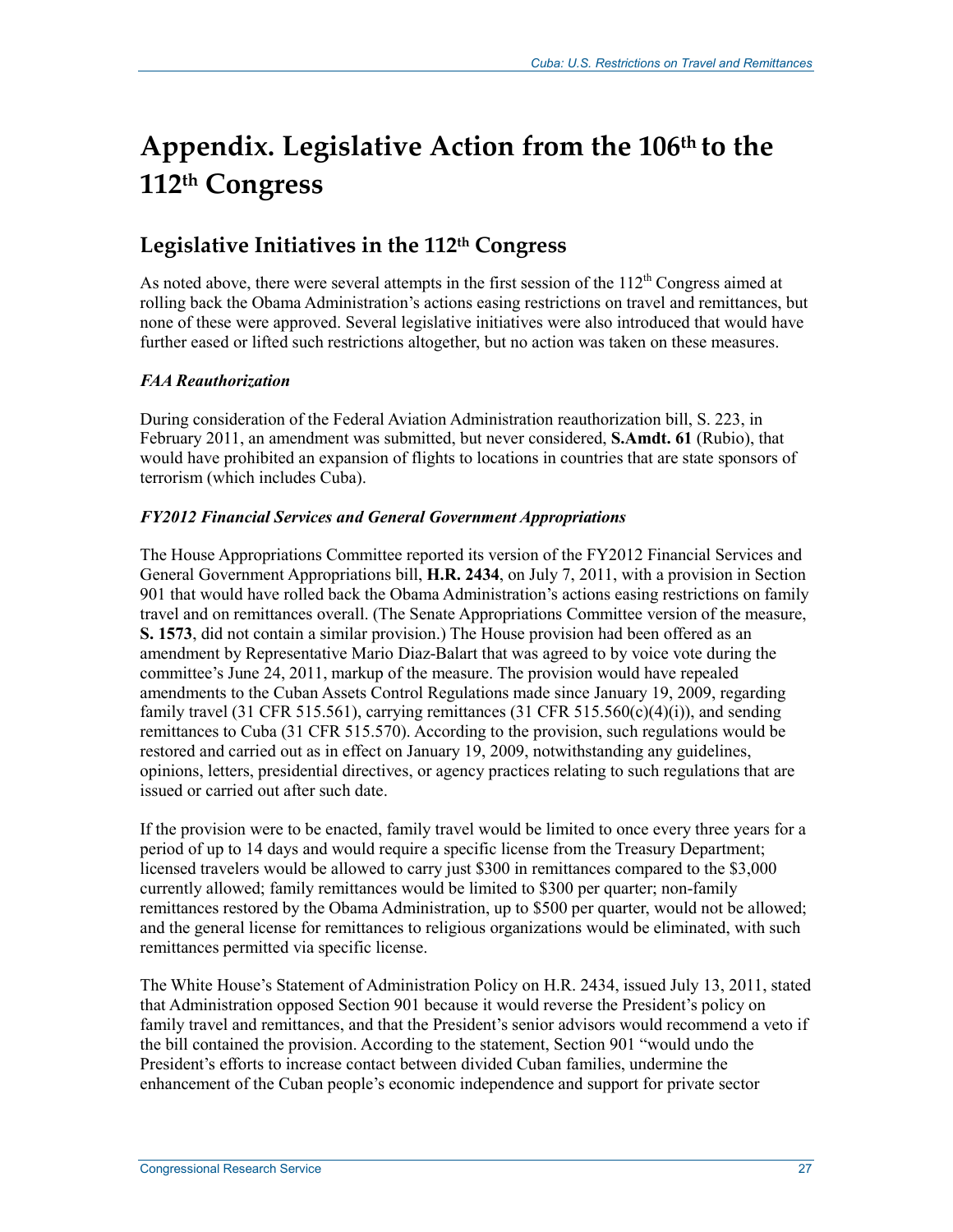activity in Cuba that come from increased remittances from family members, and therefore isolate the Cuban people and make them more dependent on Cuban authorities."<sup>49</sup>

A second Cuba amendment agreed to by voice vote during the markup of H.R. 2434 was offered by Representative Jeff Flake. The amendment made changes to the committee report to the bill (H.Rept. 112-136) and would have required a report from OFAC on the current number of pending applications seeking specific licenses related to educational exchanges not involving academic study pursuant to a degree program under the auspices of an organization that sponsors and organizes such programs to promote people-to-people contact. The report also would have required information on the number of these licenses that OFAC has approved to date, its plan for getting through the current queue of license applications, and its plan for expeditiously reviewing those applications in the future.

In November 2011, an attempt to include the Senate version of the Financial Services appropriations measure, S. 1573, in a "minibus" with two other full-year appropriations measures and a short-term continuing resolution failed in part because of disagreement over a Cuba provision that would have allowed direct transfers from a Cuban financial institution to a U.S. financial institution to pay for U.S. agricultural and medical exports to Cuba. (For background on that provision see CRS Report R41617, *Cuba: Issues for the 112th Congress* and CRS Report R42008, *Financial Services and General Government: FY2012 Appropriations*.)

In December 2011, a legislative battle ensued over the Consolidated Appropriations Act, FY2012, **H.R. 2055**, a "megabus" bill that combined nine full-year appropriations measures, including the Financial Services and General Government bill. At issue was the potential inclusion of two Cuba provisions that had been in the House Appropriations Committee-approved version of the Financial Services bill, H.R. 2434: one described above that would roll back to January 2009 the Obama Administration's actions easing restrictions on family travel and on remittances; and the second a provision that would continue to clarify, for the third fiscal year in a row, the definition of "payment of cash in advance" for U.S. agricultural and medical exports to Cuba so that the payment was due upon delivery in Cuba as opposed to being due before the goods left U.S. ports. (The text of the two Cuba provisions was also included in Division C, Sections 632 and 634, of **H.R. 3671**, a new "megabus" bill introduced by House Republicans on December 14, 2011.)

Ultimately congressional leaders agreed to not include the two Cuba provisions in H.R. 2055 (H.Rept. 112-331) and the measure was approved by the House and Senate, respectively, on December 16 and 17, 2011, and signed into law on December 23, 2011 (P.L. 112-74). The White House reportedly had exerted strong pressure not to include the Cuba provision that would have rolled back the Administration's easing of restrictions on travel and remittances. Dropping the second provision on the definition of "payment of cash in advance" for U.S. agricultural and medical products appears to have been a political tradeoff made to compensate for the travel rollback provision being dropped.

#### *FY2012 Foreign Relations Authorization Act*

In other congressional action, on July 21, 2011, the House Committee on Foreign Affairs marked up **H.R. 2583** (H.Rept. 112-223), the FY2012 Foreign Relations Authorization Act, with a

<sup>1</sup>  $^{49}$  Executive Office of the President, Office of Management and Budget, Statement of Administration Policy, H.R.

<sup>2434 –</sup> Financial Services and General Government Appropriations Act, 2012, July 13, 2011.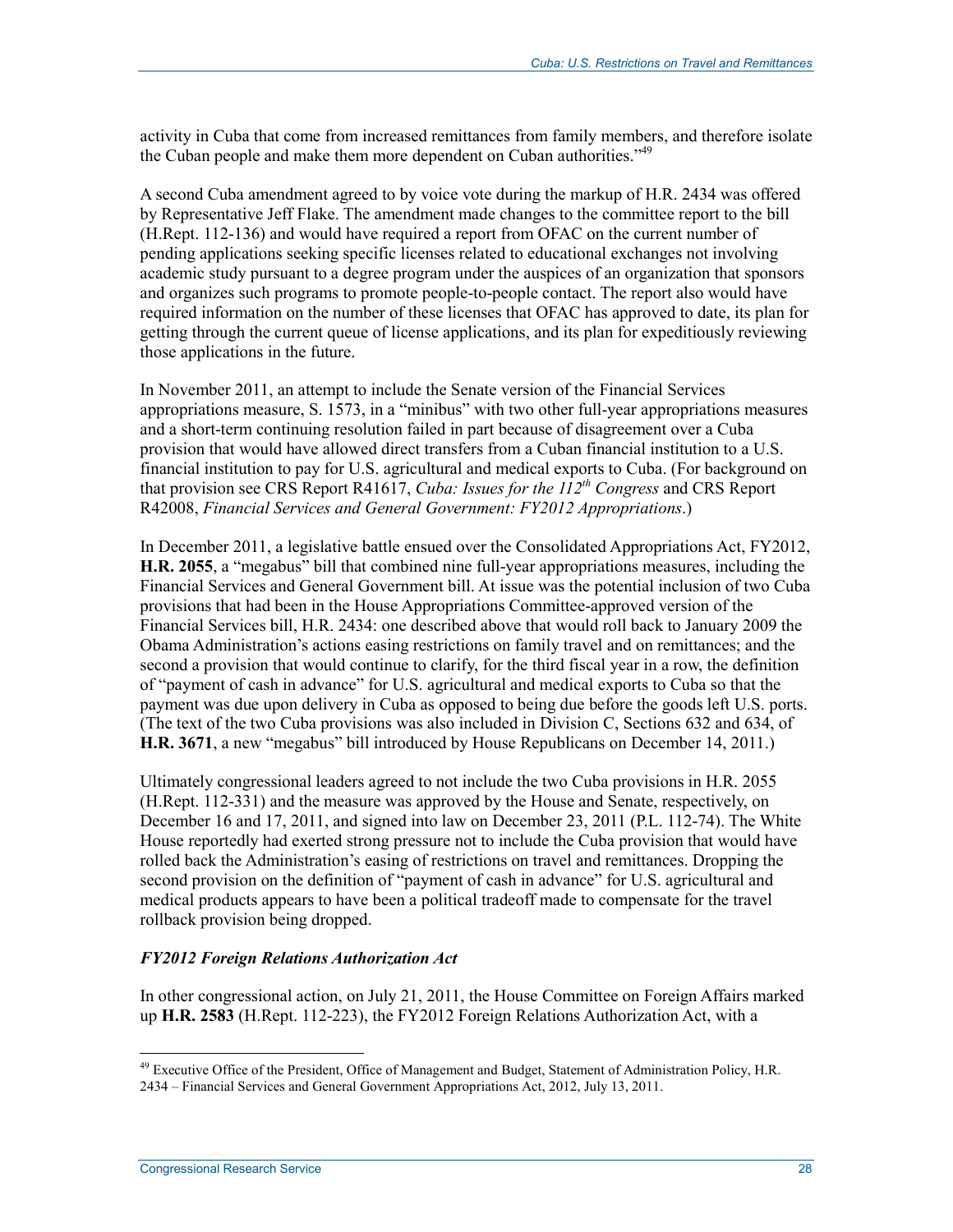provision (§1126 of the reported bill) that would have required the President to fully enforce all U.S. regulations on travel to Cuba as in effect on January 19, 2009, and impose the corresponding penalties against individuals determined to be in violation of such regulations. The provision was added by an amendment offered by Representative David Rivera, approved 36-6, that had the intent of reinstating tighter travel restrictions as they existed under the Bush Administration in January 2009.

#### *Amendments to the Cuban Adjustment Act*

Two additional measures introduced in August 2011 would have amended the Cuban Adjustment Act of 1966 (CAA, P.L. 89-732) in order to curb travel to Cuba by Cubans who had recently immigrated to the United States. Introduced on August 1, 2011, **H.R. 2771** (Rivera) would have amended the CAA to increase to five years the period during which a Cuban national must be physically present in the United States in order to qualify for adjustment of status to that of a permanent resident. The legislation also would have provided that an alien would be ineligible for adjustment to permanent resident status if the alien returned to Cuba after admission or parole into the United States before becoming a U.S. citizen. A subsequent version, H.R. 2831 (Rivera), introduced August 30, 2011, just contained the provision maintaining that an alien from Cuba would be ineligible for adjustment to permanent resident status under the CAA if he or she returned to Cuba before becoming a U.S. citizen. The House Committee on the Judiciary, Subcommittee on Immigration on Policy Enforcement, held a hearing on H.R. 2831 on May 31, 2012 (available at http://judiciary.house.gov/hearings/Hearings%202012/hear\_05312012\_3.html).

#### *Initiatives to Ease Restrictions on Travel and Remittances*

In contrast to measures aimed at rolling back the Obama Administration's polices easing travel and remittances to Cuba, several measures would have eased or lifted travel restrictions altogether. **H.R. 1886** (Rangel) would have prohibited restrictions on travel to Cuba. **H.R. 1888** (Rangel), in addition to removing some restrictions on the export of U.S. agricultural products to Cuba, would also have prohibited Cuba travel restrictions. Two initiatives that would have lifted the overall embargo on trade and restrictions on financial transaction with Cuba, **H.R. 255** (Serrano) and **H.R. 1887** (Rangel), would also have lifted restrictions on travel and remittances to Cuba. **H.R. 380** (Lee) would have provided that no funds made available to the Department of the Treasury could be used to implement, administer, or enforce regulations to require specific licenses for travel-related transactions directly related to educational activities in Cuba.

## **Legislative Initiatives in the 111th Congress**

The  $111<sup>th</sup>$  Congress took action in March 2009 to ease restrictions on family travel and travel for the marketing and sale of agricultural and medical goods. The eased family travel restrictions were superseded by the Obama Administration's April 2009 action to allow unlimited family travel and remittances. At the same time, the Administration also eased restrictions for travel for telecommunications-related sales and for attendance at professional meetings related to commercial telecommunications. Numerous other bills introduced in the  $111<sup>th</sup>$  Congress would have lifted or eased restrictions on travel and remittances to Cuba, but these restrictions were not considered. One House initiative, H.R. 4645 (Peterson), would have lifted all restrictions on travel to Cuba and also would have eased restrictions on the payment mechanisms for U.S. agricultural exports to Cuba. The House Agriculture Committee approved the measure, but no further action was taken on the bill.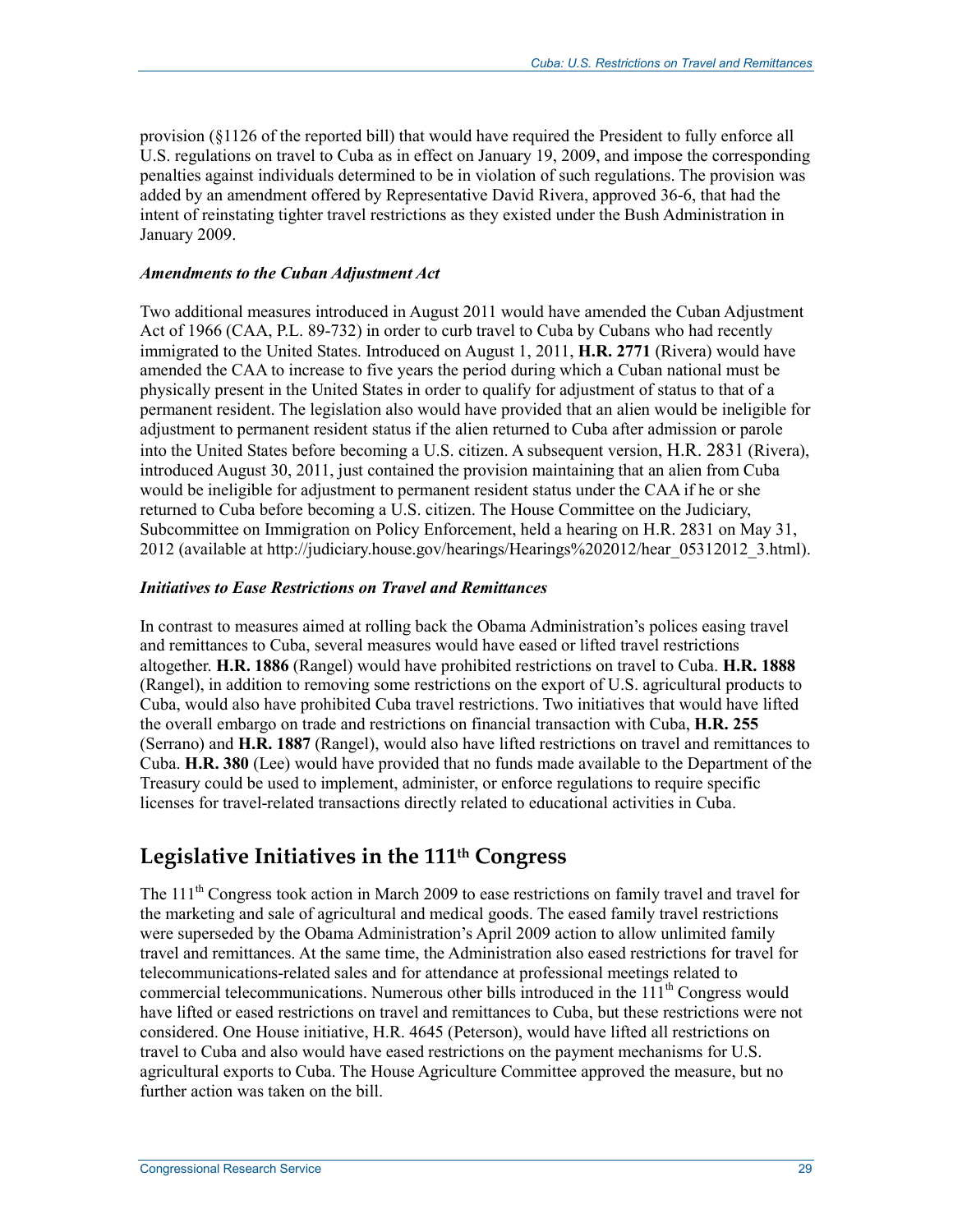### **First Session Action**

On March 11, 2009, President Obama signed into law the Omnibus Appropriations Act, 2009 (P.L. 111-8), with two provisions easing restrictions on travel to Cuba. (The provisions were identical to provisions that had been included in the Senate Appropriations Committee version of the FY2009 Financial Services and General Government Appropriations bill in the  $110<sup>th</sup>$ Congress, S. 3260.)

In the enacted bill, Section 620 of Division D, Financial Services and General Government Appropriations Act, 2009, amended the Trade Sanctions Reform and Export Enhancement Act of 2000 (TSRA) to require the Secretary of the Treasury to issue regulations for travel to, from, or within Cuba under a general license for the marketing and sale of agricultural and medical goods, meaning that there would be no requirement to obtain special permission from OFAC. Such travel had required a specific license from OFAC, issued on a case-by-case basis. OFAC issued regulations implementing this provision on September 3, 2009.

Section 621 of Division D prohibited funds from being used to administer, implement, or enforce family travel restrictions that were imposed by the Bush Administration in June 2004. OFAC implemented this provision by reinstating a general license for family travel as it existed prior to the Bush Administration's tightening of restrictions in June 2004. As implemented by the Treasury Department, travel was allowed once every 12 months to visit a close relative for an unlimited length of stay, and the limit for daily expenditure allowed by family travelers became the same as for other authorized travelers to Cuba (the State Department maximum per diem rate for Havana). The new general license also expanded the definition of "close relative" to mean any individual related to the traveler by blood, marriage, or adoption who is no more than three generations removed from that person. This provision was superseded by the Obama Administration's further liberalization of family travel to Cuba announced in April 2009.

The joint explanatory statement to P.L. 111-8 also required the Department of the Treasury to prepare a report within 90 days on the steps that it is taking to assess OFAC's allocation of resources for investigating and penalizing violations of the Cuba embargo with respect to the numerous other sanctions programs it administers. As part of the report, the Treasury Department was directed to provide detailed information on OFAC's Cuba-related licensing on its enforcement of the Cuba embargo.

On November 19, 2009, the House Committee on Foreign Affairs held a hearing on U.S. restrictions on travel to Cuba entitled "Is it Time to Lift the Ban on Travel to Cuba?" that featured former U.S. government officials and other private witnesses.

### **Second Session Action**

In the second session, the only legislative action related to Cuba travel restrictions occurred in the House Committee on Agriculture, and no subsequent action was taken. On March 11, 2010, the committee held a hearing to review U.S. agricultural sales to Cuba. At the hearing, there was discussion of recently introduced H.R. 4645 (Peterson), a measure that would remove restrictions on travel to Cuba and also remove some restrictions regarding payments for U.S. agricultural exports to Cuba. On June 30, 2010, the committee reported out H.R. 4645 by a vote of 25-20 (H.Rept. 111-653). The bill would have lifted all restrictions on travel to Cuba. It also included two provisions easing restrictions on the payment mechanisms for U.S. agricultural exports to Cuba. The House Committee on Foreign Affairs was scheduled to hold a markup of the bill on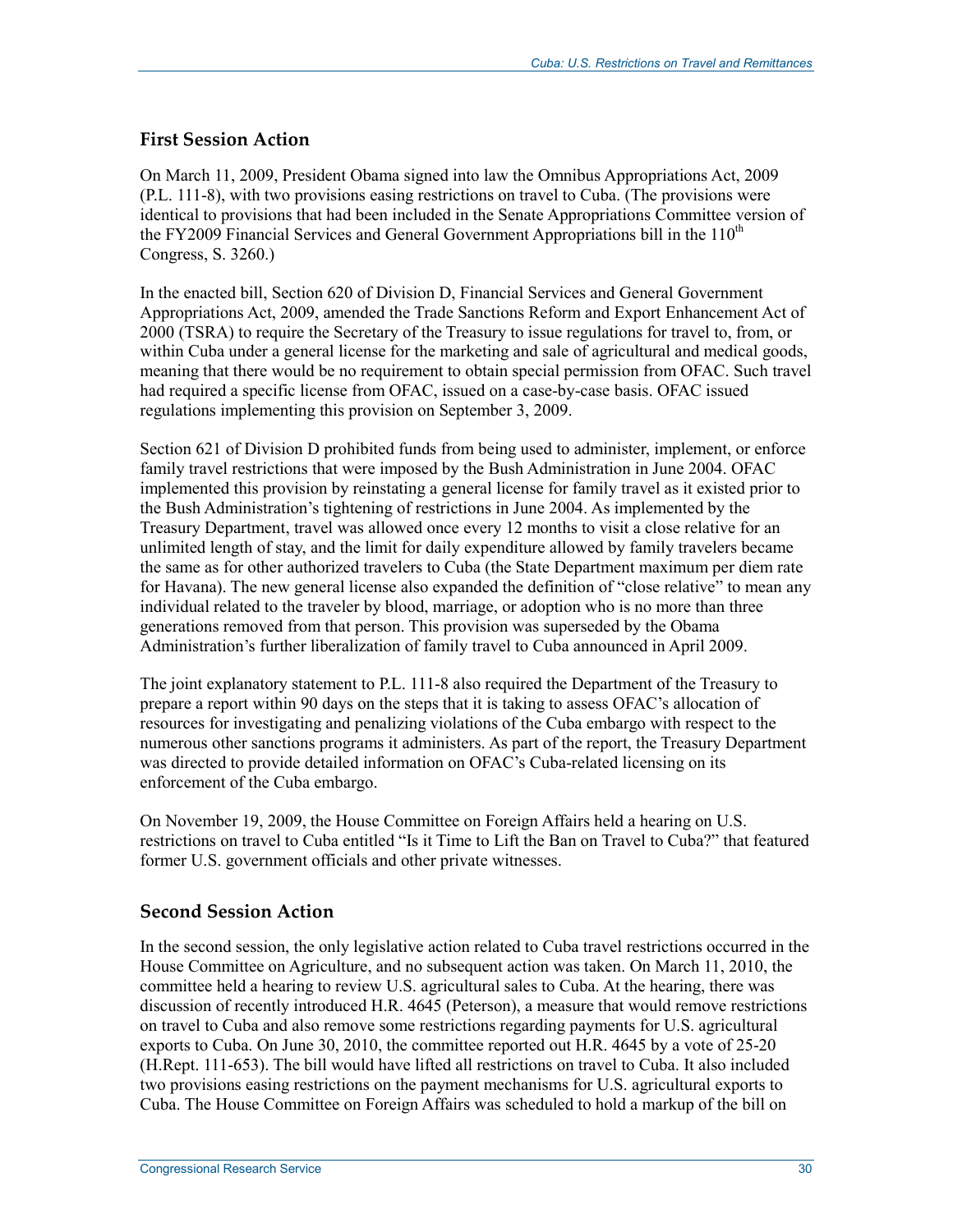September 29, 2010, but postponed its consideration, and in the aftermath of the 2011 U.S. legislative elections, no further action was taken. An identical companion bill in the Senate, S. 3112 (Klobuchar), was introduced March 15, 2010, and referred to the Committee on Foreign Relations.

On April 29, 2010, the House Ways and Means Committee, Subcommittee on Trade, held a hearing on U.S.-Cuba policy that examined whether relaxing current Cuba travel and trade restrictions would advance U.S. economic objectives, as well as U.S. political and human rights goals in Cuba.

## **Additional Initiatives in the 111th Congress**

Several other legislative initiatives were introduced in the  $111<sup>th</sup>$  Congress that would have eased restrictions on travel to Cuba, but no action was taken on these measures. H.R. 874 (Delahunt)/S. 428 (Dorgan) and H.R. 1528 (Rangel) would have prohibited restrictions on travel to Cuba. H.R. 188 (Serrano), H.R. 1530 (Rangel), and H.R. 2272 (Rush) would have lifted the overall embargo on trade and financial transactions with Cuba, including travel restrictions. H.R. 1531 (Rangel)/S. 1089 (Baucus) would have facilitated the export of U.S. agricultural products to Cuba and also would have prohibited restrictions on travel to Cuba. H.R. 332 (Lee) would have eased restrictions on educational travel by providing that no funds made available to the Department of the Treasury may be used to implement, administer, or enforce regulations to require specific licenses for travel-related transactions directly related to educational activities in Cuba. S. 774 (Dorgan), H.R. 1918 (Flake), and S. 1517 (Murkowski) would have amended the Trade Sanctions Reform and Economic Enhancement Act of 2000 to require the Secretary of the Treasury to authorize travel to Cuba under a general license in connection to hydrocarbon exploration and extraction activities. In contrast, H.Con.Res. 132 (Tiahrt) would have called for the fulfillment of certain democratic conditions before the United States increases trade and tourism to Cuba.

# Legislative Initiatives in the 110<sup>th</sup> Congress

In the  $110<sup>th</sup>$  Congress, several House and Senate committee versions of appropriations bills had provisions that would have eased restrictions on travel to Cuba in various ways, but none of these provisions were included in final enacted legislation. Numerous other bills were introduced that would have eased restrictions on travel and remittance in various ways, but no action was taken on these measures.

### **First Session Action**

In the first session of the  $110<sup>th</sup>$  Congress, two Senate Appropriations Committee-reported versions of appropriations bills had provisions that would have eased restrictions on travel to Cuba for the marketing and sale of agricultural and medical goods, but ultimately these provisions were not included in the FY2008 Consolidated Appropriations Act (P.L. 110-161). The Senate version of the FY2008 Financial Services and General Government appropriations bill, reported July 19, 2007, H.R. 2829, had a provision in Section 620 that would eased such travel restrictions, while the Senate version of the FY2008 Agriculture appropriations bill, S. 1859, reported July 24, 2007, had such a provision in Section 741.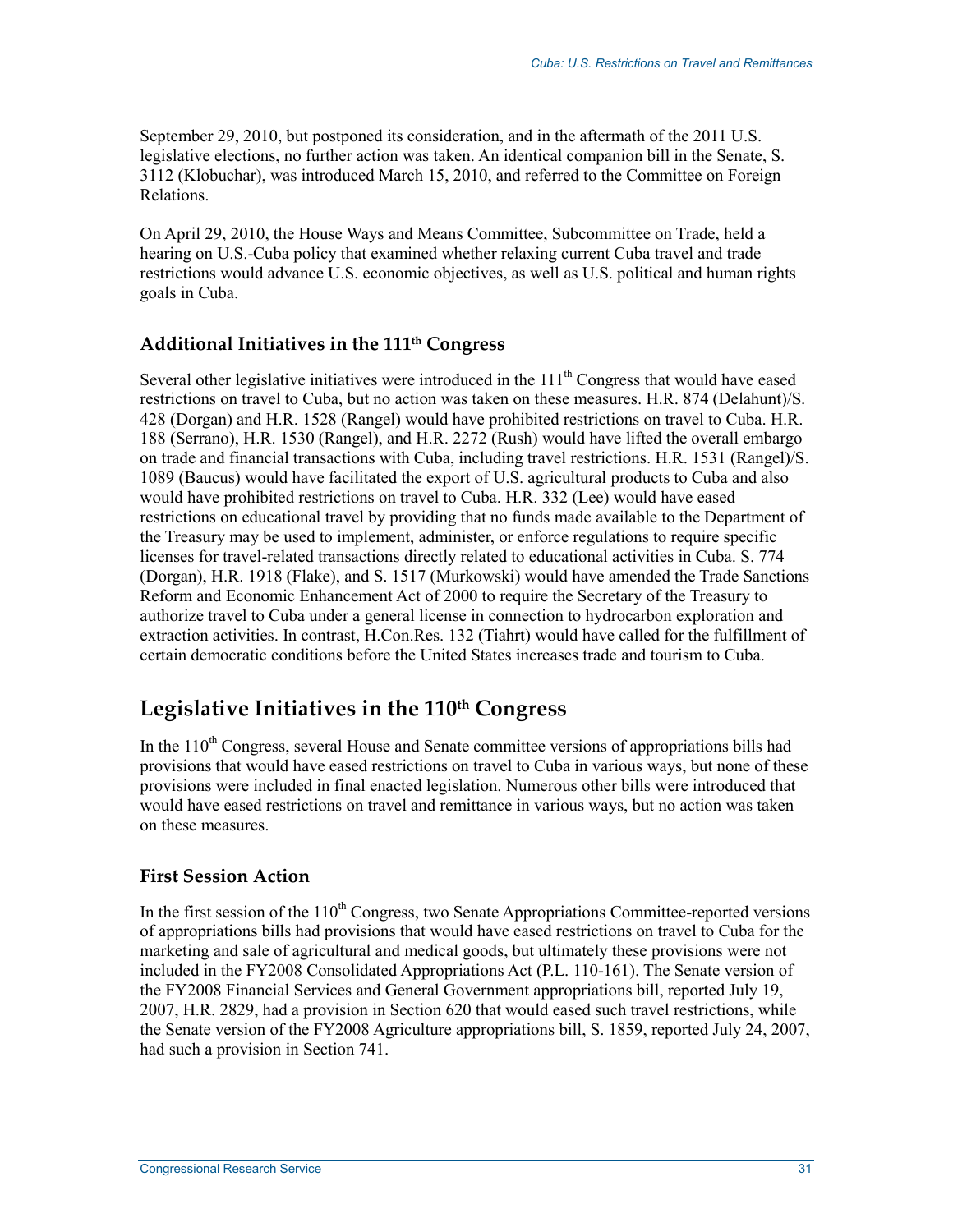## **Second Session Action**

In the second session, several versions of House and Senate appropriations bills had provisions easing Cuba travel restrictions and other Cuba sanctions, but none of these were included in the FY2009 continuing resolution. The House Appropriations Committee approved its version of the Financial Services and General Government Appropriations bill for FY2009 on June 25, 2008, which contained provisions in Title VI that would have eased restrictions on the sale of U.S. agricultural exports to Cuba and on family travel to Cuba. The committee ultimately introduced and reported the bill, H.R. 7323, on December 10, 2008 (H.Rept. 110-920). With regard to family travel, Section 622 would have allowed for such travel once a year (instead of the current restriction of once every three years), while Section 623 would have expanded such travel by a person to visit an aunt, uncle, niece, nephew, or first cousin (instead of the current restriction limiting such travel to visit a spouse, child, grandchild, parent, grandparent, or sibling).

On July 14, 2008, the Senate Appropriations Committee reported its version of the FY2009 Financial Services and General Government Appropriations bill, S. 3260 (S.Rept. 110-417), which included provisions easing restrictions on family travel and on travel to Cuba relating to the commercial sale of agricultural and medical goods. With regard to family travel, Section 620 would have provided that no funds could be used to administer, implement, or enforce the Administration's June 2004 tightening of restrictions related to travel to visit relatives in Cuba. With regard to travel for agricultural or medical sales, Section 619 would have allowed for a general license for such travel instead of a specific license that requires permission from the Treasury Department.

On July 21, 2008, the Senate Appropriations Committee reported its version of the FY2009 Agriculture Appropriations bill, S. 3289 (S.Rept. 110-426), with a provision in Section 737 that would have eased restrictions on travel to Cuba for the sale of agricultural and medical goods. The provision would have allowed for a general license for such travel instead of a specific license that requires permission from the Treasury Department. The measure had been approved by the committee on July 17, 2008.

## **Additional Initiatives in the 110th Congress**

A number of other initiatives introduced in the  $110<sup>th</sup>$  Congress would have eased Cuba travel restrictions. H.R. 654 (Rangel), S. 721 (Enzi), and Section 254 of S. 554 (Dorgan) would prohibit the President from regulating or prohibiting travel to Cuba or any of the transactions incident to travel. Two bills that would lift overall economic sanctions—H.R. 217 (Serrano) and H.R. 624 (Rangel)—would also lift travel restrictions. H.R. 177 (Lee) would ease restrictions on educational travel to Cuba. H.R. 757 (Delahunt) would lift restrictions on family travel and the provision of remittances for family members in Cuba. H.R. 1026 (Moran, Jerry), which would facilitate the sale of U.S. agricultural products to Cuba, includes a provision that would provide for general license authority for travel-related transactions for people involved in agricultural sales and marketing activities or in the transportation of such sales. H.R. 2819 (Rangel) and S. 1673 (Baucus), which would ease restrictions on U.S. agricultural and medical exports to Cuba, would also lift restrictions on travel to Cuba. The Senate Committee on Finance held a hearing on S. 1673 on December 11, 2007.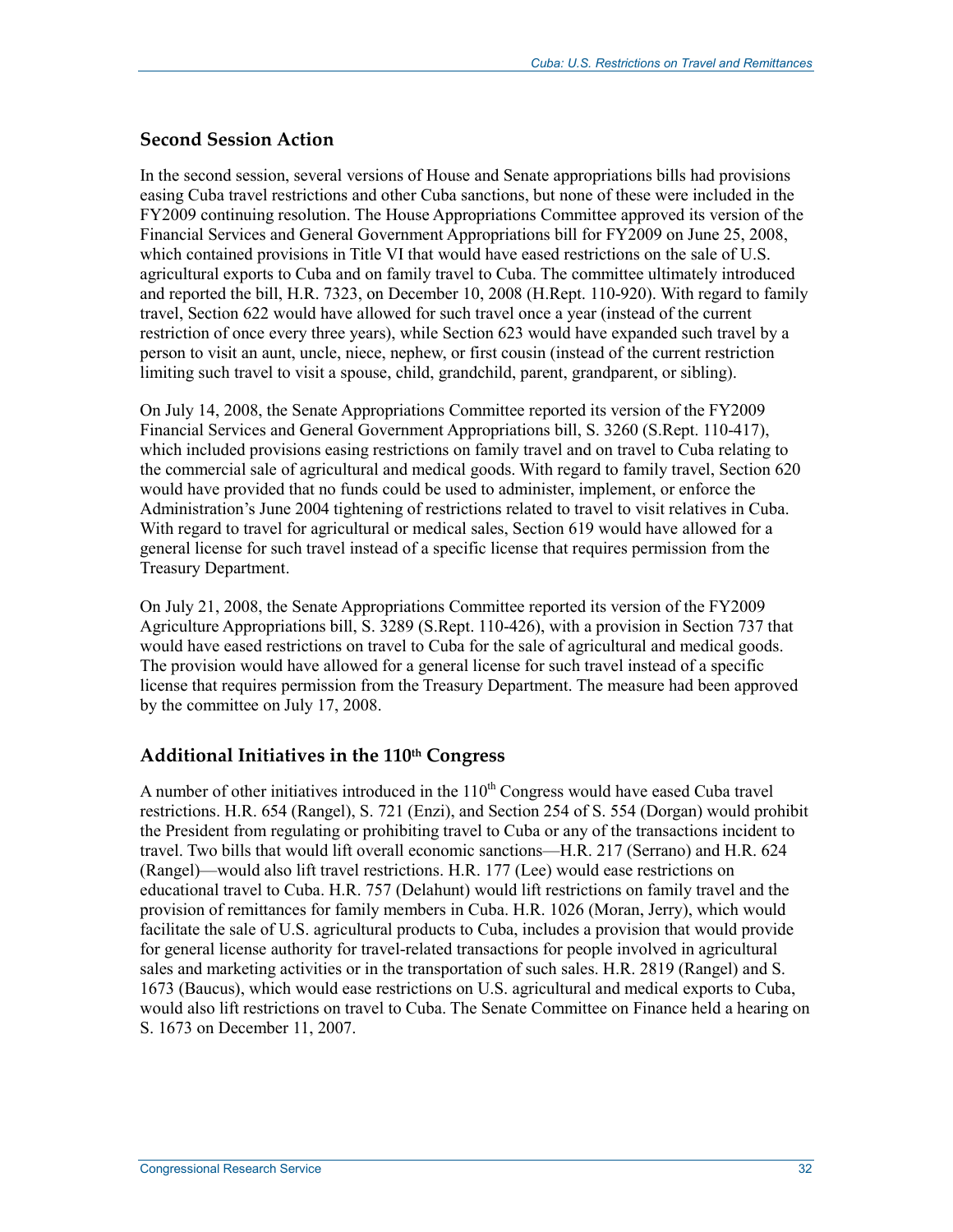## *Legislative Initiatives in the Aftermath of 2008 Hurricanes*

In the aftermath of the Hurricanes Gustav and Ike that struck Cuba in late August and early September 2008, several legislative initiatives were introduced that would have temporarily eased U.S. embargo restrictions in several areas, including restrictions on family travel, remittances, the provision of gift parcels, and the sale of relief supplies to Cuba. On September 15, 2008, Senator Dodd offered S.Amdt. 5581 to the Department of Defense authorization bill (S. 3001) that would have, for a 180-day period: allowed unrestricted family travel; eased restrictions on remittances by removing the limit and allowing any American to send remittances to Cuba; expanded the list of allowable items that may be included in gift parcels; and allowed for unrestricted U.S. cash sales of food, medicines, and relief supplies to Cuba. The amendment was not considered, and therefore not part of the final bill.

In the House, two legislative initiatives were introduced in the aftermath of the hurricanes that would have temporarily eased restrictions in various ways. On September 16, 2008, Representative Flake introduced H.R. 6913, which would have prohibited any funds from going to the Department of Commerce to implement, administer, or enforce tightened restrictions on the contents of gift parcels to Cuba that were introduced in June 2004. On September 18, 2008, Representative Delahunt introduced H.R. 6962, the Humanitarian Relief to Cuba Act, which would have, for a 180-day period: allowed unrestricted family travel; eased restrictions on remittances by removing the limit and allowing any American to send remittances to Cuba; and expanded the list of allowable items that may be included in gift parcels.

# **Legislative Initiatives in the 109th Congress**

In the  $109<sup>th</sup>$  Congress, several amendments to FY2006 and FY2007 appropriations bills that would have eased Cuba travel restrictions in various ways and restrictions on sending gift parcels to Cuba were defeated. Several bills were introduced that would have lifted or eased restrictions on travel and the provision of remittances to Cuba, but no action was taken on these measures.

## **First Session Action**

On June 30, 2005, the House rejected three amendments easing Cuba sanctions to H.R. 3058, the FY2006 Transportation, Treasury, Housing and Urban Development, Judiciary, District of Columbia, and Independent Agencies Appropriations Act. The amendments failed during House floor consideration: H.Amdt. 420 (Davis) on family travel, by a vote of 208-211; H.Amdt. 422 (Lee) on educational travel, by a vote of 187-233; and H.Amdt. 424 (Rangel) on the overall embargo, by a vote of 169-250. An additional amendment on religious travel, H.Amdt. 421 (Flake), was withdrawn, and an amendment on family travel by members of the U.S. military, H.Amdt. 419 (Flake), was ruled out of order for constituting legislation in an appropriations bill. The introduction of H.Amdt. 419 was prompted by the case of a U.S. military member who served in Iraq, Sergeant Carlos Lazo, who was prohibited from visiting his two sons in Cuba because he last visited there in 2003.

During June 29, 2005, Senate consideration of H.R. 2361, the FY2006 Interior, Environment, and Related Agencies Appropriations Act, the Senate rejected (60-35; a two-thirds majority vote was required) a motion to suspend the rules with respect to S.Amdt. 1059 (Dorgan), which would have allowed travel to Cuba under a general license for the purpose of visiting a member of the person's immediate family for humanitarian reasons. The amendment was then ruled out of order.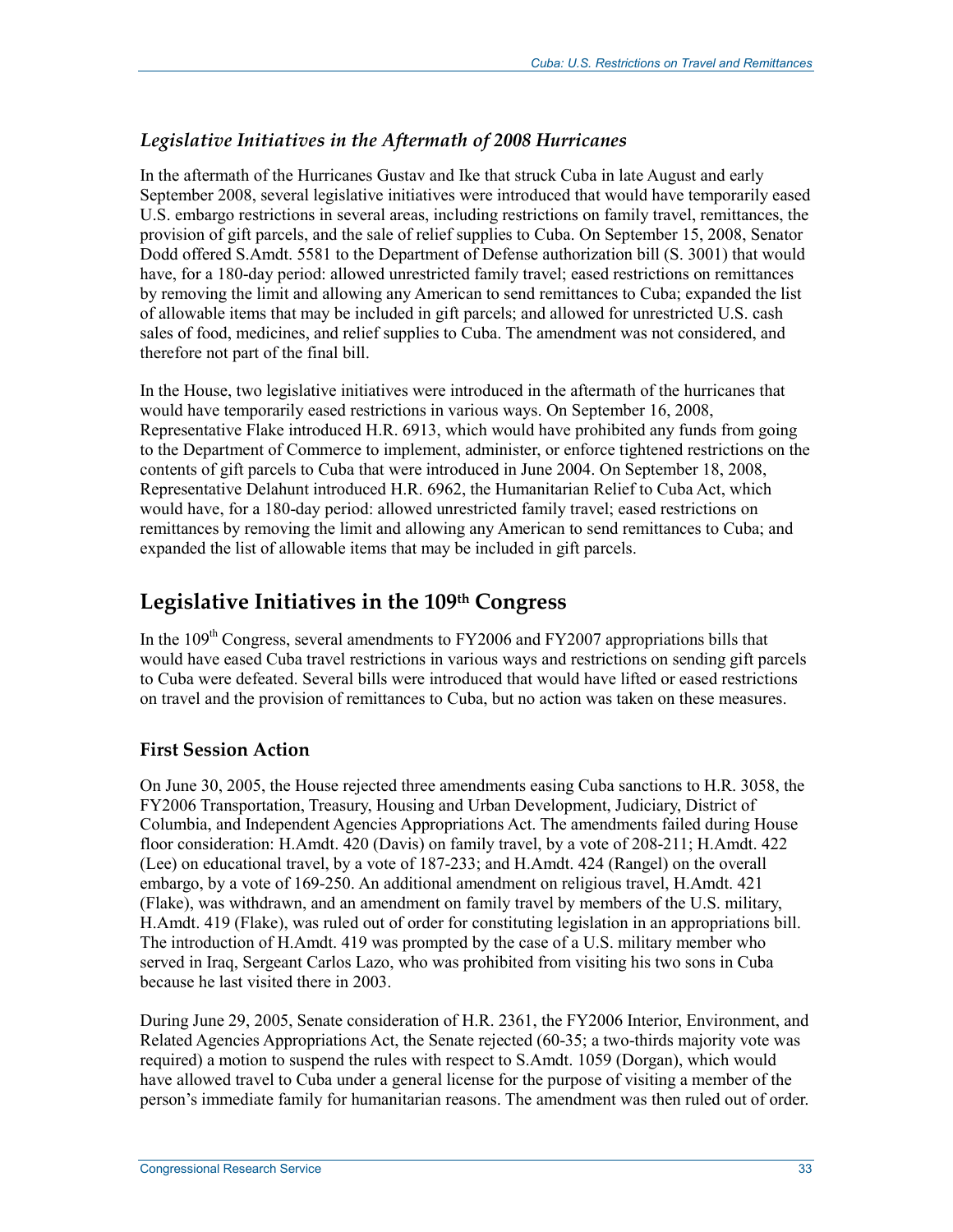Its introduction had also been prompted by the case of Sergeant Carlos Lazo, who wanted to visit his sons in Cuba, one of whom was gravely sick.

On June 15, 2005, the House rejected (210-216) H.Amdt. 270 (Flake) to H.R. 2862, the FY2006 Science, State, Justice, Commerce, and Related Agencies Appropriations Act. The amendment would have prohibited the use of funds to implement, administer, or enforce June 2004 tightened restrictions on sending gift parcels to Cuba. H.Amdt. 269 (McDermott), which would have prohibited the use of funds in the bill to prosecute any individual for travel to Cuba, was offered but subsequently withdrawn.

During April 6, 2005, Senate floor consideration of the FY2006 and FY2007 Foreign Affairs Authorization Act, S. 600, the Senate considered S.Amdt. 281 (Baucus) and a second-degree amendment, S.Amdt. 282 (Craig) that would have facilitated the sale of U.S. agricultural products to Cuba. The language of the amendments consisted of the provisions of S. 328 (Craig), the Agricultural Export Facilitation Act of 2005, which included a provision for a general license for travel transactions related to the marketing and sale of agricultural products, as opposed to the current requirement of a specific license for such travel transactions. Neither action on the amendments nor on S. 600 was completed.

### **Second Session Action**

On June 14, 2006, the House rejected two amendments to the FY2007 Transportation/Treasury appropriation bill, H.R. 5576 that would have eased Cuba travel restrictions. H.Amdt. 1050 (Rangel), rejected by a vote of 183-245, would have prohibited funds from being used to implement the overall economic embargo of Cuba. H.Amdt. 1051 (Lee), rejected by a vote of 187-236, would have prohibited funds from being used to implement the Administration's June 2004 tightening of restrictions on educational travel to Cuba. An additional Cuba amendment, H.Amdt. 1032 (Flake), would have prohibited the use of funds to amend regulations relating to travel for religious activities in Cuba; it was withdrawn from consideration.

In other action, on June 22, 2006, the Senate Appropriations Committee reported its version of the FY2007 Agriculture appropriations bill, H.R. 5384 (S.Rept. 109-266), which contained a provision (§755) liberalizing travel to Cuba related to the sale of agricultural and medical goods. The provision would have provided for such travel under a general license, instead of under a specific license as currently allowed, issued on a case-by-case basis by the Treasury Department. Final action on the appropriations measure was not completed by the end of the  $109<sup>th</sup>$  Congress. Similar Senate provisions in FY2004 and FY2005 agricultural appropriations bills were stripped out of the final enacted measures.

### **Additional Initiatives in the 109th Congress**

A number of other legislative initiatives were introduced in the  $109<sup>th</sup>$  Congress that would have eased restrictions on travel and remittances to Cuba. Two bills—S. 894 (Enzi) and H.R. 1814 (Flake)—would have specifically lifted overall restrictions on travel to Cuba. H.R. 2617 (Davis) would have prohibited any additional restrictions on per diem allowances, family visits to Cuba, remittances, and accompanied baggage beyond those that were in effect on June 15, 2004. H.R. 3064 (Lee) would have prohibited the use of funds available to the Department of the Treasury to implement regulations from June 2004 that tightened restrictions on travel to Cuba for educational activities. H.Con.Res. 206 (Serrano), introduced in the aftermath of Hurricane Dennis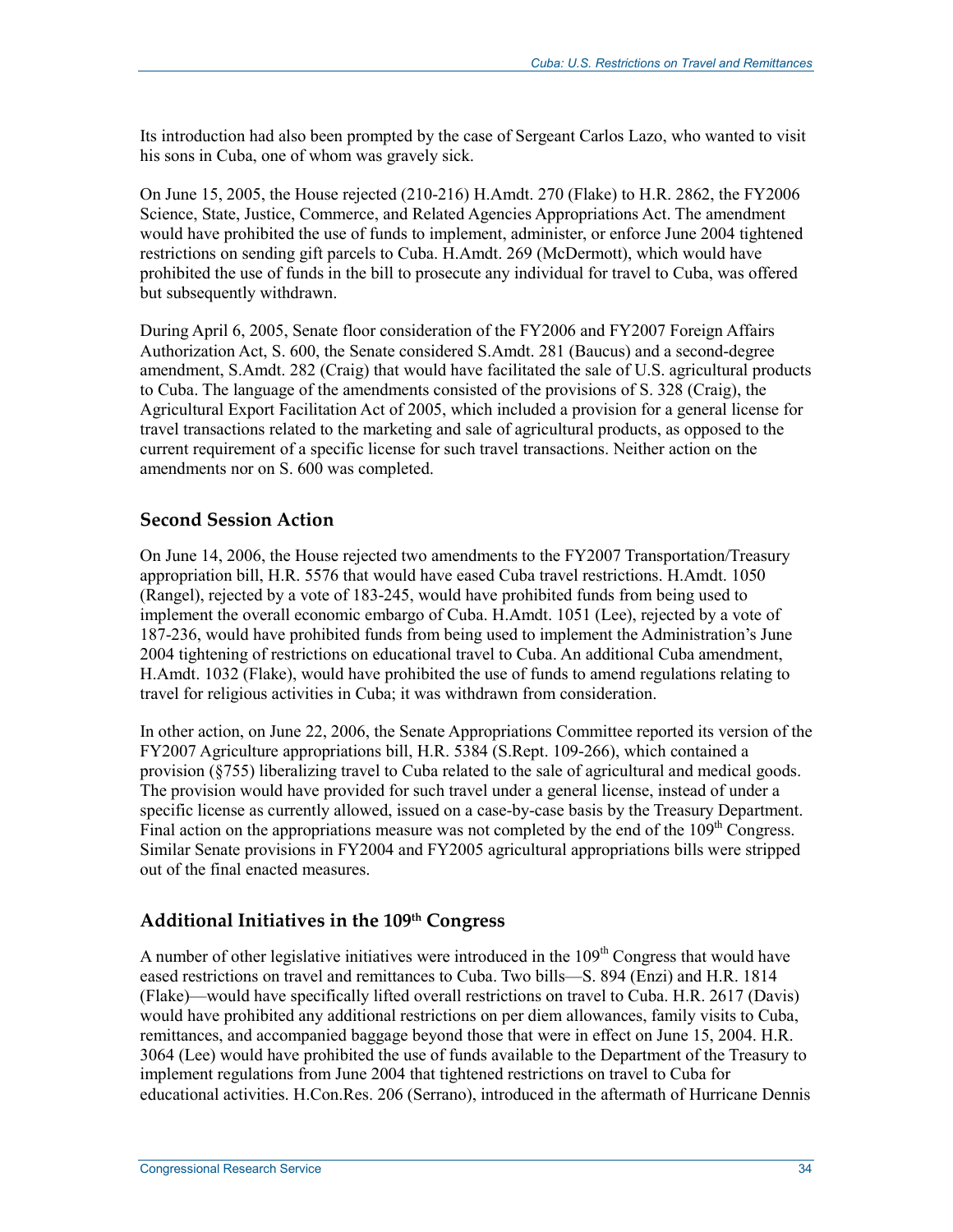that struck Cuba in July 2005 (causing 16 deaths and significant damage), would have expressed the sense of Congress that the President should temporarily suspend restrictions on remittances, gift parcels, and family travel to Cuba to allow Cuban-Americans to assist their relatives.

Two bills—H.R. 208 (Serrano) and H.R. 579 (Paul)—would have lifted the overall embargo on trade and financial transactions with Cuba, including restrictions on travel and remittances to Cuba.

Finally, two identical bills dealing with easing restrictions on exporting agricultural commodities to Cuba—H.R. 719 (Moran of Kansas) and S. 328 (Craig)—included provisions that would have provided for a general license for travel transactions related to the marketing and sale of agricultural products, as opposed to the current requirement of a specific license for such travel transactions.

# Legislative Initiatives in the 108<sup>th</sup> Congress<sup>50</sup>

In the  $108<sup>th</sup>$  Congress, several FY2004 and FY2005 appropriations bills had provisions that would have eased Cuba travel restrictions in various ways, but ultimately these provisions were not included in final appropriations measures. The Administration had threatened to veto legislation if it contained provisions weakening Cuba sanctions. In addition, several bills in the  $108<sup>th</sup>$  Congress were introduced that specifically would have lifted or eased restrictions on travel to Cuba, but no action was taken on these measures.

## **First Session Action**

Since action on FY2003 Treasury Department appropriations was not completed before the end of the 107<sup>th</sup> Congress, the 108<sup>th</sup> Congress faced early action on it and other unfinished FY2003 appropriations measures. The final version of the FY2003 omnibus appropriations measure, H.J.Res. 2 (P.L. 108-7), which included Treasury Department appropriations, did not include provisions affecting restrictions on travel to Cuba. The White House had threatened to veto the measure if it contained provisions weakening the embargo. While the Senate version did not include the Senate Appropriations Committee provision from the  $107<sup>th</sup>$  Congress that would have eased travel restrictions by prohibiting any funding for enforcing the Cuba travel regulations, it did include a provision (contained in Division J, Section 124) that would have expedited action on travel applications for travel by OFAC within 90 days of receipt. Ultimately, however, the Senate provision was dropped in the conference report (H.Rept. 108-10) on the omnibus measure.

Both the House and Senate versions of the FY2004 Transportation-Treasury appropriations bill, H.R. 2989, had nearly identical provisions that would have prevented funds from being used to administer or enforce restrictions on travel or travel-related transactions. But the provisions were dropped in the conference report to the FY2004 Consolidated Appropriations Act, P.L. 108-199 (H.R. 2673, H.Rept. 108-401, filed November 25, 2003), which incorporated seven regular appropriations acts, including Transportation-Treasury appropriations. The conference also dropped two Cuba provisions from the House version of H.R. 2989 that would have eased

<sup>50</sup> For a complete listing and discussion of all Cuba bills in the 108th Congress, see CRS Report RL31740, *Cuba: Issues for the 108th Congress*, by Mark P. Sullivan.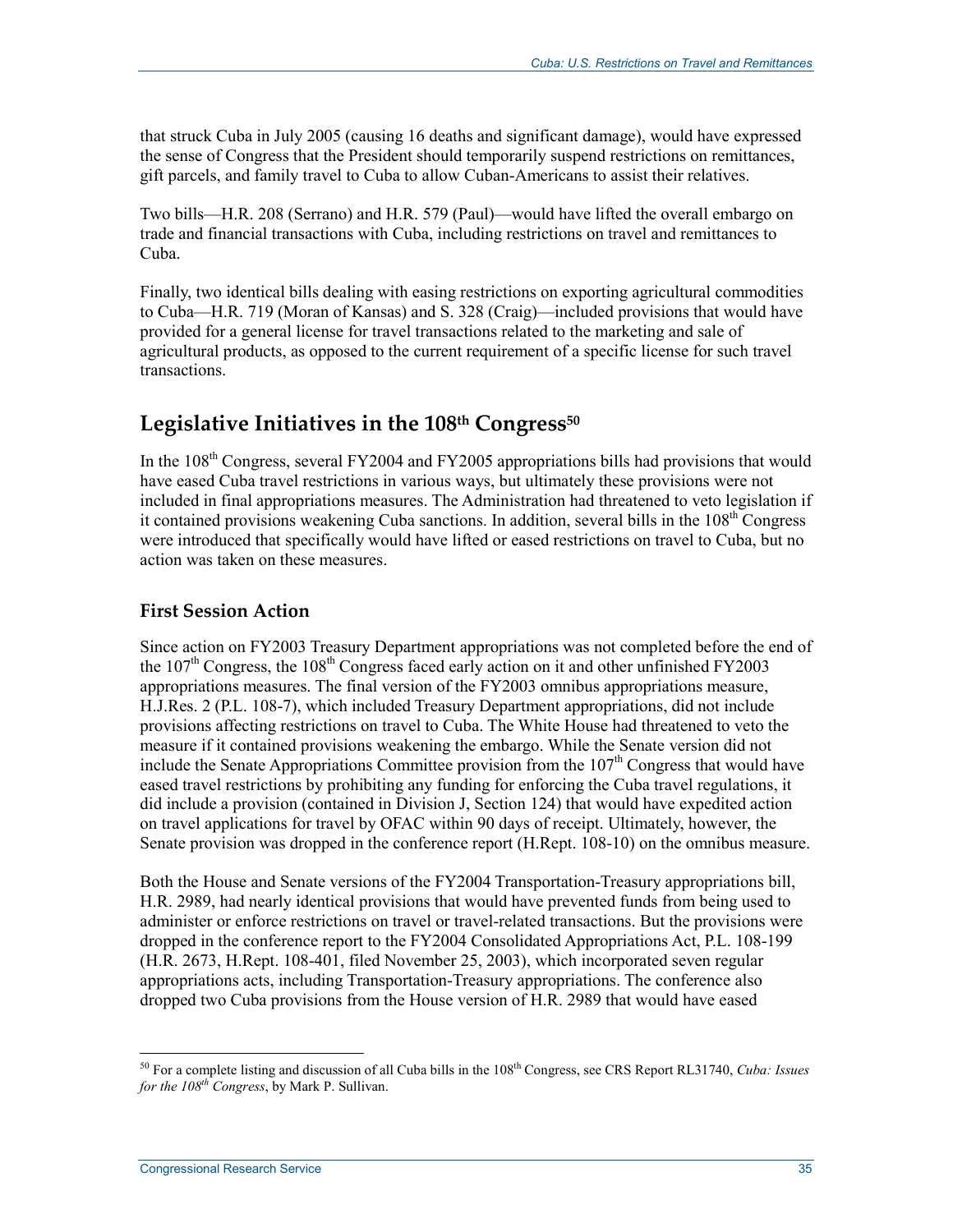restrictions on remittances and on people-to-people educational exchanges. The White House again threatened to veto any legislation that would weaken economic sanctions against Cuba.

The House provisions had been approved during September 9, 2003, House floor consideration of the H.R. 2989: H.Amdt. 375 (Flake), approved by a vote of 227-188, would have prevented funds from enforcing travel restrictions (§745 of the House version); H.Amdt. 377 (Delahunt), approved by a vote of 222-196, would have prevented funds from enforcing restrictions on remittances (§746); and H.Amdt. 382 (Davis), approved by a vote of 246-173, would have prohibited funds from being used to eliminate the travel category of people-to-people educational exchanges (§749).

During Senate floor consideration of H.R. 2989 on October 23, 2003, the Senate approved by voice vote S.Amdt. 1900 (Dorgan), nearly identical to the Flake amendment noted above that would have prevented funds from being used to administer or enforce restrictions on travel or travel-related transactions (§643 of the Senate version). A motion to table the Dorgan amendment was defeated by a vote of 59-36. The Senate approved the bill by a vote of 91-3. The only difference between the Senate and House language was that the Dorgan amendment, as amended by S.Amdt. 1901 (Craig), provided that the section would take effect one day after enactment of the bill.

In other action, the conference on the FY2004 Consolidated Appropriations Act, P.L. 108-199 (H.R. 2673), also dropped a provision in the Senate version of the FY2004 agriculture appropriations bill that would have allowed travel to Cuba under a general license for travel related to the sale of agricultural and medical goods. On July 17, 2003, the Senate Appropriations Committee approved its version of the FY2004 agriculture appropriations bill, S. 1427, that included a provision (§760) allowing travel to Cuba under a general license (which does not require applying to the Treasury Department) for travel related to the commercial sale of agricultural and medical goods. The Senate included this provision when it approved H.R. 2673 on November 6, 2003. The House-passed version of the bill, H.R. 2673, had no such provision. At present, such travel to Cuba is allowed with OFAC's approval of a specific license. In early June 2003, the Treasury Department rejected an application to travel to Cuba for organizers of a second U.S. food and agribusiness fair in Havana.<sup>51</sup> The first such trade fair, held in September 2002, featured some 288 exhibitors from more than 30 states and resulted in millions in U.S. agricultural sales to Cuba.<sup>52</sup>

### **Second Session Action**

Several FY2005 appropriations measures had provisions that would have eased Cuba sanctions, but these were dropped in the FY2005 omnibus appropriations measure (H.R. 4818, H.Rept. 108- 792).

The House-passed version of the FY2005 Commerce, Justice, and State appropriations bill, H.R. 4754, approved July 8, 2004 (397-18), included a provision (§801) that would have prohibited funds from being used to implement, administer, or enforce recent amendments to the Cuba embargo regulations that tightened restrictions on gift parcels and baggage taken by individuals

<sup>51</sup> Nancy San Martin, "U.S. Pulls Plug on Cuba Expo," *Miami Herald*, June 18, 2003.

<sup>52</sup> Nancy San Martin, "U.S. Official Dampens Trade-Show Enthusiasm with Talks of Cuban Credit," *Miami Herald*, September 29, 2002.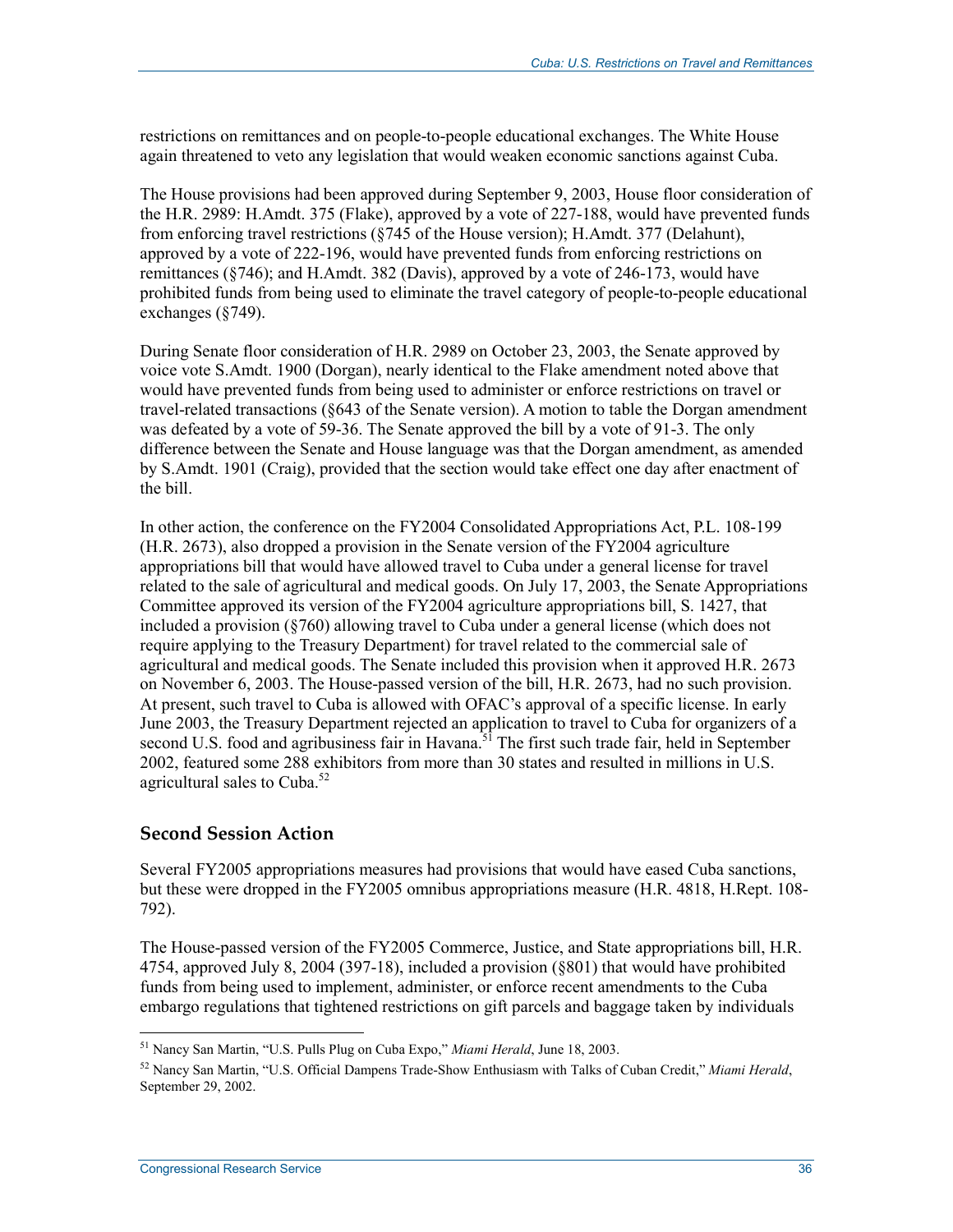for travel to Cuba. The provision was added by a Flake amendment, H.Amdt. 647, approved by a vote of 221-194 on July 7, 2004. The Senate version of the bill, S. 2809, as reported out of committee, did not include such a provision.

Both the House-approved version of the FY2005 Transportation/Treasury appropriations bill, H.R. 5025, and the Senate Appropriations Committee version of the bill, S. 2806, had provisions that would have eased Cuba sanctions in various ways. In its statement of policy on H.R. 5025, the Administration indicated that the President would veto the measure if it contained provisions weakening Cuba sanctions.

The House-passed version of H.R. 5025 had three provisions that would have eased Cuba sanctions. During floor consideration on September 21, 2004, by a vote of 225-174, the House approved a Davis (of Florida) amendment (H.Amdt. 769), which provided that no funds could be used to administer, implement, or enforce the Bush Administration's June 2004 tightening of restrictions on visiting relatives in Cuba. On September 22, 2004, the House approved two additional Cuba amendments by voice vote, a Waters amendment (H.Amdt. 770) that would have prohibited funds from being used to implement any sanction imposed on private commercial sales of agricultural commodities or medicine or medical supplies to Cuba and a Lee amendment (H.Amdt. 771) that would have prohibited funds from being used to implement, administer, or enforce the Bush Administration's June 2004 tightening of restrictions on travel for educational activities. The House also rejected a Rangel amendment (H.Amdt. 772) on September 22, 2004, by a vote of 225-188 that would have more broadly prohibited funds from being used to implement, administer, or enforce the economic embargo of Cuba. During September 15, 2004, House floor consideration of H.R. 5025, Representative Jeff Flake announced his intention not to offer an amendment, as he had for the past three years, which would have prohibited funds from being used to administer or enforce restrictions on travel or travel-related transactions.

The Senate version of the FY2005 Transportation/Treasury appropriations bill, S. 2806, as reported out of the Senate Appropriations Committee (S.Rept. 108-342) on September 15, 2004, had a provision (§222) that would have prohibited funds from administering or enforcing restrictions on Cuba travel or travel-related transactions. That provision, which was proposed by Senator Byron Dorgan, was unanimously approved by the Subcommittee on Transportation, Treasury, and General Government on September 9, 2004.

The Senate version of the FY2005 Agriculture Appropriation bill, S. 2803, as reported by the Senate Appropriations Committee (S.Rept. 108-340), had a provision (§776) that would have directed the Secretary of the Treasury to promulgate regulations allowing for travel to Cuba under a "general license" when it was related to the commercial sale of agricultural and medical products. The House-passed version of the bill, H.R. 4766, had no such provision. In its statement of policy on the bill, the Administration stated that the President would veto the measure if it contained a provision weakening Cuba sanctions.

## **Additional Initiatives in the 108th Congress**

Among other initiatives introduced in the  $108<sup>th</sup>$  Congress, but not acted upon, two bills would specifically have lifted restrictions on travel to Cuba: S. 950 (Enzi), introduced April 30, 2003, and H.R. 2071 (Flake), introduced May 13, 2003. H.R. 3422 (Serrano), introduced October 30, 2003, would, among other provisions, have lifted restrictions on travel to Cuba. Three broad legislative initiatives were introduced that would have lifted all Cuba embargo restrictions, including those on travel: H.R. 188 (Serrano), introduced January 7, 2003, S. 403 (Baucus),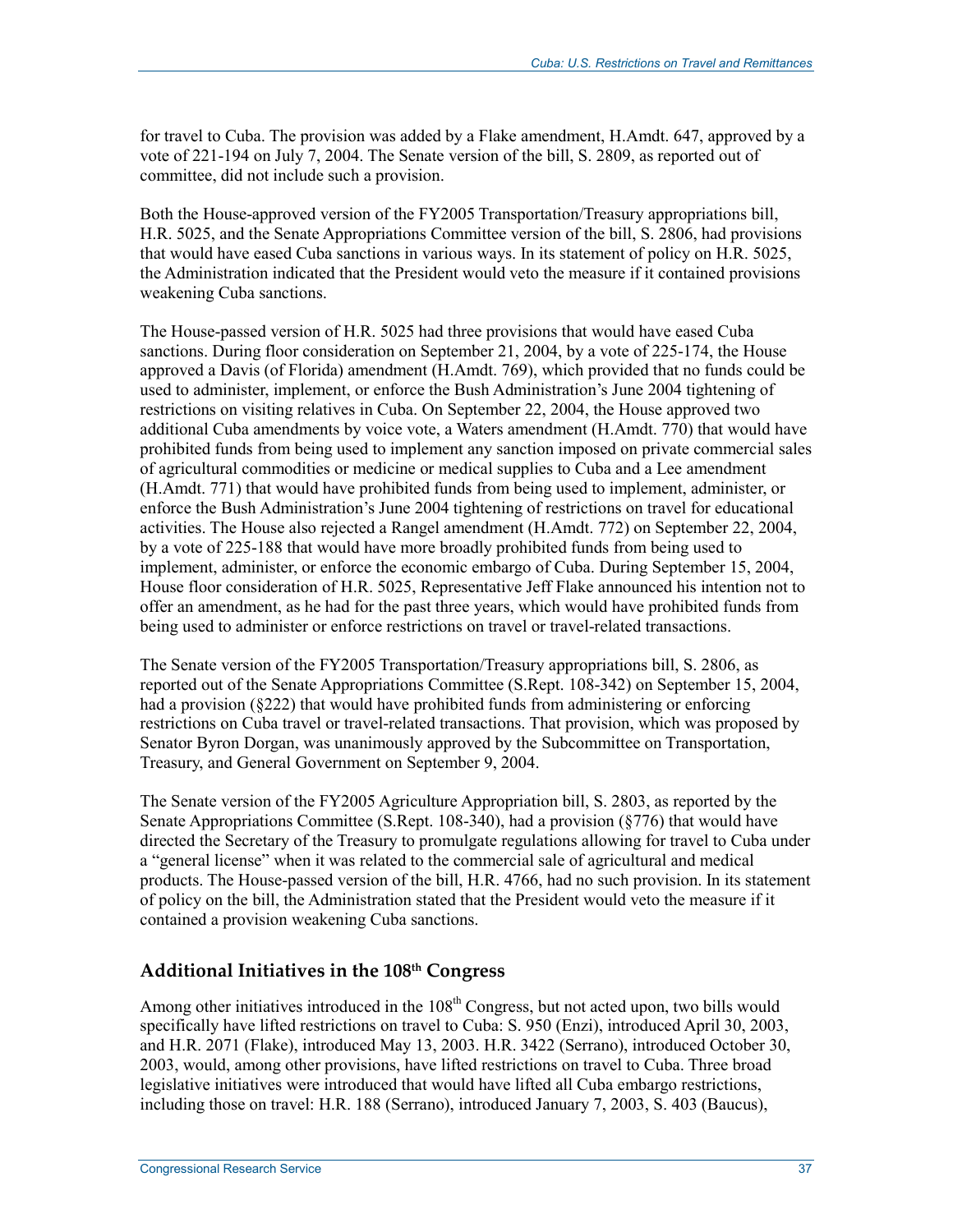introduced February 13, 2003, and H.R. 1698 (Paul), introduced April 9, 2003. Another initiative, S. 2449 (Baucus)/H.R. 4457 (Otter), introduced respectively on May 19 and 20, 2004, would have required yearly congressional approval for the renewal of trade and travel restrictions with respect to Cuba. Finally, H.R. 4678 (Davis of Florida), introduced June 24, 2004, in the aftermath of the President's tightening of Cuba sanctions, would have barred certain additional restrictions on travel and remittances to Cuba.

## Legislative Initiatives in the 107<sup>th</sup> Congress<sup>53</sup>

In the 107<sup>th</sup> Congress, although various measures were introduced that would have eliminated or eased restrictions on travel to Cuba and the House voted in both the first and second sessions to prohibit spending to administer the travel regulations, no legislative action was completed by the end of the second session.

## **First Session Action**

During July 25, 2001, floor action on H.R. 2590, the FY2002 Treasury Department appropriations bill, the House approved an amendment that would prohibit spending for administering Treasury Department regulations restricting travel to Cuba. H.Amdt. 241, offered by Representative Flake (which amended H.Amdt. 240 offered by Representative Smith), would prohibit funding to administer the Cuban Assets Control Regulations (administered by OFAC) with respect to any travel or travel-related transaction. The amendment was approved by a vote of 240 to 186, compared to a vote of 232-186 for a similar amendment in last year's Treasury Department appropriations bill.

The Senate version of H.R. 2590, approved September 19, 2001, did not include any provision regarding U.S. restrictions on travel to Cuba, and the provision was not included in the House-Senate conference on the bill (H.Rept. 107-253). During Senate floor debate, Senator Byron Dorgan noted that he had intended to offer an amendment on the issue, but that he decided not to because he did not want to slow passage of the bill. He indicated that he would support the House provision during conference, but ultimately, however, the House-Senate conference report on the bill did not include the Cuba provision. In light of the changed congressional priorities in the aftermath of the September 11 attacks on New York and Washington, conference negotiators reportedly did not want to slow passage of the bill with any controversial provisions. The Bush Administration had threatened to veto the Treasury bill if it included the Cuba travel provision.

### **Second Session Action**

The Cuba travel issue received further consideration in the second session of the  $107<sup>th</sup>$  Congress. A bipartisan House Cuba working group of 40 Representatives vowed as one of its goals to work for a lifting of travel restrictions. On February 11, 2002, the Senate Appropriations Committee's Subcommittee on Treasury and General Government held a hearing on the issue, featuring Administration and outside witnesses.

<sup>1</sup> 53 For a complete listing and discussion of all Cuba bills in the 107th Congress, see CRS Report RL30806, *Cuba: Issues for the 107th Congress*, by Mark P. Sullivan and Maureen Taft-Morales**.**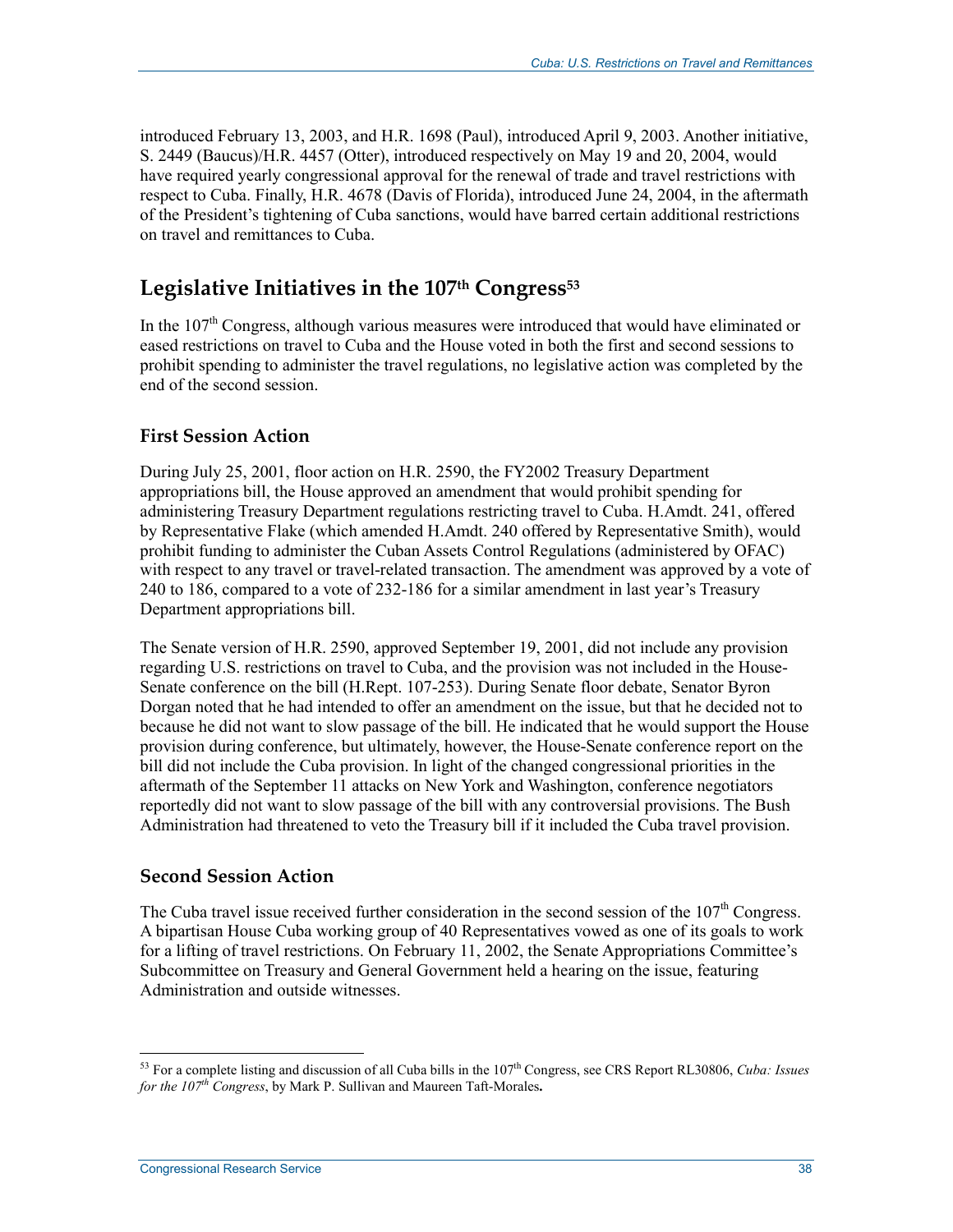The travel issue was part of debate during consideration of the FY2003 Treasury Department appropriations bill (H.R. 5120 and S. 2740). Secretary of State Colin Powell and Secretary of the Treasury Paul O'Neill said they would recommend that the President veto legislation that includes a loosening of restrictions on travel to Cuba (or a weakening of restrictions on private financing for U.S. agricultural exports to Cuba).<sup>54</sup> The White House also stated that President Bush would veto such legislation.<sup>55</sup>

In July 23, 2002, floor action on H.R. 5120, the House approved three Cuba sanctions amendments, including one on the easing of travel restrictions offered by Representative Jeff Flake. The House approved the Flake travel amendment (H.Amdt. 552), by a vote of 262-167 that would provide that no funds could be used to administer or enforce the Treasury Department regulations with respect to travel to Cuba. The Flake amendment would not prevent the issuance of general or specific licenses for travel to Cuba. Some observers raised the question of whether the effect of this amendment would be limited since the underlying embargo regulations restricting travel would remain unchanged; enforcement action against violations of the relevant embargo regulations could potentially take place in future years when the Treasury Department appropriations measure did not include the funding limitations on enforcing the travel restrictions.<sup>56</sup>

During consideration of H.R. 5120, the House also rejected two Cuba amendments. A Rangel amendment (H.Amdt. 555), rejected by a vote of 204-226, would have prevented any funds in the bill from being used to implement, administer, or enforce the overall economic embargo of Cuba, which includes travel. A Goss amendment (H.Amdt. 551), rejected by a vote of 182-247, would have provided that any limitation on the use of funds to administer or enforce regulations restricting travel to Cuba or travel-related transactions would only apply after the President certified to Congress that certain conditions were met regarding biological weapons and terrorism.57 The rule for the bill's consideration, H.Res. 488 (H.Rept. 107-585), had provided that the Goss amendment would not be subject to amendment.

The House subsequently passed H.R. 5120 on July 24, 2002, by a vote of 308-121, with the three Cuba amendments, including the Flake Cuba travel amendment.

The Senate version of the Treasury Department appropriations measure, S. 2740, as reported by the Senate Committee on Appropriations on July 17, 2002 (S.Rept. 107-212), included a provision, in Section 516, that was similar, although not identical, to the Flake amendment described above. It provided that no funds may be used to enforce the Treasury Department regulations with respect to any travel or travel-related transactions, but would not prevent OFAC from issuing general and specific licenses for travel to Cuba. In addition, Section 124 of the Senate bill stipulated that no Treasury Department funds for "Departmental Offices, Salaries, and Expenses" may be used by OFAC, until OFAC has certain procedures in place to expedite license applications for travel to Cuba.

<sup>1</sup> <sup>54</sup> U.S. Department of State, International Information Programs, Washington File, "Bush Administration Opposes Legislative Efforts to Amend Cuba Policy," July 16, 2002.

<sup>55</sup> White House, Press Briefing by Ari Fleischer, July 24, 2002.

<sup>56 &</sup>quot;House Approves Limits on Treasury Enforcement of Cuba Embargo," *Inside U.S. Trade*, July 26, 2002.

 $57$  For further information on the issues of biological weapons and terrorism as they relate to Cuba, see CRS Report RL30806, *Cuba: Issues for the 107th Congress*, by Mark P. Sullivan and Maureen Taft-Morales.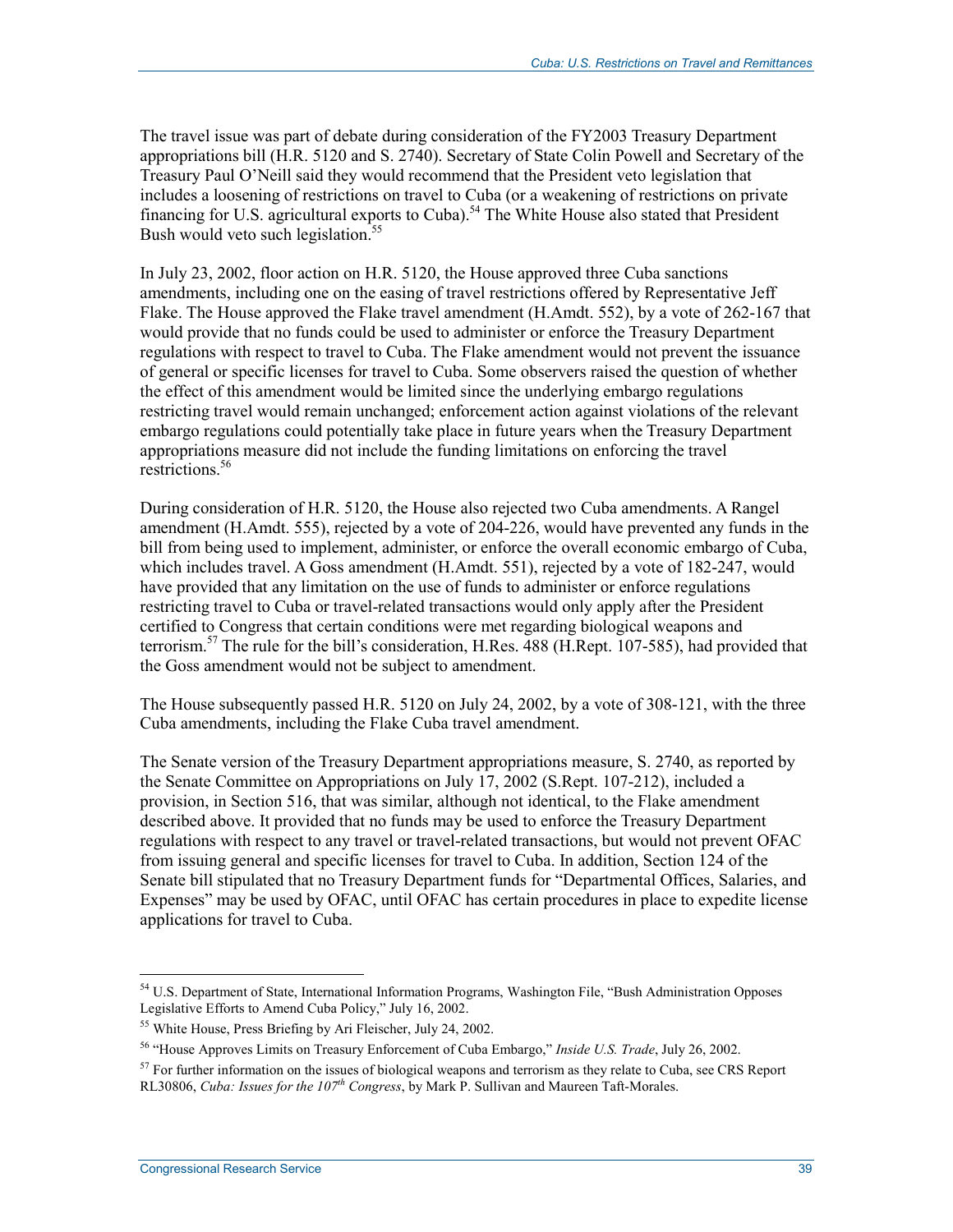Congress did not complete action on the FY2003 Treasury Department appropriations measure before the end of the  $107<sup>th</sup>$  Congress, so action was deferred until the  $108<sup>th</sup>$  Congress.

### **Additional Legislative Initiatives in the 107th Congress**

Several other initiatives were introduced in the 107<sup>th</sup> Congress that would have eased U.S. restrictions on travel to Cuba, but no action was taken on these measures.

- H.R. 5022 (Flake), introduced June 26, 2002, would have lifted all restrictions on travel to Cuba.
- Several broad bills would have lifted all sanctions on trade, financial transactions, and travel to Cuba: H.R. 174 (Serrano), the Cuban Reconciliation Act, introduced January 3, 2001, and identical bills S. 400 (Baucus) and H.R. 798 (Rangel), the Free Trade with Cuba Act, introduced February 27 and 28, 2001, respectively.
- S. 1017 (Dodd) and H.R. 2138 (Serrano), the Bridges to the Cuban People Act of 2001, introduced June 12, 2001, would, among other provisions, have removed all restrictions on travel to Cuba by U.S. nationals or lawful permanent resident aliens.
- Several bills would, among other provisions, have repealed the travel restrictions imposed in the  $106<sup>th</sup>$  Congress by the Trade Sanctions Reform and Export Enhancement Act of 2000 (P.L. 106-387, Title IX, Section 910). These include identical bills S. 402 (Baucus) and H.R. 797 (Rangel), the Cuban Humanitarian Trade Act of 2001, introduced February 27 and 28, 2001; S. 171 (Dorgan), introduced January 24, 2001; and S. 239 (Hagel), the Cuba Food and Medicine Access Act of 2001, introduced February 1, 2001.

## Legislative Initiatives in the 106<sup>th</sup> Congress

The only action completed by the 106<sup>th</sup> Congress relating to Cuba travel involved a tightening of travel restrictions. The final version of the FY2001 agriculture appropriations measure (P.L. 106- 387, Title IX, Trade Sanctions Reform and Export Enhancement Act of 2000) included a provision that restricts travel to Cuba to those categories of non-tourist travel already allowed by the Treasury Department regulations. Section 910 of the law provides that neither general nor specific licenses for travel to Cuba can be provided for activities that do not fit into the 12 categories expressly authorized in the Cuban Assets Control Regulations, Section 515.560 (a) of Title 31, CFR, paragraphs (1) through (12).

As noted in the law, the Secretary of the Treasury may not authorize travel-related transactions "for travel to, from, or within Cuba for "tourist activities," which are defined as any activity that is not expressly authorized in the 12 categories of the regulations. The provision prevents the Administration from loosening the travel restrictions to allow tourist travel. This, in effect, strengthens restrictions on travel to Cuba and somewhat circumscribes the authority of OFAC to issue specific travel licenses on a case-by-case basis under Section 515.560 (b) of Title 31, CFR. OFAC in the past has utilized that section to provide specific licenses for activities that do not fit neatly within the categories of travel set forth in 515.560 (a), including such travel for medical evacuations of Americans legally in Cuba and for U.S. contractors servicing the needs of the U.S.